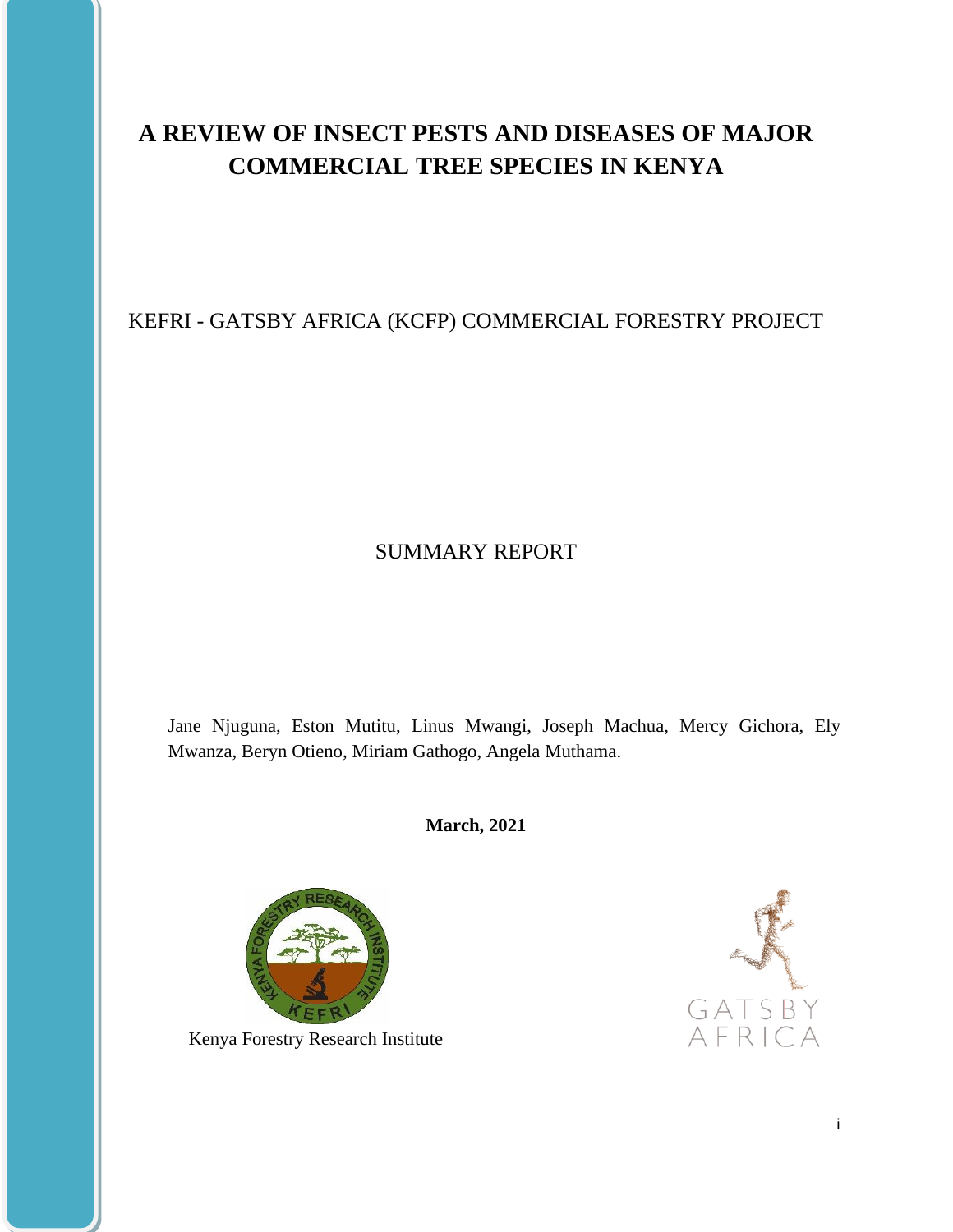## <span id="page-1-0"></span>**EXECUTIVE SUMMARY**

Forestry has been practised in Kenya since the beginning of the British colonial rule in 1895. Information on pests and diseases affecting the planted tree species dates back to 1952 under the East African Agricultural and Forestry Research Organization (EAAFRO). However, the information collected to date by forest pathologists and entomologists is scattered in various sources and therefore there was a need to collate it in a report that can guide and inform forestry practice in the country. There is also insufficient information and in particular on key pests and diseases affecting major commercial tree species in Kenya. Increasing demand for wood and its products has created an impetus for investment in commercial forestry. Over the years a number of investment firms and many small holder farmers have engaged in forest farming to compliment the government's plantation forests. Although the private commercial forestry sector in Kenya is at its nascent stage, the full threats posed by insect pests and diseases and resultant economic losses are being felt. The sector also suffers from lack of policies on forest pests and diseases that hinder the flow of information and management technologies. Furthermore, aspects of insect pests and diseases are inadequately integrated in the planning of forestry activities.

This report describes 11 insect pests and 16 diseases that affect six identified commercial forestry tree species. The report is developed through desktop review of relevant literature and experiences from experts in Kenya and the region. The report provides information on the nature of the insect pests or diseases, symptoms, damage and possible management strategies to help stakeholders identify and mitigate their impacts. From the review some insect pests and diseases were found to be shared between Kenya and its neighbouring countries.

The report has revealed major gaps in insect pest and diseases management in Kenya and the region; identification of insect pest and diseases in forestry is only carried out at at KEFRI whereas the relevant sections are heavily underfunded to undertake diagnostic using state of the art technologies, there is poor collaboration between the private forestry sector players and research and collaboration between regional institutions is poor or lacking.

The report recommends the creation and strengthening of a forest health platform for disseminating information on insect pests and diseases relevant to commercial forestry. Further research on emerging insect pests and diseases should be carried out through joint ventures with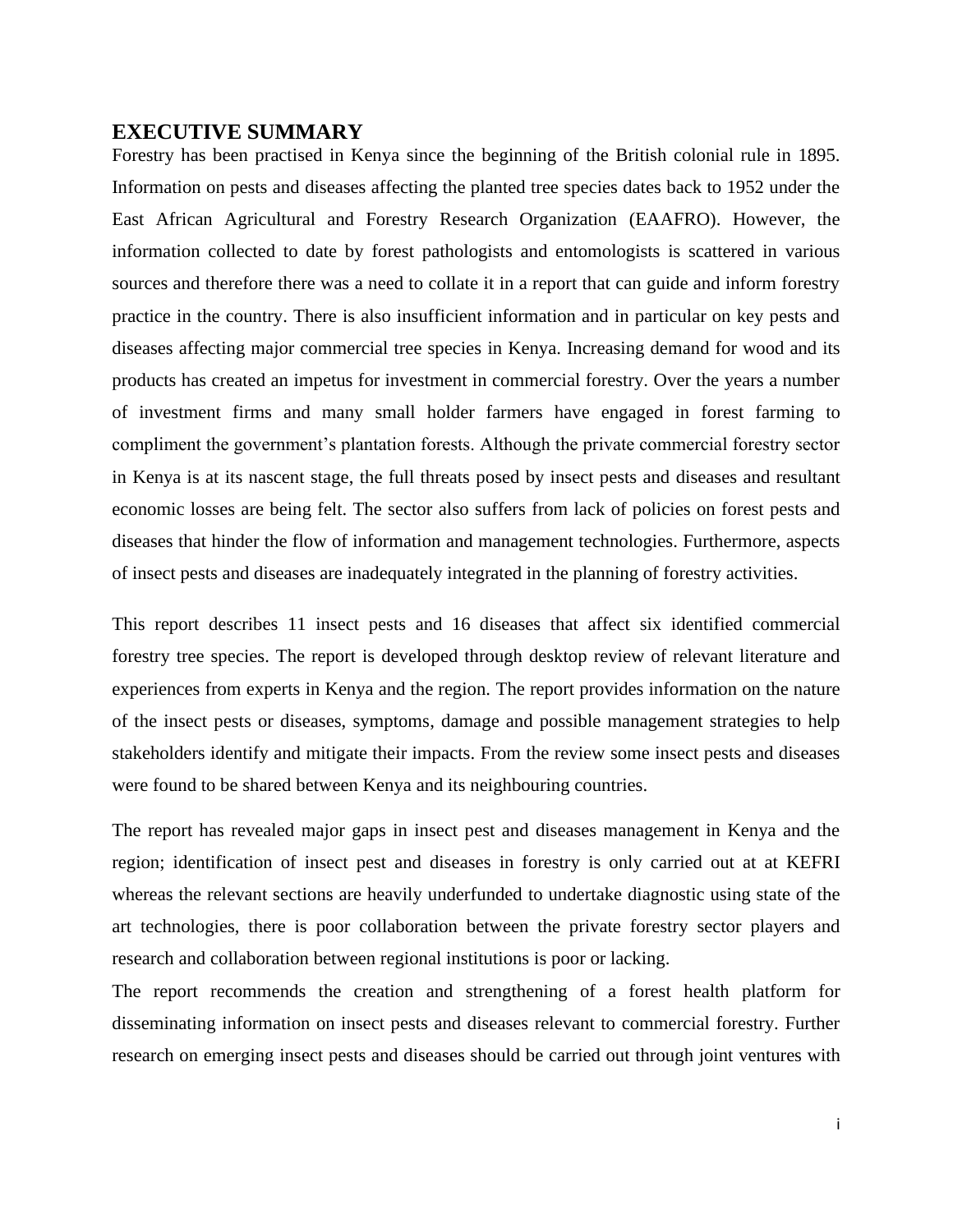all stakeholders. It is also recommended that a forest health centre be established in order to make insect pest and disease diagnosis and management timely and effective.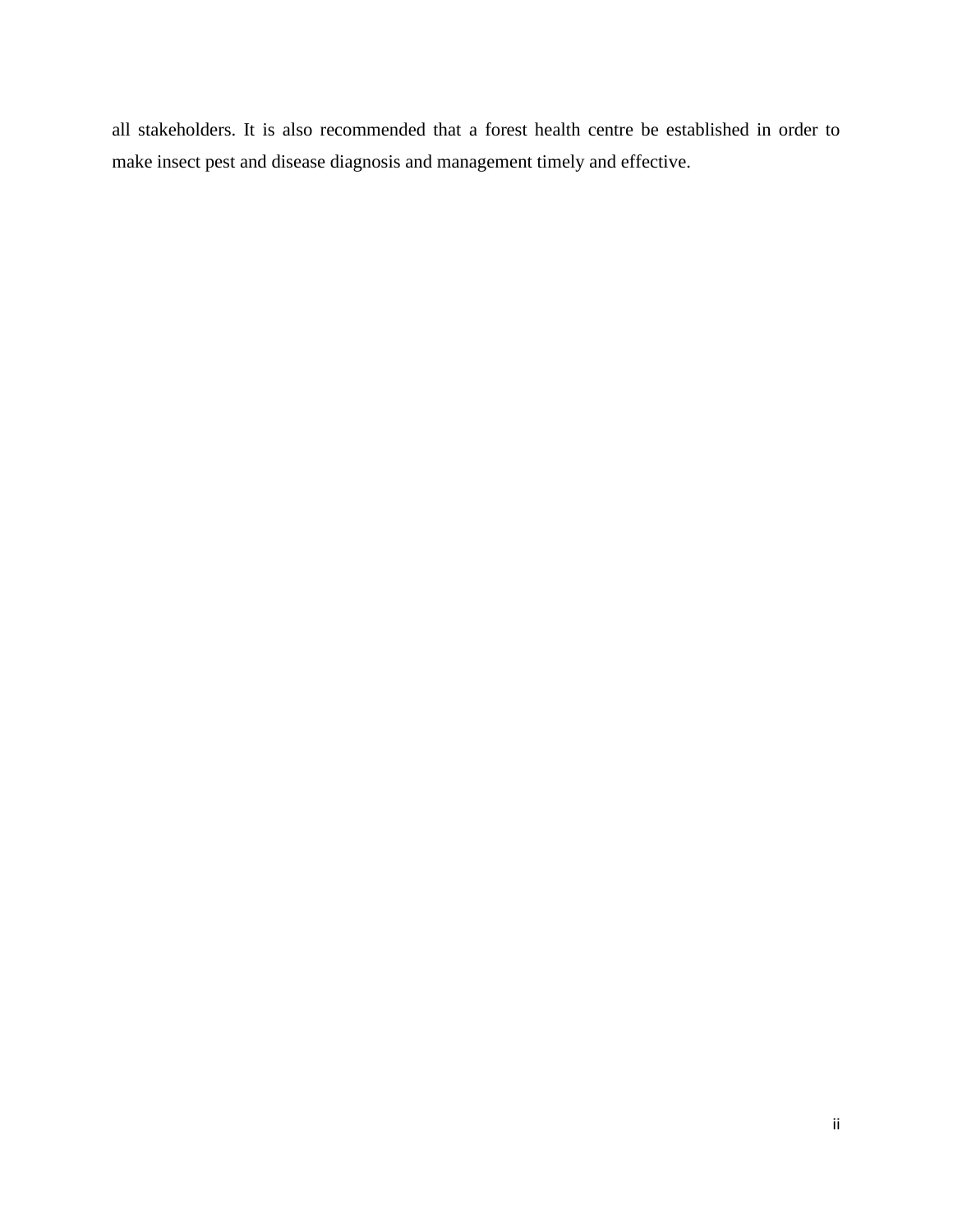# **TABLE OF CONTENTS**

| 1.0 |         |  |  |  |
|-----|---------|--|--|--|
|     |         |  |  |  |
|     |         |  |  |  |
|     |         |  |  |  |
|     |         |  |  |  |
| 2.0 |         |  |  |  |
|     |         |  |  |  |
|     | 2.1.1   |  |  |  |
|     | 2.1.1.1 |  |  |  |
|     | 2.1.2   |  |  |  |
|     | 2.1.2.1 |  |  |  |
|     | 2.1.2.2 |  |  |  |
|     | 2.1.2.3 |  |  |  |
|     | 2.1.3   |  |  |  |
|     | 2.1.3.1 |  |  |  |
|     | 2.1.4   |  |  |  |
|     | 2.1.4.1 |  |  |  |
|     | 2.2     |  |  |  |
|     | 2.3     |  |  |  |
|     | 2.3.1.1 |  |  |  |
|     | 2.3.1.2 |  |  |  |
|     | 2.3.1.3 |  |  |  |
|     |         |  |  |  |
|     |         |  |  |  |
|     |         |  |  |  |
| 3.0 |         |  |  |  |
|     |         |  |  |  |
|     |         |  |  |  |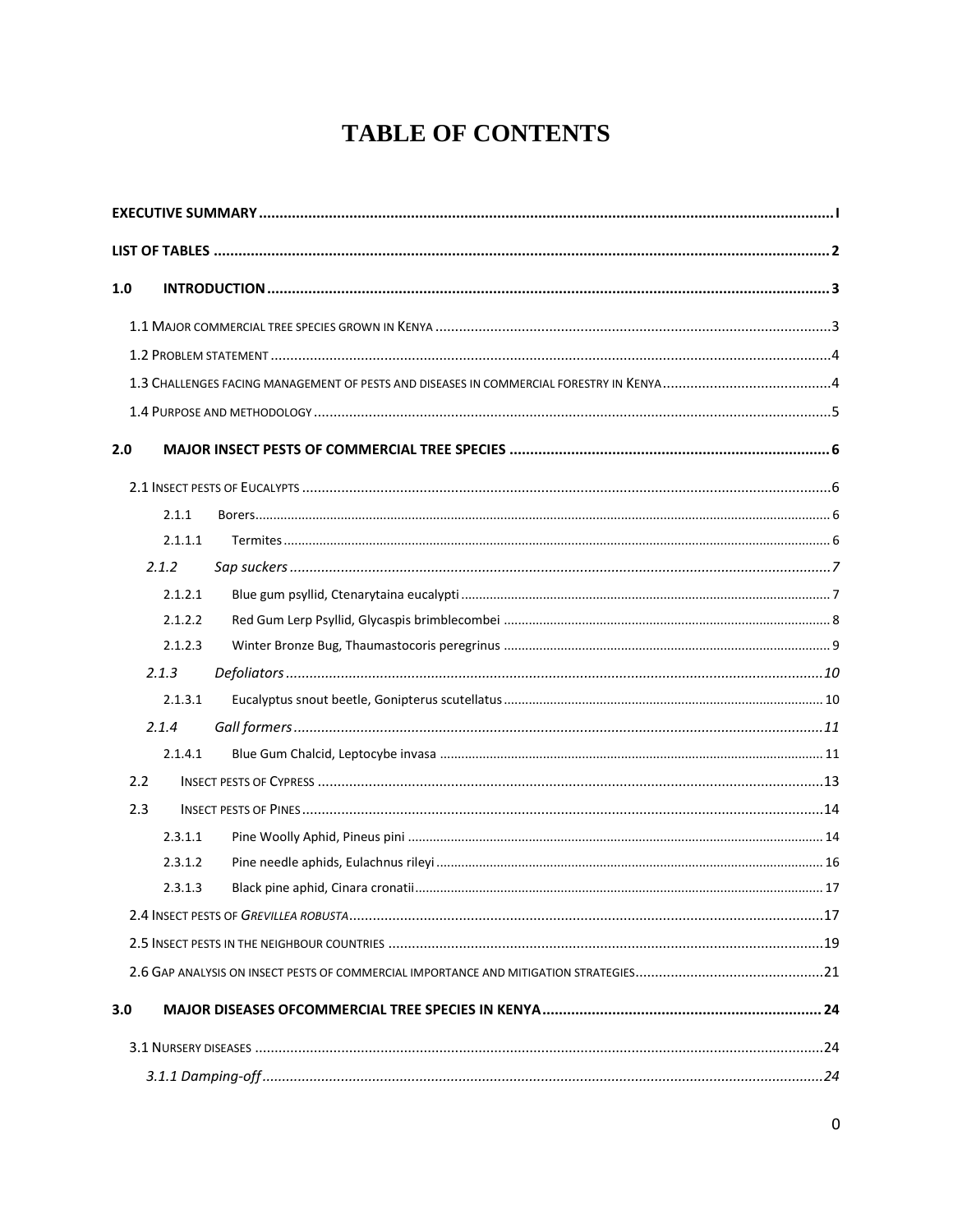| $\dots$ 44 |
|------------|
|            |
|            |
|            |
|            |
|            |
|            |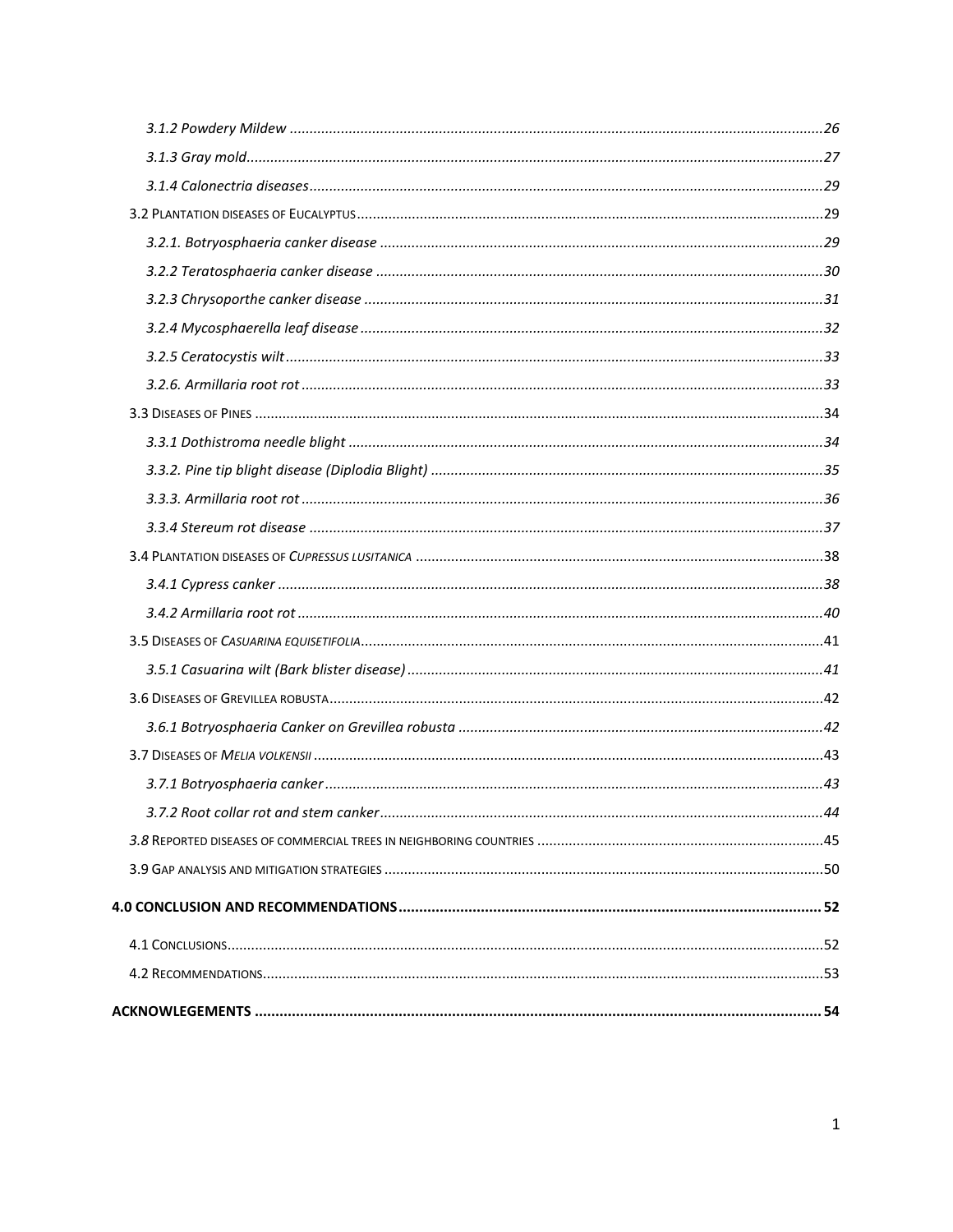# <span id="page-5-0"></span>**LIST OF TABLES**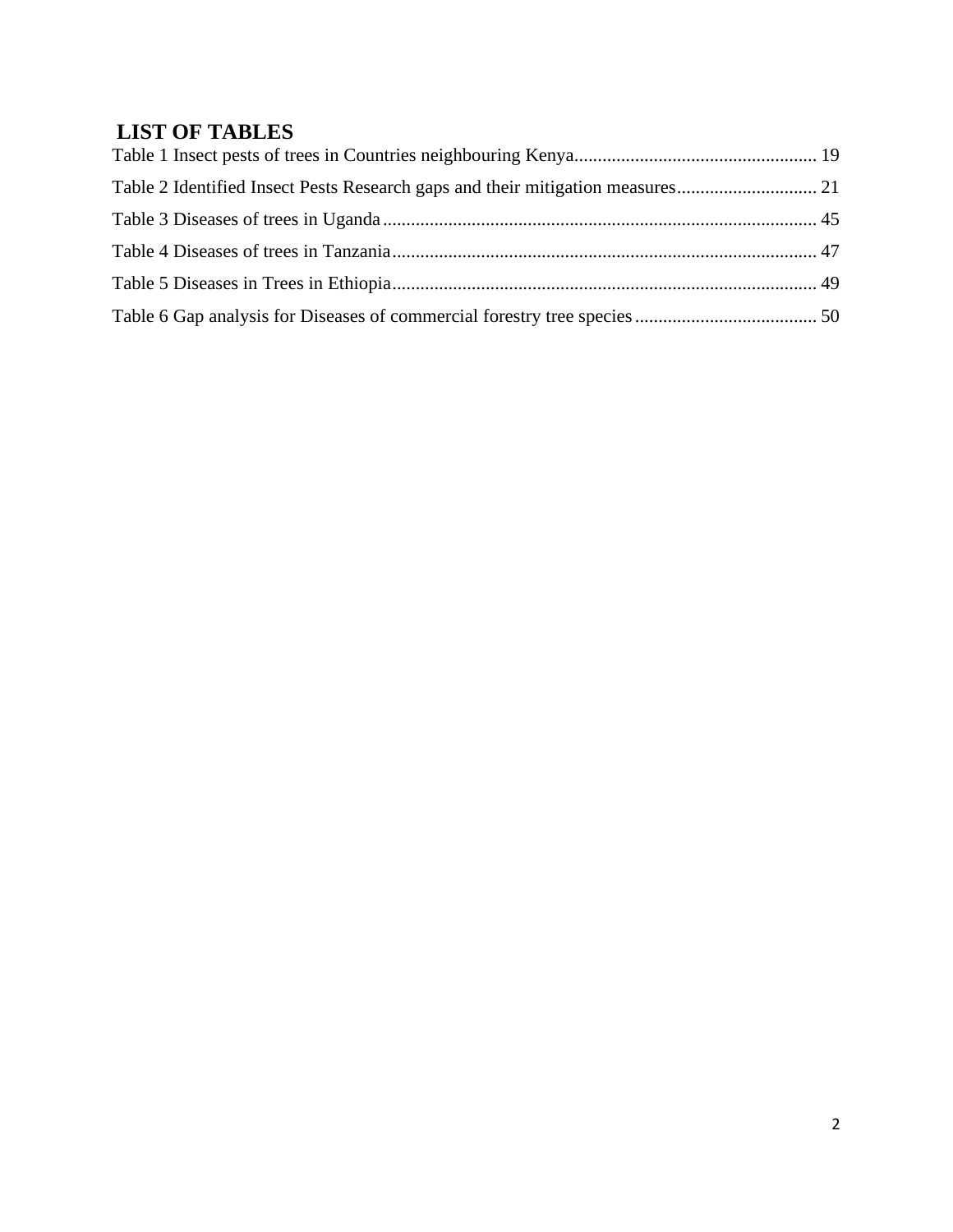## <span id="page-6-0"></span>**1.0 INTRODUCTION**

#### <span id="page-6-1"></span>**1.1 Major commercial tree species grown in Kenya**

Commercial tree planting as an investment offers economic gains in addition to environmental services. In Kenya, commercial planting of exotic plantations for timber started in the early 1920's. The main tree species were *Cupressus lusitanica* Miller, *Pinus radiata* D. Don and *Pinus patula* Schlecht (Mugo *et al*., 2007*;* Mathu and Ng'ethe, 2011). Available literature shows that between 2010 and 2011, a total of 10,407 ha of woodlots were established with 7,375 ha in high potential areas while 3,032 ha were in the Arid and Semi-arid lands (ASALs) on farms. In the high and medium potential areas, *Eucalyptus grandis, E. saligna* and *Grevillea robusta* were most popular species while in the drylands *Melia volkensii* and *E. camaldulensis* were the most preferred species (KFS Annual Report, 2010/2011). Private forestry includes plantations owned by Tea and Tobacco companies which comprise of various Eucalyptus species. Currently the major commercial tree species grown in Kenya are Eucalypts, Pines, Cypress and Grevillea while Casuarina and Melia are emerging as important commercial trees species (National Tree Improvement Strategy, 2018-2043).

Pine species in Kenya comprise of about 21,144 ha in public plantations and are widely planted for pulp and sawn timber. Cypress is widely planted both on-farm as well as in public plantations mainly grown for sawn timber. Those in public plantations are estimated to be about 50,711 ha. Eucalypts are mainly grown for sawn timber, poles and fuelwood both in small-scale woodlots and large commercial plantations. Eucalyptus platations and on farm woodlots are estimated at about 100,000 ha.

The major species of the genus *Casuarina* in Kenya is *C. equisetifolia,* which is most popular and widely planted mainly at the Coast (Narayanan, 1996). *Melia volkensii* is an indigenous tree species with high potential for plantation establishment in the drylands of Kenya and East Africa. KEFRI has embarked on a comprehensive breeding program for *Melia* over the last decade. It's high quality timber, adaptability to arid conditions and tolerance to major pests; including termites has made it a priority species for commercialization in the drylands. *Grevillea robusta* is one of the most important trees for agroforestry in the tropical highlands of Eastern and Central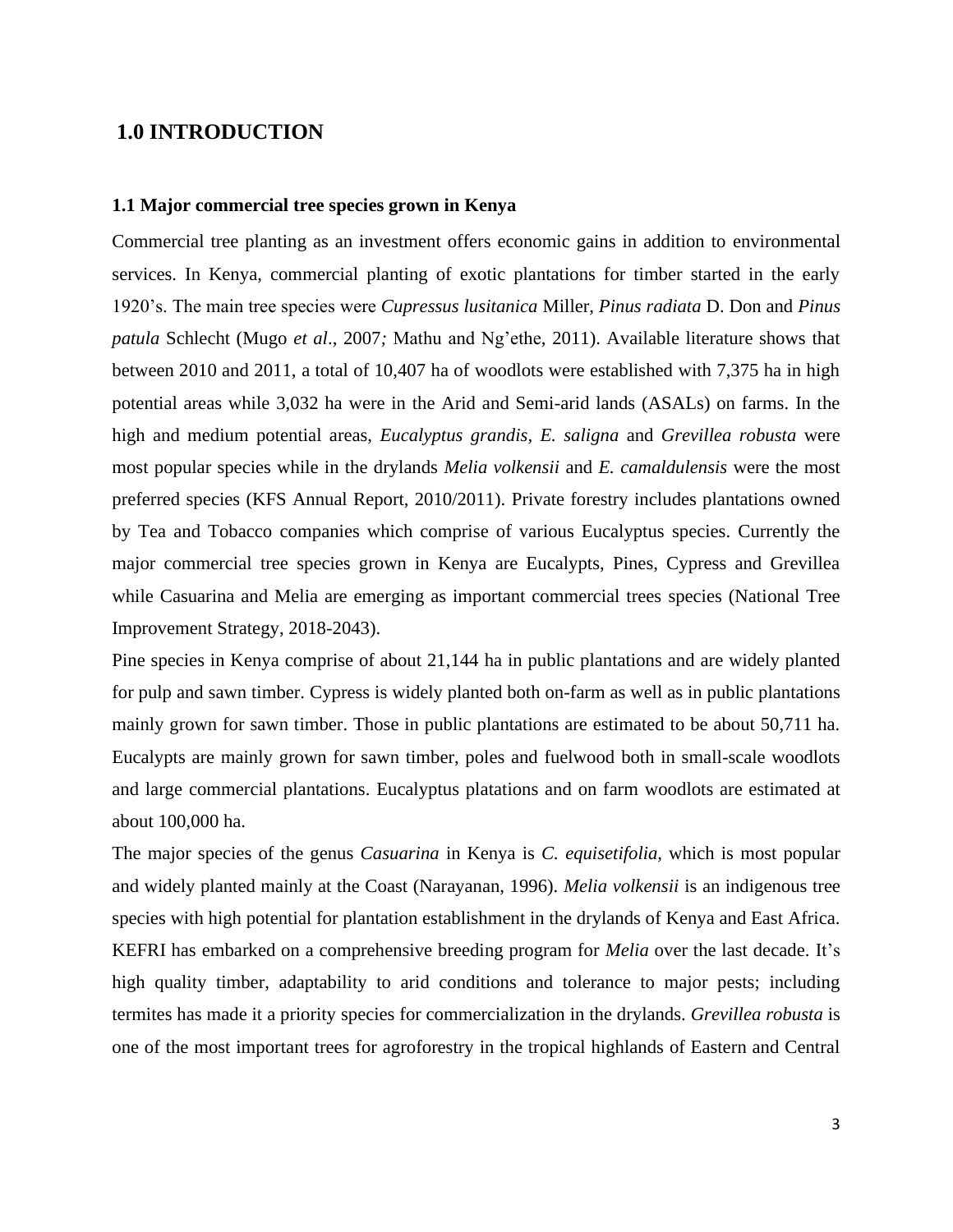Africa. It provides economically valuable products including timber, poles and firewood (Njuguna, 2011; Muchiri, 2001; Fact Net, 1998).

## <span id="page-7-0"></span>**1.2 Problem statement**

Forestry has been practiced in Kenya since the beginning of British colonial rule in 1895 (Ofcansky, 1984). Information on pests and diseases affecting the planted tree species dates to 1952 under the East African Agricultural and Forestry Research Organization (EAAFRO). However, the information documented to date by forest pathologists and entomologists is scattered in various sources and therefore there was a need to collate it in a report that can guide and inform insect pests and diseases management in forestry practice in the country. There is also insufficient information and in particular on key insect pests and diseases affecting commercial forestry tree species. Increasing demand for wood and its products has created an impetus for investment in commercial forestry. Over the years several investment firms and many small holder farmers have engaged in forest farming to compliment the government's plantation forests. Although the private commercial forestry sector in Kenya is at its nascent stage the full threats posed by insect pests and diseases and resultant economic losses are being felt. The sector also suffers from lack of policies on forest pests and diseases that hinder the flow of information and implementation of management technologies. Furthermore, aspects of insect pests and diseases are inadequately integrated in the forestry management plans.

#### <span id="page-7-1"></span>**1.3 Challenges facing management of pests and diseases in commercial forestry in Kenya**

In recent times, there has been an increase in the number of invasive pests and diseases attacking most of the exotic commercial tree species. This has prompted research to be undertaken in the development of appropriate mitigation strategies. In Kenya, research in insect pests and diseases management has been carried out largely by the Government institutions such as universities and research organisations. However, the private sector provides suitable areas for the implementation of management technologies. The number of trained and experienced scientists and technical staff specialized in this field is low and their succession as they approach retirement should be planned to replace them with new staff in time for them to acquire necessary experience in the development of mitigation measures.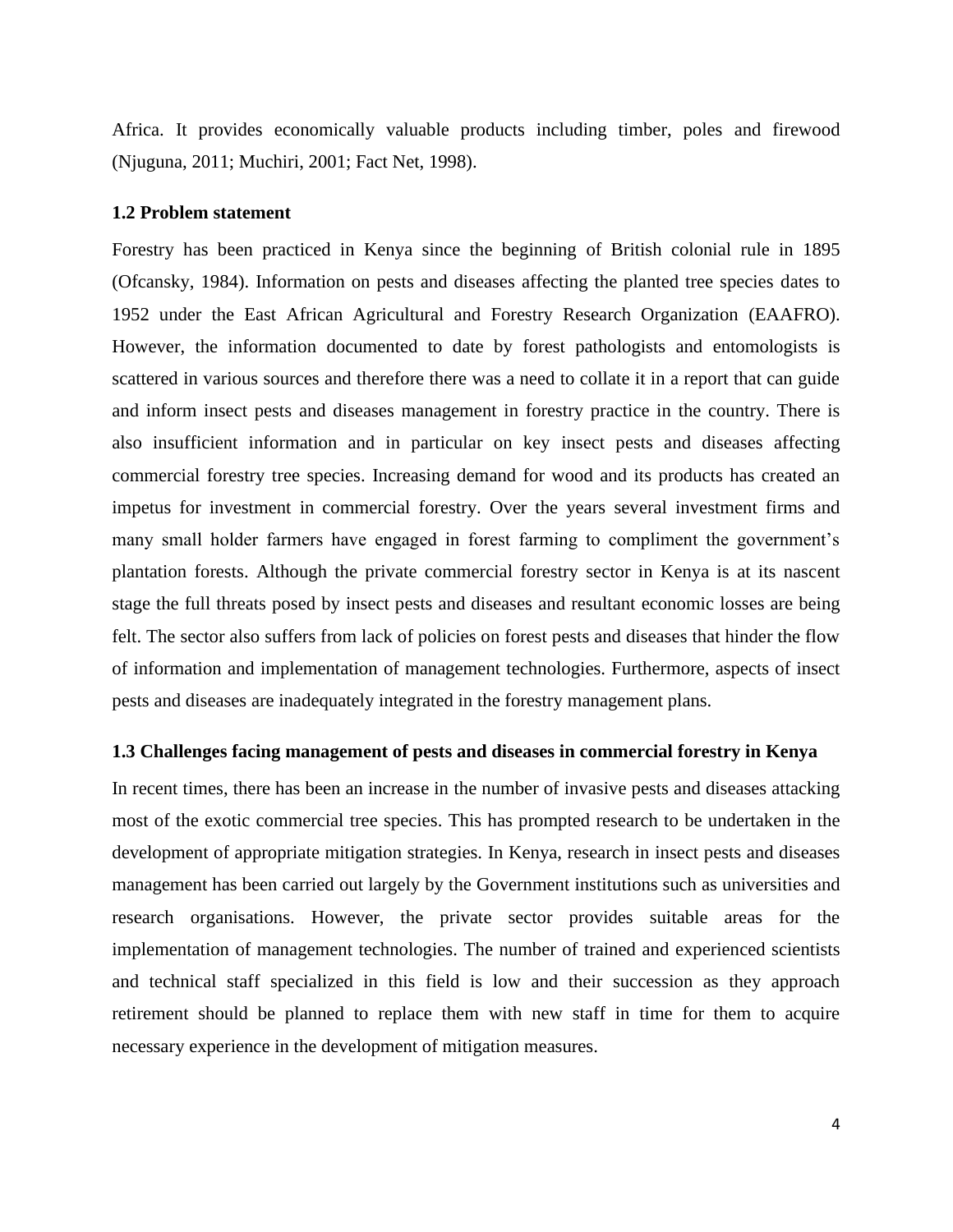Lack of quarantine facility and other well equipped laboratories has been a major constraint in hastening the development and implementation of classical biological control programs of these invasive insect pests. The recently constructed quarantine unit at KEFRI Headquarters, Muguga will play a key role in the development of mitigation measures. KEFRI Regional Centres have limited experienced technical staff to deal with insect pests and diseases issues that arise in the regions. Regional Centres require well trained research personnel to support Integrated Pest Management (IPM) research related to commercial forestry in Kenya. There is weak or lack of linkages with national and international institutions on insect pests and diseases in commercial forestry.

## <span id="page-8-0"></span>**1.4 Purpose and methodology**

The purpose of this document is to collate the available information on insect pests and diseases of major tree species for commercial forestry. The information focuses on major commercial forestry tree species identified in Kenyan forestry systems namely; *Pinus* spp, *Eucalyptus* spp, *Cupressus lusitanica*, *Grevillea robusta*, *Casuarina* spp and *Melia volkensii*. Information provided in this document is a review of insect pests and diseases; identification, origin, biology, causal agent, damage symptoms, distribution, host range, and management options. The information provided will play a key role in guiding tree growers and foresters on issues of insect pests and diseases in commercial forestry. The document is also an inventory of insect pests and diseases of commercial tree species in Kenya and the neighbouring countries. The collated information will therefore be disseminated to a wide range of stakeholders ranging from tree growers, foresters/forest managers, researchers, and institutions of higher learning. The gap analysis identifies key research areas that need to be addressed in the future focusing on tree insect pests and diseases in Kenya.

The report was compiled through a desktop review of current information. It includes information from various sources such as journal papers, technical reports, guidelines, inventories, and consultation with regional experts. A review of grey literature such as unpublished reports was undertaken. It also includes expert's field experiences in the areas of tree insect pests and diseases. This documentation is also in tandem with the objectives of the KEFRI's National Forest Health Research Strategy 2018-2033.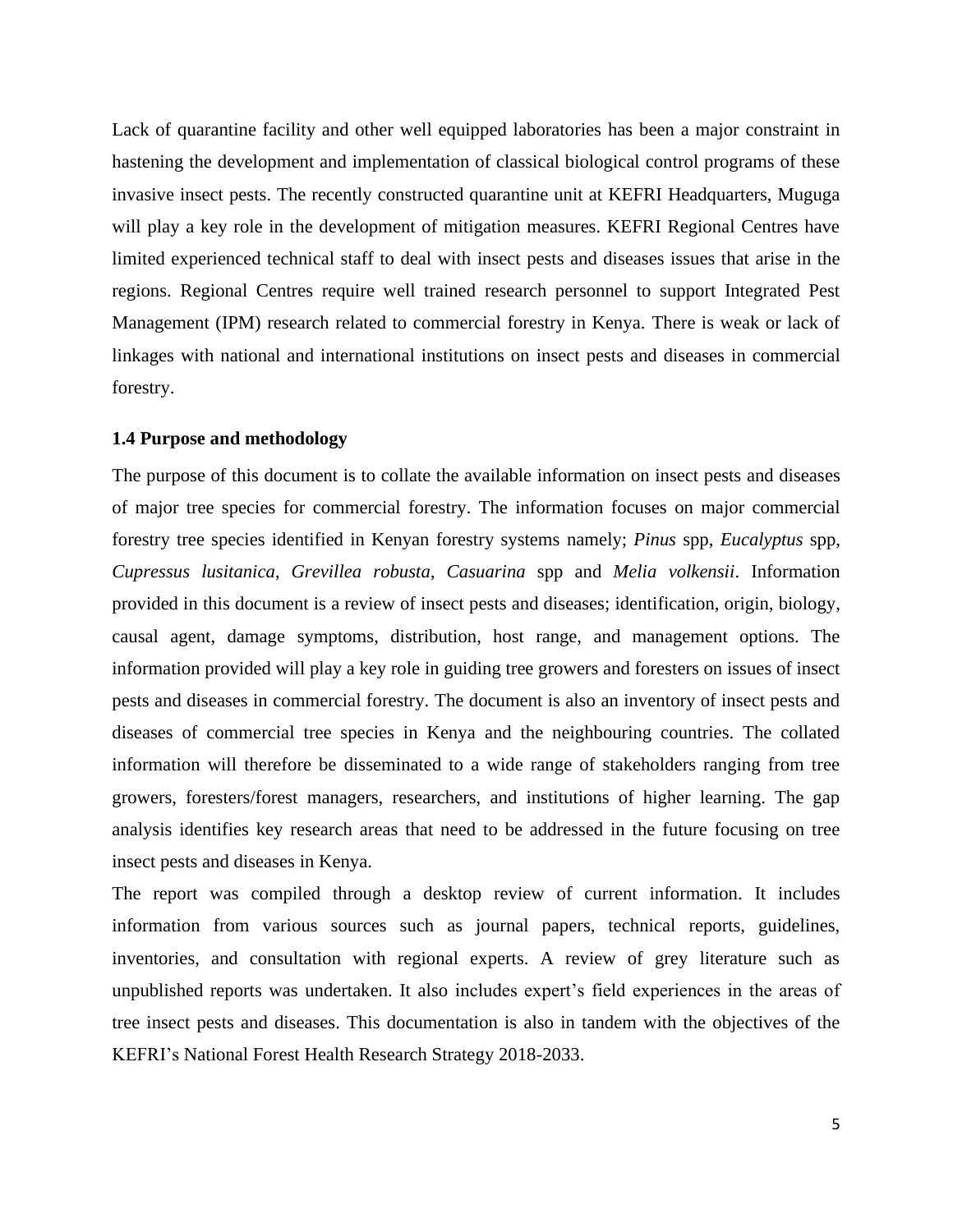# <span id="page-9-0"></span>**2.0 MAJOR INSECT PESTS OF COMMERCIAL TREE SPECIES**

#### <span id="page-9-1"></span>**2.1 Insect pests of Eucalypts**

Eucalypts in Kenya are attacked by a wide range of insect pests. These include; Borers, Sap suckers, Defoliators and Gall formers.

## <span id="page-9-2"></span>*2.1.1 Borers*

## <span id="page-9-3"></span>*2.1.1.1 Termites*

#### **Damage symptoms**

Although termites have been considered to be of ecological importance and even lead to increased yields (Hausberger & Korb, 2015), some families cause considerable damage to growing trees. The roots of the young trees can be severely damaged by termites, leading to death. Termites also cause ring-debarking at the soil level causing destruction of the vascular bundles leading to withering of affected trees and eventual death. Exotic hosts such as *Eucalyptus* spp. and *Grevillea robusta* are prone to attack during the early stages of establishment in the field. The four genera in the family Termitidae are widespread throughout Kenya but damage is especially common in arid and semi-arid areas on moisture-stressed trees.

## **Management**

In Kenya, termites are effectively managed by application of chemicals whose registration as termiticides is regulated by the Pest Control Products Board (PCPB). One can review the list of registered chemical products for various uses by visiting the PCPB Website. Termiticides that are currently available include those whose active ingredients are permethrin, cypermethrin, bifenthrin, fenvalerate, imidachloprid, fipronil, chlortraniliprole and chlorfenapyr, which are formulated as soluble concentrates or granules and registered under various trade names. Pyrethroids such as permethrin, cypermethrin, bifenthrin and fenvalerate repel the termites from treatment barriers, whereas other termiticides such as fipronil, imidacloprid and chlortraniliprole prevent termite invasion by lethal contact. Contact termiticides are transferred from termite to termite by poisoned individuals via grooming behaviour, resulting in colony collapse.

The insecticides described above are available in the market for use in commercial forestry, when termites pose a threat to tree establishment especially exotic species. Granules are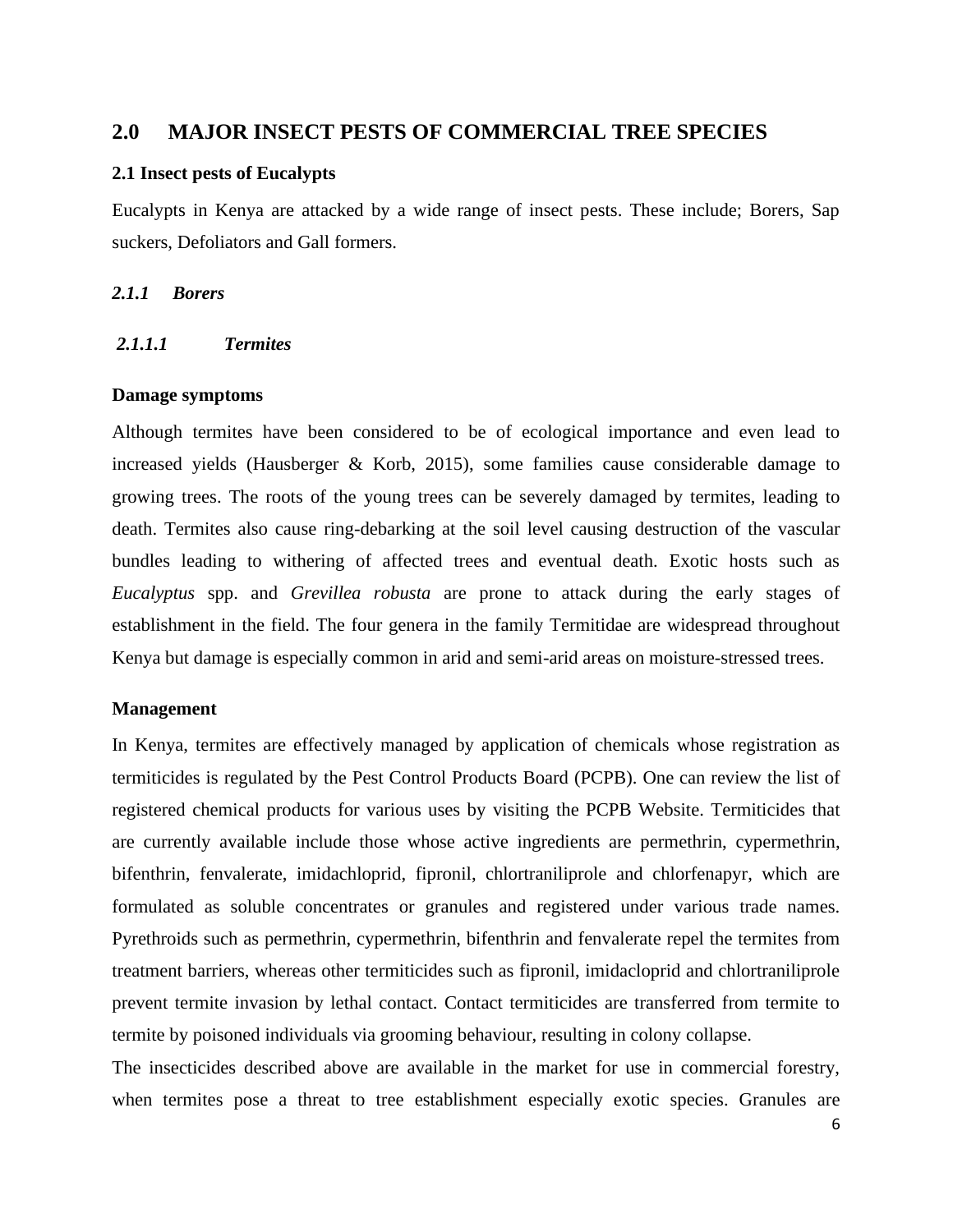formulated for pre-planting application while soluble concentrates are for post planting application by soil drenching.

Breeding and planting tolerant tree species such as *Melia volkensii*, is an option for afforestation in termite prone areas for incorporation of indigenous tree species of desired qualities in the expansion of forestry in ASAL's.

## <span id="page-10-0"></span>**2.1.2 Sap suckers**

## <span id="page-10-1"></span>*2.1.2.1 Blue gum psyllid,* **Ctenarytaina eucalypti**

## **Damage symptoms**

Infested host plants display leaf distortion, wilting of foliage at the tips and leaf drop may follow. Dieback of twigs and branches can occur during heavy infestations and young plants may have reduced growth due to foliage loss. Adults and nymphs feed on succulent new growth of susceptible host plants producing honeydew that lead to growth of black sooty mould (Hodkinson, 1999).

Juvenile plants parts high in epicuticular waxes are preferred for oviposition and supports the development of the insects (Brennan *et al*., 2001). This indicates that host plants are susceptible as seedlings, coppices, and ornamental hedges.

#### **Host range and Distribution**

The insect has a narrow host range. The pest has been observed attacking *Eucalyptus globulus, E. maideni, E. nitens, E. gunnii*, and *Corymbia citriodora* (De Little *et al*., 2008). In Kenya, this pest has only been reported damaging *E. globulus* in Eastern region (Embu and Machakos) and Naivasha. It became established on *E. globulus* and *E. maideni* plantings in Portugal and Spain (Starr *et al*., 2007).

## **Management**

Attempts to use chemicals for management of the insect has not borne fruit in several countries (Chauzat *et al*., 2002; Hodkinson, 1999). Maintaining adequate soil moisture and reduced application of nitrogen fertilizers in Eucalyptus nurseries and plantations can reduce their susceptibility to psyllid (Paine & Hanlon, 2010). A parasitoid of Australian origin,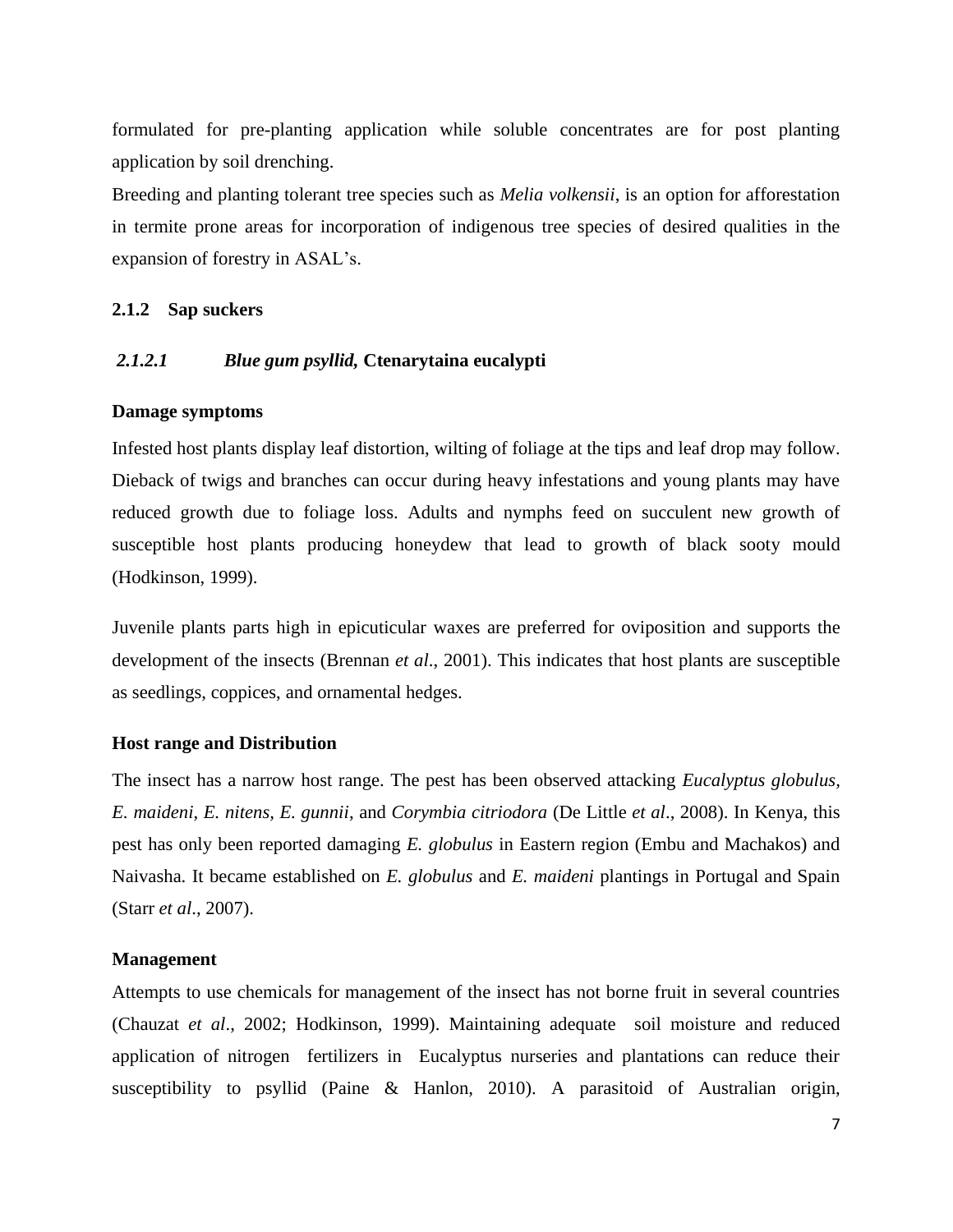*Psyllaephagus pilosus* has been imported into different parts of the world where it has established and managed the pest (Chauzat *et al*., 2002; Costanzi *et al*., 2003; Hodkinson, 1999). Syrphid and hemerobiid predators have been reported to reduce the population of this invasive insect (Pinzón *et al*., 2002) and are probably responsible for checking the population in Kenya.

## <span id="page-11-0"></span>*2.1.2.2 Red Gum Lerp Psyllid, Glycaspis brimblecombei*

## **Damage symptoms**

*Glycaspis brimblecombei* feeds by sap-sucking which involves the secretion of saliva and ingestion of plant sap (Sullivan *et al*., 2006). Heavily infested leaves are readily noticeable because of the large numbers of white lerps encrusting the leaf. Heavy infestations result in chlorosis, leaf drop and twig dieback which may lead to plant death. Black sooty mould development is observed on the lerps as they get older. The honey-dew provide a medium for the development of sooty moulds on heavily infested trees [\(Murphy](https://www.cabi.org/isc/datasheet/23148#8A035EB8-4B5F-4760-88A7-069020F7351E) *et al*., 1991). Heavy infestations occlude the surface of light required for photosynthesis or reduce the leaf surface area and hence retarded growth in young saplings.

#### **Host range and Distribution**

In its original habitat in Australia, *G. brimblecombei* mostly prefers to feed on *Eucalyptus camaldulensis* Dehn (Myrtaceae). Other host species susceptible to attack include *[E. globulus](https://en.wikipedia.org/wiki/Eucalyptus_globulus)*, *[E.](https://en.wikipedia.org/wiki/Eucalyptus_maidenii)  [maidenii](https://en.wikipedia.org/wiki/Eucalyptus_maidenii)*, *[E. punctata](https://en.wikipedia.org/wiki/Eucalyptus_punctata)*, *[E. robusta](https://en.wikipedia.org/wiki/Eucalyptus_robusta)*, *[E. smithii](https://en.wikipedia.org/wiki/Eucalyptus_smithii)* and *[E. viminalis](https://en.wikipedia.org/wiki/Eucalyptus_viminalis)* (European and Mediterranean Plant Protection Organization. Data sheets on quarantine pests, 2019).

Currently, the pest has been observed attacking *E. camaldulensis* in the Central, Eastern and Western regions of Kenya. Unpublished data have indicated that in Central Highlands of Kenya, RGLP has been found in Murang'a, Embu and drier parts of Kirinyaga counties.

## **Management**

The main natural enemy from Australia, the parasitoid *Psyllaephagus bliteus* Riek (Hymenoptera: Encyrtidae), have been studied to manage this insect pest in infested regions outside endemic areas (Paine *et al*. 2006). However, low parasitism (0.2–11%) has been observed, in Brazil where classical biological control program has been implemented (Ferreira-Filho *et al*., 2015). Natural enemies of RGLP observed in Kenya include Chrysomelidae and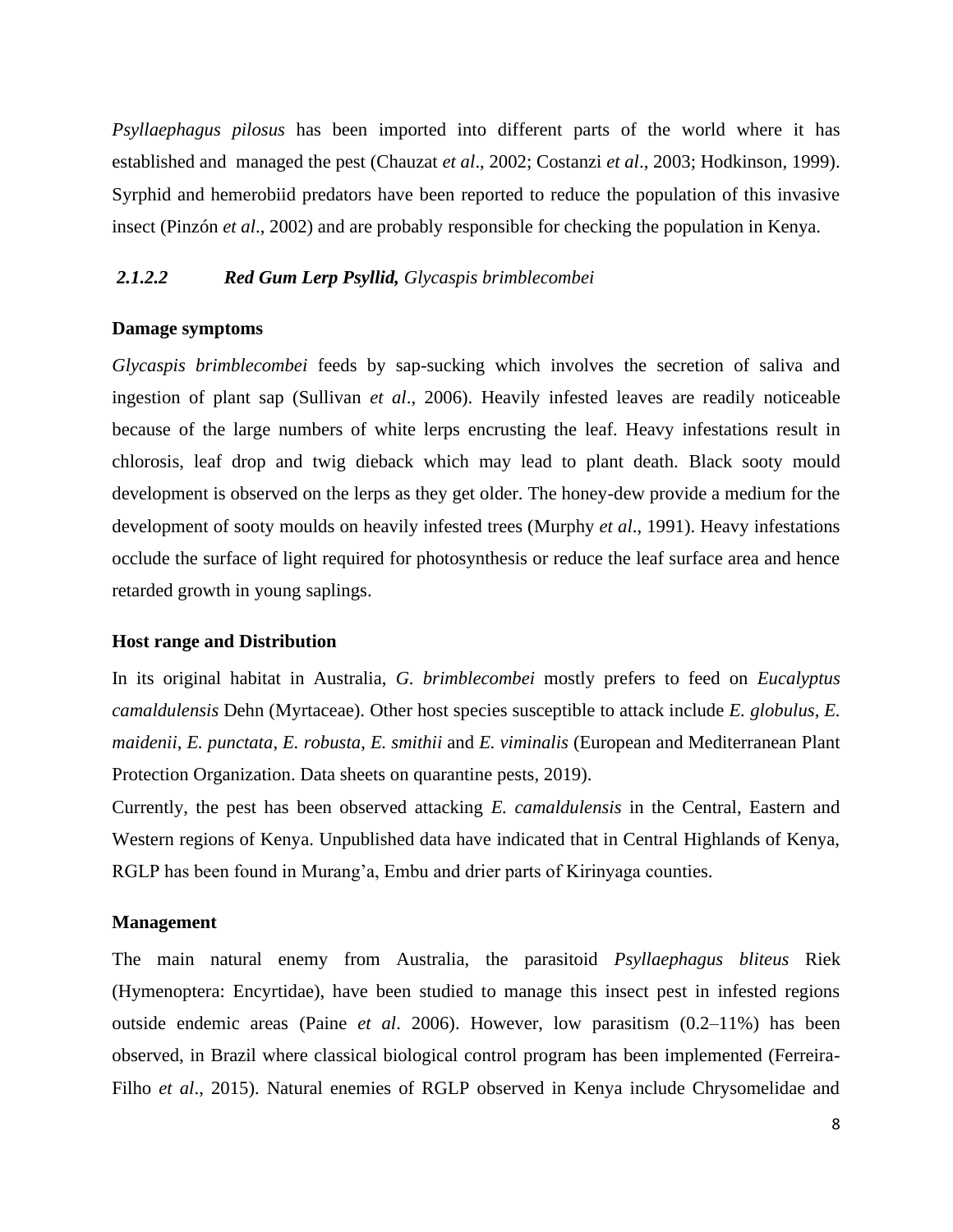Coccinelidae beetles which are generalists but their potential towards sustainable control of RGLP has not been investigated.

## <span id="page-12-0"></span>*2.1.2.3 Winter Bronze Bug,* **Thaumastocoris peregrinus**

#### **Damage symptoms**

Typical symptoms of host infestation by Bronze bug include initial reddening of the canopy leaves which subsequently changes to a reddish-yellow or yellow-brown colour (Nadel *et al*., 2010,). The symptoms are due to the bug feeding habitat that results in puncturing the leaves and twigs to suck sap, causing chlorosis (Wilcken *et al*., 2010). Some leaf loss can be observed as well as an abundance of adults, nymphs and black egg capsules usually clustered in high numbers (Nadel *et al*., 2010). During severe infestations, leaf loss leads to severe canopy thinning, and this sometimes results in branch dieback or tree mortality (Wylie & Speight, 2012).

## **Host range and Distribution**

About 30 species of *Eucalyptus* and associated hybrid clones are known to be hosts of *T. peregrinus* (Nadel *et al*., 2012; Noack *et al*., 2011). In Kenya, *E. grandis* x *E. camaldulensis* (GC) hybrid clones have been found to be more susceptible than the local land races such as *E. grandis* (Mutitu *et al*. 2018). It has been shown that there are both intra-specific and interspecific differences in susceptibility and this can be used in the development of host plant resistance.

It has spread to Africa, South America, and Europe (Laudonia & Sasso, 2012; Nadel and Noack, 2012). It was first recorded outside its native range in 2003 in South Africa and in 2005 it was reported in South America (Mutitu *et al*., 2016; Noack *et al*., 2011). In September 2011 it was reported for the first time in the Northern hemisphere (Europe).

It was first reported in Kenya in November 2009 infesting both clonal hybrids and other *Eucalyptus* species in Kajiado County that borders Tanzania. It spread from Tanzania through livestock grazing across the borders into Kenya (Mutitu *et al*., 2013; Nadel *et al*., 2010). In Kenya it has spread to all major host tree growing areas of Kenya (Mutitu *et al*., 2018)

The winter bronze bug has been recorded in all major host growing areas of Kenya (Mutitu *et el*., 2018). It has also been reported in neighbouring countries of Uganda, Tanzania, Ethiopia, and Rwanda. Understanding the population dynamics and spread of this pest is a key step in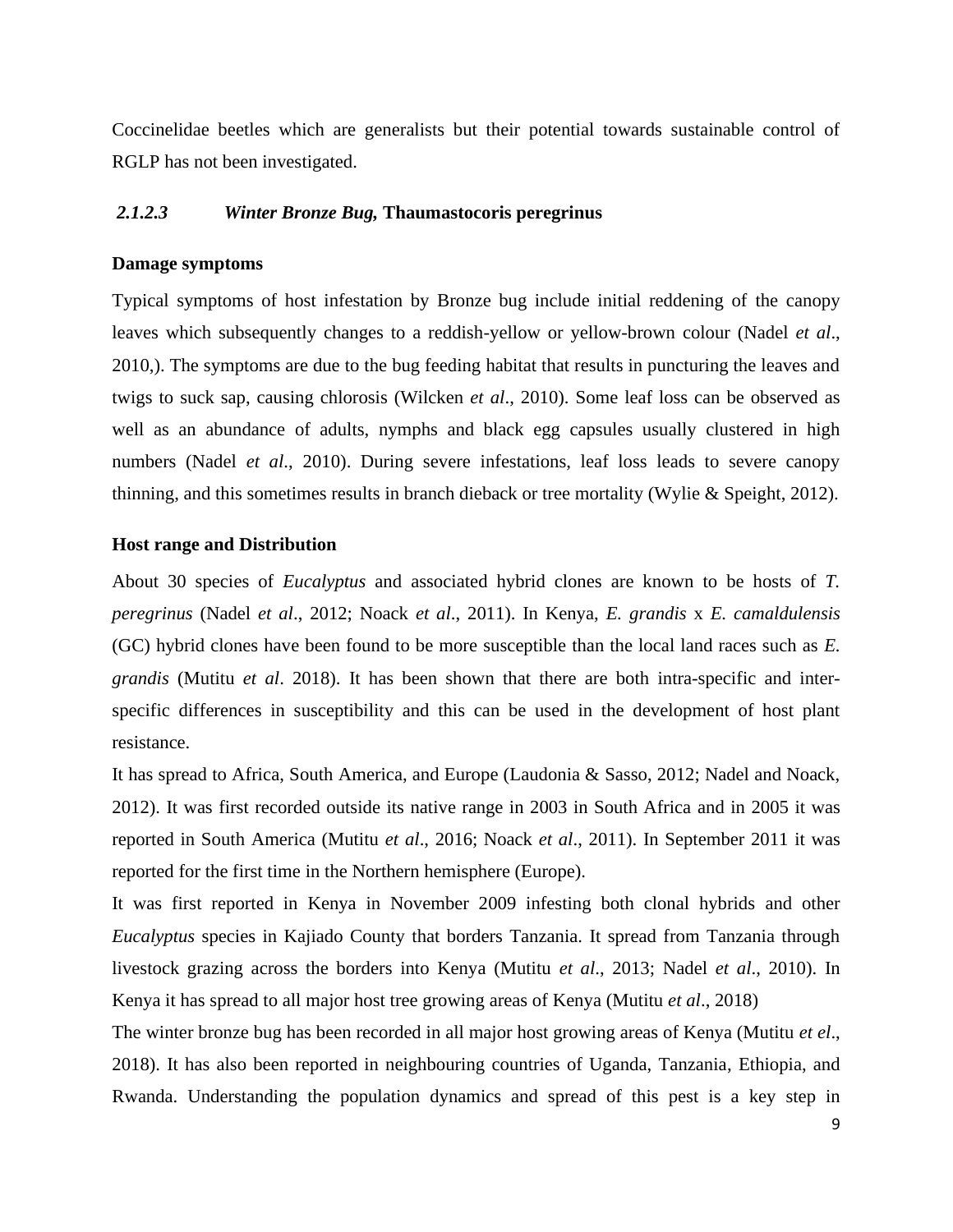developing an effective management strategy to reduce its impact. A study carried out in Kenya by Mutitu *et al*., 2018 revealed there were consistent annual population fluctuations with peak and off-peak seasons. During the dry spell the population increased compared to the rainy wet season leading to more damage on the host trees (Nadel *et al*., 2010; Mutitu, 2016). The bug population is present throughout the year, but its abundance varied on host species and in different areas (Mutitu *et al*., 2018).

## **Management**

Systemic insecticides have been found to be an effective tool for the control of *T. peregrinus*, but this approach is generally not feasible for large scale application such as plantations due to cost implications (Noack *et al*., 2007). Sustainable management of such exotic pests can be achieved by use of exotic natural enemies (classical biological control). The parasitic wasp *Cleruchoides noackae* (Mymaridae: Hymenoptera) has been identified as a potential biological control agent, but its field effectiveness to control *T. peregrinus* is yet to be confirmed (Mutitu *et al*., 2013).

## <span id="page-13-0"></span>**2.1.3 Defoliators**

## <span id="page-13-1"></span>*2.1.3.1 Eucalyptus snout beetle,* **Gonipterus scutellatus**

#### **Damage symptoms**

Young larvae feed on tender leaf tissues, mostly between leaf veins, on both upper and lower leaf epidermis leaving the leave intact. Older larvae chew on leaf edges, creating highly irregular notches. They also injure the sides and tips of soft shoots. Apical buds are often killed by these feeding, forcing dormant lateral buds to break, which are fed upon. Intensive damage can kill larger branches, cause the branches to stop growing, or force stubby growth in a "witches broom" (Cowles & Downer, 1995).

Adult weevil feed along the leaf edges while the larva stage feed on the leaf epidermis (Hanks *et al*., 2000). During peak weevil population period, heavy destruction of young soft twigs and debarking of branches is experienced. This kind of damage lowers productivity through compromised photosynthetic surface area leading to retardation of tree growth.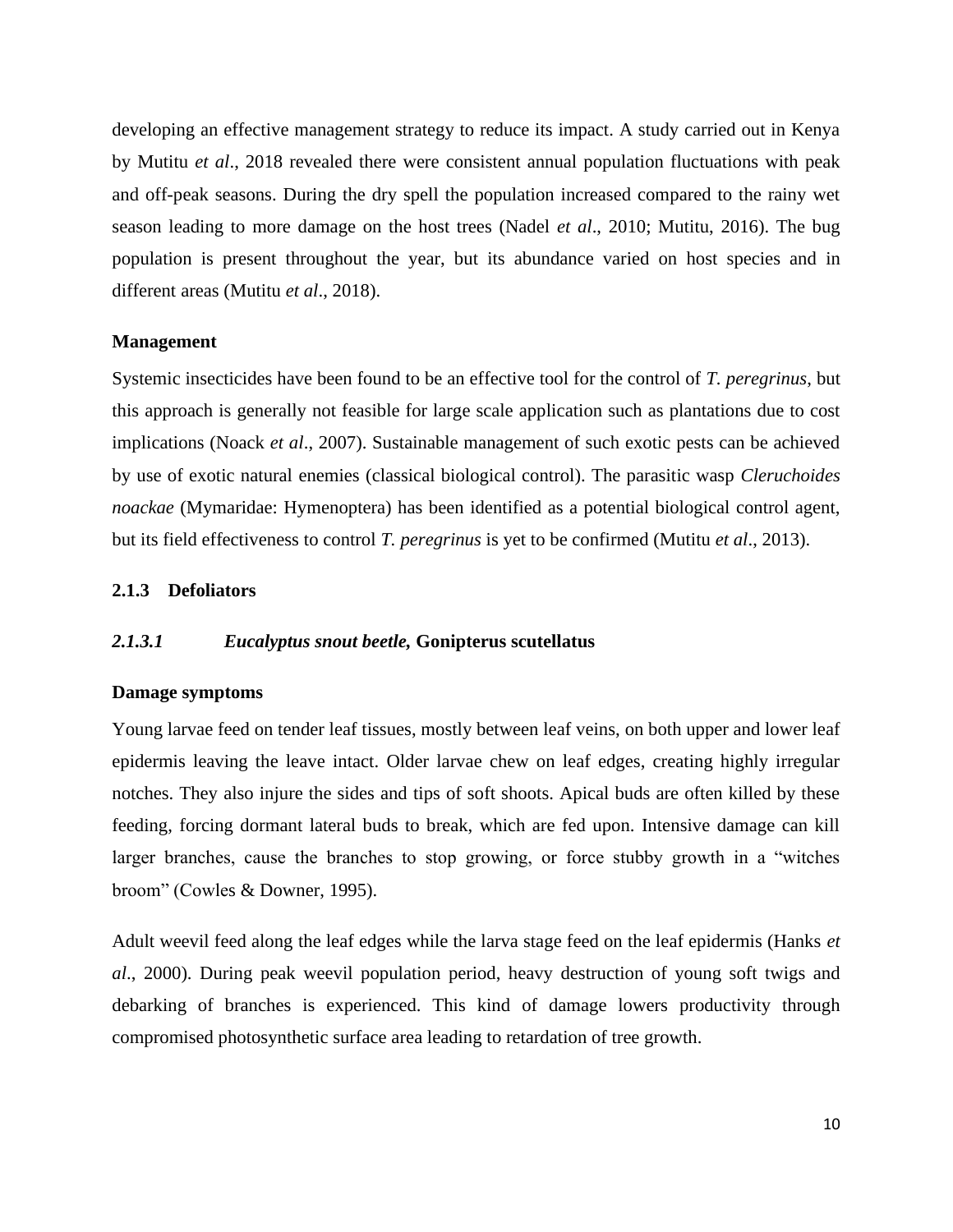#### **Host range and Distribution**

Eucalyptus species are commonly susceptible to Eucalyptus snout beetle damage and the most susceptible species are *E. globulus, E. viminalis, E. camaldulensis, E. robusta, C. citriodora, E. saligna* and *E. tereticornis* (Silva *et al*., 1968). Narrow-leaved species such as *E. pulchella* are not normally attacked. *Gonipterus scutellatus* is native to Australia and it was introduced into South Africa in 1916 (Tooke, 1955). The weevil dispersed from South Africa to Mozambique, Malawi (1938) and Kenya (1940).

The weevil is wide spread in Kenyan highlands which has a wide range of eucalyptus germplasms which are heavily attacked by ESB including; *E. globulus spp. globulus, E. maidenii, E. robusta* and *E. smithii* (FAO, 2007)*.*

## **Management**

Various management options have been attempted. In 1930's aerial spray of affected host trees with pesticides was attempted in Kenya, but due to the environmental hazards and non-economic feasibility associated with this kind of management option it was found not to be sustainable (OEPP/EPPO, 1980).

In 1945, a biological control programme was implemented through the introduction of an egg parasitoid, *Anaphes nitens* (Hymenoptera: Mymaridae) (Tooke, 1955). This egg parasitoid originates from Australia and its release in Kenya was conducted after importation from S. Africa where it had been released earlier (Cowles & Downer, 1995). Releases were carried out in Rift Valley province in Timboroa area. Further monitoring indicated that the parasitoid had establishment and satisfactory impact achieved (Cowles & Downer, 1995).

## <span id="page-14-0"></span>**2.1.4 Gall formers**

## <span id="page-14-1"></span>*2.1.4.1 Blue Gum Chalcid, Leptocybe invasa*

## **Damage symptoms**

*Leptocybe invasa* oviposits on apical buds and young leaves of *Eucalyptus* species leading to formation of galls on susceptible hosts. Galls induced on *Eucalyptus* shoots by *L. invasa* either appear singly or coalesce with neighbouring galls into a series of bumps along the leaf petiole,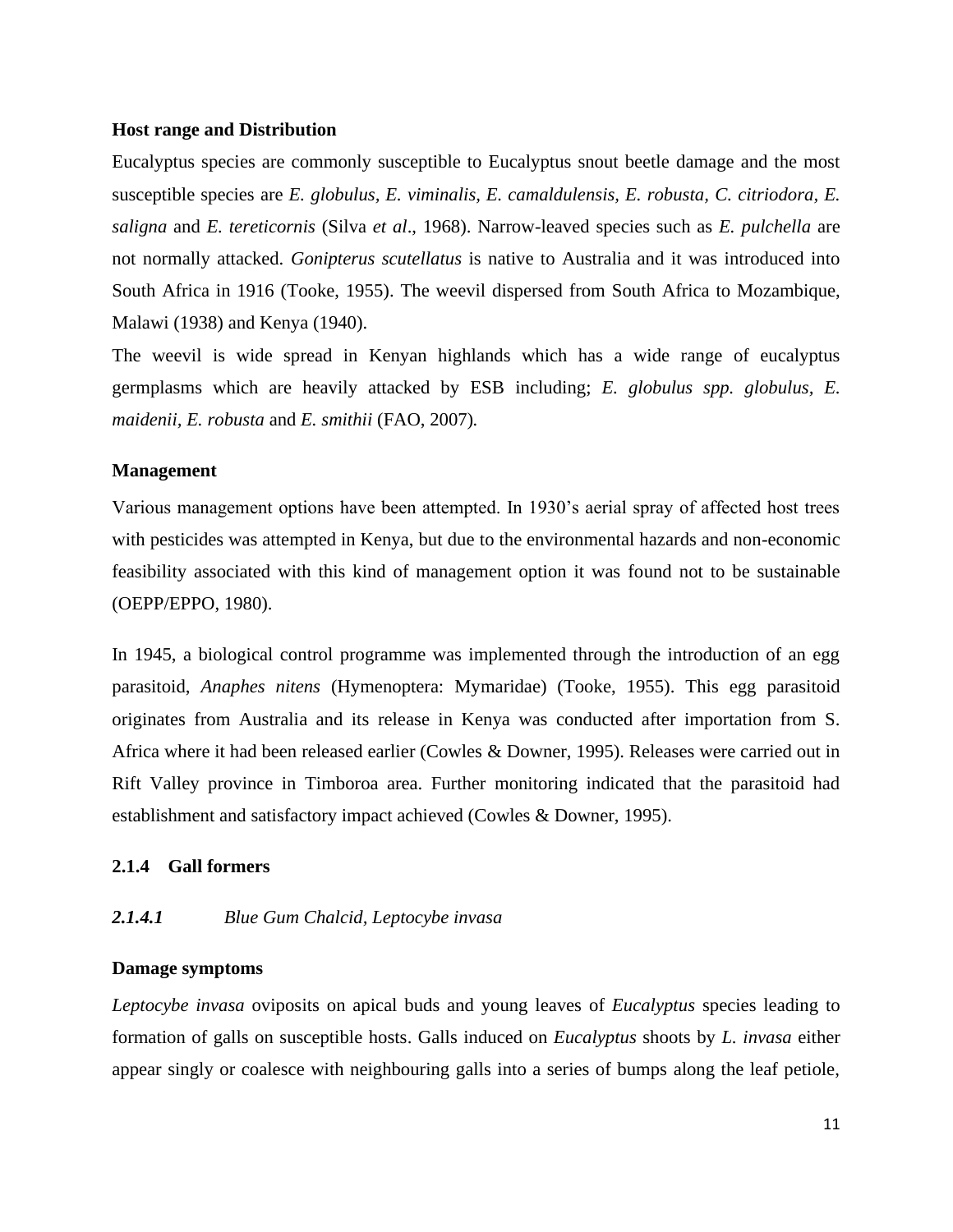midrib or young shoot of the plant (Mendel *et al*., 2004). On infested plant tissue the ovipuncture marks are well observed.

In some host plants, the leaves appear twisted and heavily attacked saplings may display stunted growth mainly attributable to challenged water transport and loss of apical dominance of the plant (Tong *et al*., 2016). Leaves with reduced sizes may be profusely produced in some plants, resulting in compacted canopy. Mortality may occur in heavily infested seedlings. Reduction in height by up to 39% and yield volume by up to 23% has been observed on infested host plants (Petro *et al*., 2015).

#### **Host range and Distribution**

After escaping from the endemic areas within a period of only 15 years, the wasp had spread to over 35 countries and become a serious insect pest of *Eucalyptus* species grown outside Australia. The invasion is currently reported in all continents. The infestation is more severe in dry low altitude areas than in cooler high altitude (>800 masl) areas (Nyeko *et al*., 2010).

The wasp has a broad host range mainly restricted to the genus *Eucalyptus* (Mendel *et al*., 2004; Quang *et al*., 2009). Several studies have reported variable susceptibility of *Eucalyptus* species and their hybrids against damage by the wasp (Mendel *et al*., 2004; Pham *et al*., 2009). This could result from the widespread variability in the *Eucalyptus* species and even within the species (Burley *et al*., 1971; Farrow *et al*., 1994). Hybrids of the major commercial species have also displayed variable levels of resistance hence selection of planting material need to be guided by research.

#### **Management**

Planting of resistant genotypes to alleviate the losses associated to infestation by the wasp has been proposed by several authors (Dittrich-Schröder *et al*., 2012; Nyeko *et al*., 2010; Zhu *et al*., 2012). However, resistant eucalypt genotypes might only be restricted to certain ecological conditions for optimal performance.

Several parasitoids from Australia including *Quadrastichus mendeli*, and *Selitrichodes kryceri* (Kim *et al*., 2008), *S. neseri* (Hurley, 2012), *Megastigmus zvimendeli* and *M. lawsoni*  (DoĞAnlar, 2015; Doganlar & Hassan, 2010) have been introduced to various regions. While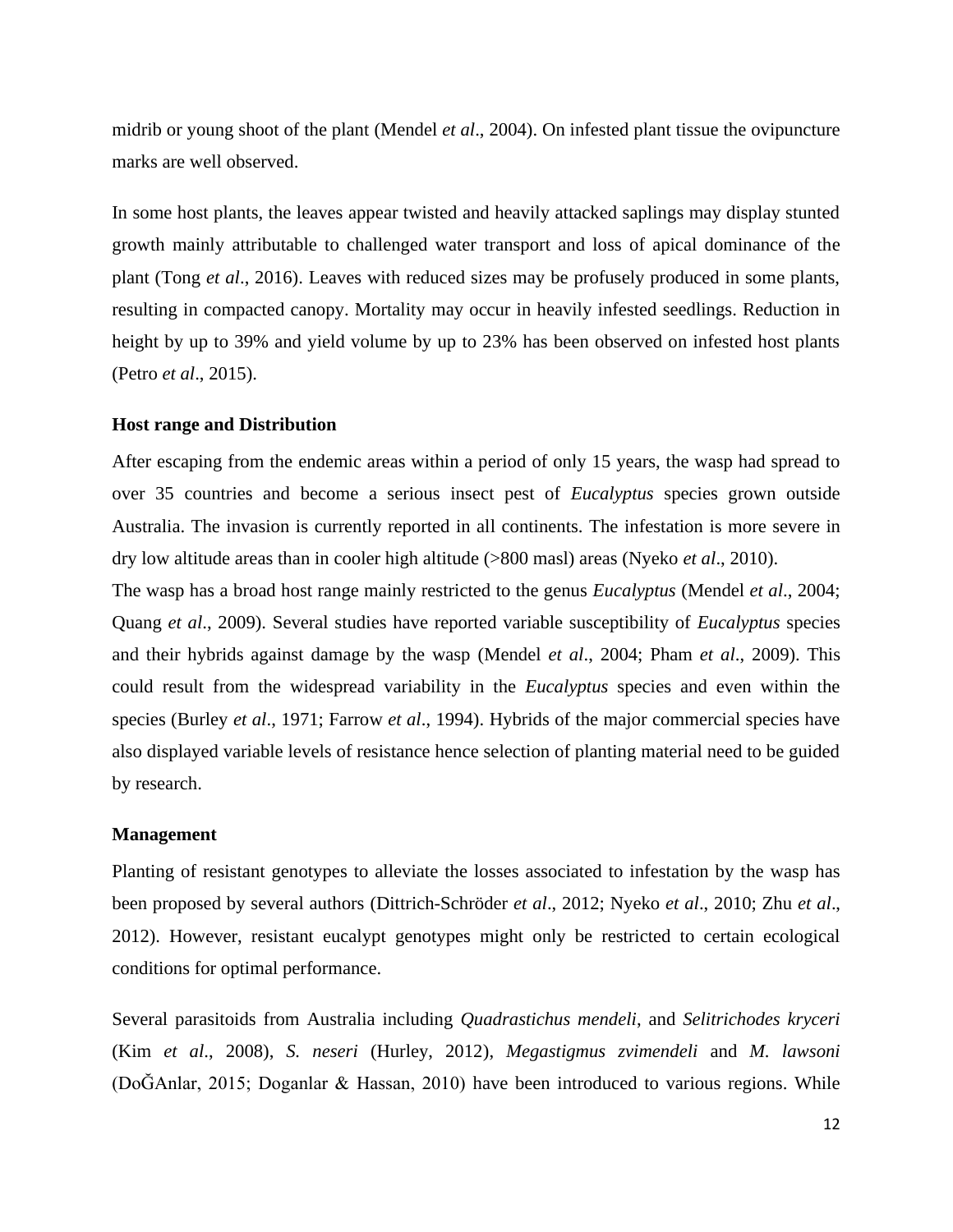earlier attempts to introduce biocontrol agent in Kenya were not successful, *Selitrichodes kryceri* has been identified from galls collected from Turbo. Unidentified species of *Megastigmus* has been found associated with *L. invasa* in Kenya.

Rampant use of pesticides has been reported (Nyeko *et al*., 2007) despite only a few studies on the efficacy of pesticide in the management of *L. invasa*. In the absence of such testing, current pesticide practices may be inappropriate for managing this wasp due to environmental concerns emanating from their use.

## <span id="page-16-0"></span>**2.2 Insect pests of Cypress**

The major insect pest for Cypress in Kenya is Cypress aphid (*Cinara cupressivora*) which is a sap sucker.

#### **Damage symptoms**

The cypress aphid can cause severe damage resulting in dieback and sometimes death of host conifers with associated economic, environmental and aesthetic costs. The saliva they produce is phytotoxic (toxic to the plant) and leads to necrosis in the phloem which subsequently results in the twig withering. The impact on the plant depends on tree stress and weather factors. Growth of sooty mould in the foliage on inner and lower parts, which develops near colonies of the aphids can be seen as signs of infestation. The aphids themselves are extremely difficult to see because their brown bodies are like that of the tree bark.

#### **Host range and Distribution**

In Africa, *C. cupressivora* attacks a wide range of Cupressaceae species, including indigenous species such as Mulanje cedar, *Widdringtonia cupressiodes* (the national tree of Malawi) and African pencil cedar, *Juniperous procera* a key tree species in water catchment areas in Kenya. In East Africa it attacks the Mexican Cypress, *Cupressus lusitanica*, a tree that is widely planted for commercial purposes in the region (Day *et al*., 2003: FAO, 1991).

The cypress aphid was considered one of the world's 100 worst invasive alien species according to the criteria used by the international Union for the Conservation of Nature (FAO, 1991). It occurs in Europe, Asia, Africa, and the Americas. This insect pest was first reported in Kenya in the 1990 and has spread to all host tree growing areas (Mills, 1990; Day *et al*., 2003).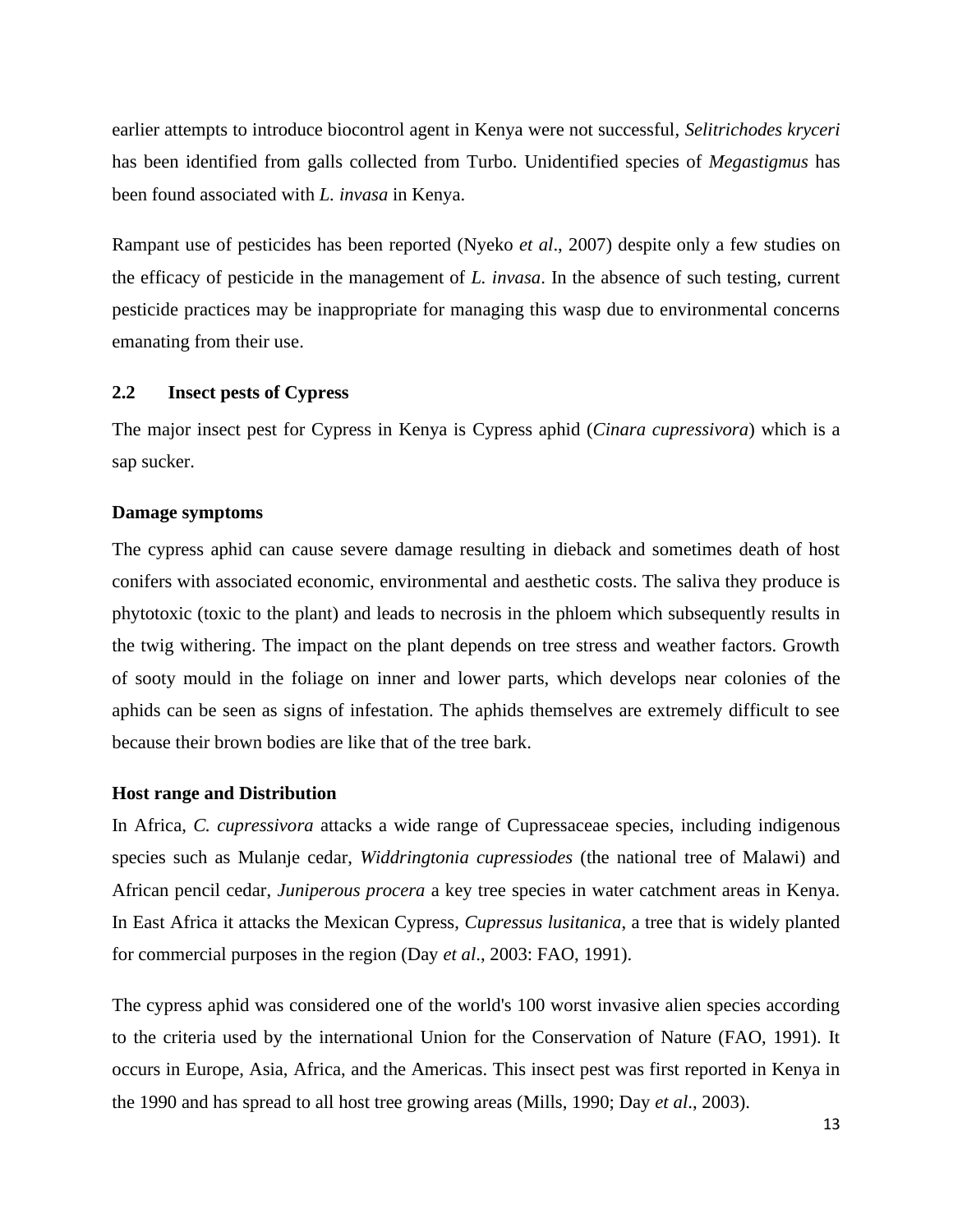#### **Management**

Host-plant Resistance can be harnessed since a wide range of tolerance in different host species and even individuals within species has been reported (Kamunya *et al*., 1999). According to Orondo and Day (1994), the degree of aphid damage varies from one tree to another. *Thuja* spp. and *C. leylandii* are most tolerant, whereas *Widdringtonia* and *Callitris* species were least tolerant. In the genus Cupressus, the most tolerant species are *C. torulosa, C. funebris* and *C. arizonica*, whereas the most susceptible were *C. benthamii* and *C. lusitanica*.

A biological control agent, *Pauesia juniperorum*, was introduced to Malawi from Europe (Chilima, 1995) and was subsequently introduced to Kenya and Uganda (Day *et al*., 2003). This has established well in Kenya with significant reduction in population of the aphids with only sporadic outbreaks reported. Local natural enemies such as Sryphids and lace wings play a role in its management. In Kenya, there were unsuccessful attempts at the beginning of the infestations to contain this menace through chemical application (active ingredients: pirimicard, diazinone).

#### <span id="page-17-0"></span>**2.3 Insect pests of Pines**

In Kenya Pines are infested by 3 major sapsuckers; Pine Woolly Aphid (*Pineus pini*), Pine needle aphid (*Eulachnus rileyi*), and Black pine aphid (*Cinara cronatii*)

## <span id="page-17-1"></span>*2.3.1.1 Pine Woolly Aphid,* **Pineus pini**

Entry into Kenya is thought to be accidental in 1962 through scions of *Pinus taeda,* with the initial area of infestation being Muguga (Odera, 1974). The first sighting of the insect in the African continent was 1968 in Kenya and Zimbabwe (Barnes *et al*.,1976). The insect most likely originated from Australia (Barnes *et al*., 1976; Blackman *et al*., 1995).

## **Damage symptoms**

Loses have been reported to occur both in plantations and in nursery seedlings. Stunted needles and abortion of buds occur after infestation while deformity and stunting in growth of trees occur in heavy and repeated infestations (Mailu *et al*., 1978; Odera, 1972). In infested trees, losses in diameter at breast height (up to 63%) and height (up to 65%) were reported on *P. pinaster* (Zwolinski, 1990). Loss in growth of both diameter (12.2%) and height (14.1%) have also been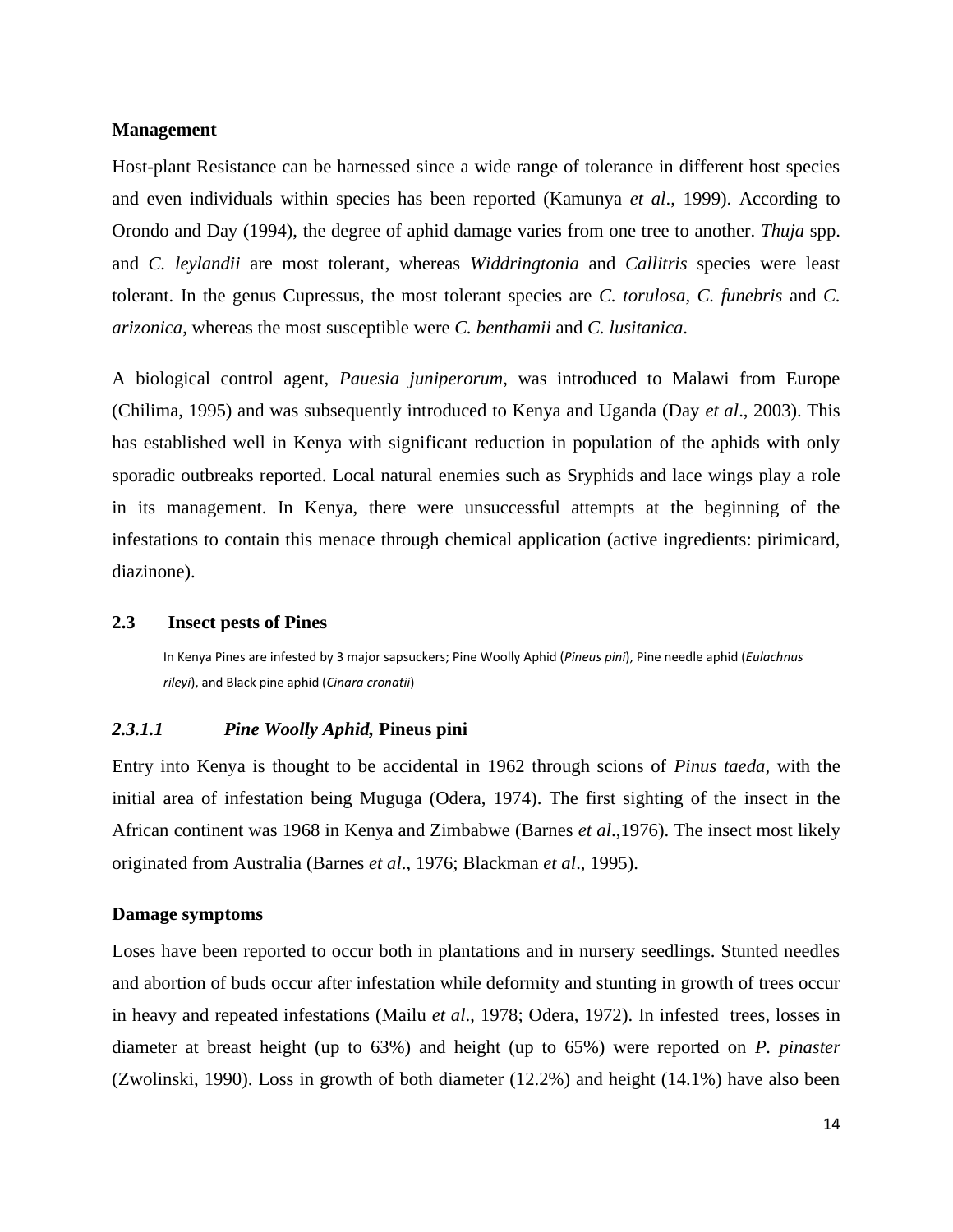reported on seedlings of susceptible pine species (Madoffe & Austarå, 1990). Mortality has also been recorded of highly damaged plants (McClure, 1989; Odera, 1974; Zwolinski, 1990). Seed production of infested trees has also been affected with losses of up to 71.1% reported to occur due to deformation, cracking and flow of resins from the cones (Zwolinski *et al*., 1989).

## **Host range and Distribution**

Variability in susceptibility has been reported by many authors, highly susceptible are those of the group Silvestres while the sub-section Oocarpae are resistant to *P. pini* (Barnes *et al*., 1976). The most susceptible host species include *Pinus massoniana, P. elliottii, P. contorta*, *P. radiata*, *P. pinaster* (Odera, 1974; Zwolinski, 1990), *P. halepensis, P. pinea* (Mendel *et al*., 1994), *P. kesiya* (Chilima & Leather, 2001), *P. resinosa* (McClure, 1982) while *P. ayacahuite and P. strobus* var. *chiapensis* (Odera, 1974) were resistant to attack. Although *Pinus patula* generally showed tolerance to the attack, stands of the species may have some resistant trees (Mailu *et al*., 1982; Odera, 1974).

The insect has been reported to attack pines in different parts of Africa with remarkable yield losses to pine plantations. The countries infested include Kenya (Odera, 1974), South Africa (Zwolinski, 1989), Tanzania (Madoffe & Austarå, 1990), Malawi (Chilima & Leather, 2001) among others. The insects have also been reported in countries outside the African continent: Jordan (Mendel *et al*., 1994), Brazil (Lazzari & Cardoso, 2011), Britain (Carter, 1971), Soviet Georgia (Saradzhishvili, 1985).

#### **Management**

Biological control has remained the key management option. In Kenya, *Tetraphleps raoi* introduced in May 1975 remarkably reduced the population of the pest but was not sufficient to avert tree mortality due to infestation (Karanja & Aloo, 1990). Several other biocontrol agents have been introduced for management of the invasive pest. These include *Leucopsis species* in Hawaii (Nakao *et al*.; 1981Greathead, 1995). Resistant species have been identified and heritability of resistance confirmed (Zwolinski, 1990). This can be harnessed by encouraging planting of resistant genotypes.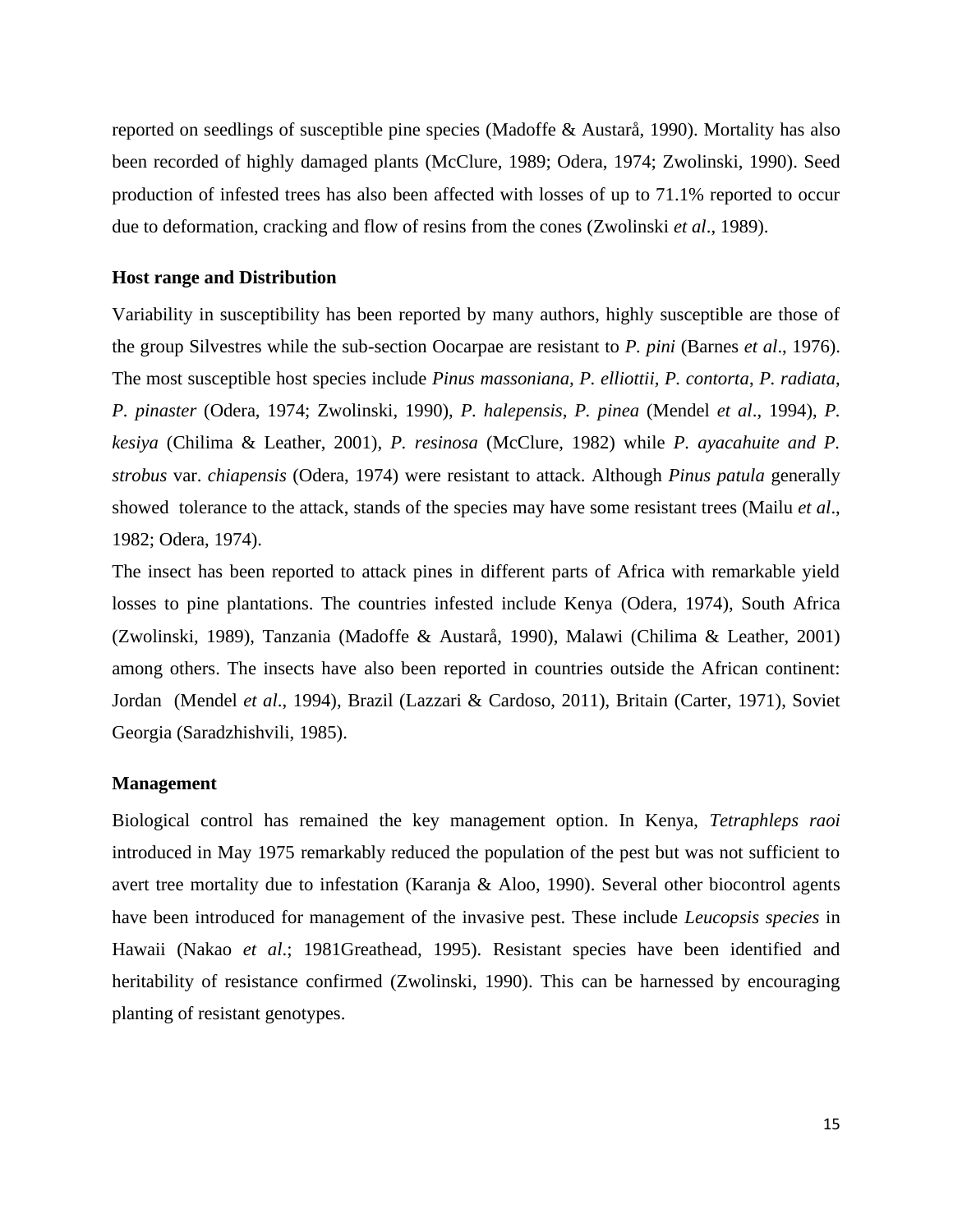## <span id="page-19-0"></span>*2.3.1.2 Pine needle aphids,* **Eulachnus rileyi**

#### **Damage symptoms**

*Eulachnus rileyi* feeds on mature or senescing needles throughout the crowns of host trees [\(Chilima, 1991\)](https://www.cabi.org/isc/datasheet/23148#AAEDBDC2-D4B3-4ED2-997E-678559C2252C). Infestation causes needles of host pines to turn yellow (leaf chlorosis) and the aphids produce copious amounts of honeydew. According to [Murphy](https://www.cabi.org/isc/datasheet/23148#8A035EB8-4B5F-4760-88A7-069020F7351E) *et al*. (1996), the honeydew provides a medium for development of sooty moulds on heavily infested trees. Feeding by *E. rileyi* causes a characteristic mottling and yellowing of the crowns of infested trees. Black sooty mould forms on the needles and branches, while ants are observed tending the aphid colonies.

## **Host range and Distribution**

Pine needle aphid attacks a wide range of pine species that include*; Pinus caribaea* (Caribbean pine), *[Pinus elliottii](https://www.cabi.org/isc/datasheet/41600)* (slash pine), *Pinus kesiya* [\(Khasya pine\),](https://www.cabi.org/isc/datasheet/41632) *Pinus merkusii* [\(Tenasserim pine\),](https://www.cabi.org/isc/datasheet/41657) *[Pinus michoacana](https://www.cabi.org/isc/datasheet/41658)* (Michoacan pine), *Pinus mugo* [\(mountain pine\),](https://www.cabi.org/isc/datasheet/41660) *Pinus nigra* [\(black pine\),](https://www.cabi.org/isc/datasheet/41668) *[Pinus oocarpa](https://www.cabi.org/isc/datasheet/41673)* (Ocote pine), *Pinus palustris* [\(longleaf pine\),](https://www.cabi.org/isc/datasheet/41675) *Pinus patula* [\(Mexican weeping](https://www.cabi.org/isc/datasheet/41682)  pine), *Pinus pinea* [\(stone pine\),](https://www.cabi.org/isc/datasheet/41689) *[Pinus ponderosa var. scopulorum](https://www.cabi.org/isc/datasheet/41525)*, *[Pinus sylvestris](https://www.cabi.org/isc/datasheet/41715)* (Scots pine) and *Pinus taeda* [\(loblolly pine\).](https://www.cabi.org/isc/datasheet/41730)

Although not invasive, *Eulachnus rileyi* was first reported in Kenya, Tanzania, and Uganda in 1988 according to Kanturski *et al*., (1991). In Kenya, about half of the approximately 150,000 ha of plantation forests is pines species and therefore, this aphid poses a considerable threat to the timber industry (Orondo & Day, 1994). Data are being collected to assess the extent of damage and any correlations with climatic factors in eastern and southern Africa (Chilima, pers. comm.).

In Zambia, in 1978 and 1979, the build-up of pine needle aphid populations was rapid in May-June after the rains ceased, and the onset of the rains caused a drastic decrease in the population density from November to December [\(Loyttyniemi, 1979\)](https://www.cabi.org/isc/datasheet/23148#97619C97-E614-406C-A492-F84C96E04105). The cypress aphid was first reported in Malawi in 1986 (Chilima, 1991), by 1990, it had spread to several countries, including Kenya (Owuor, 1991).

## **Management**

Parasitoid known to attack *E. rileyi* is *Diaeretus leucopterus* and has been studied as a potential biological control agent for *Eulachnus sp*. [\(Murphy and Völkl, 1996\)](https://www.cabi.org/isc/datasheet/23148#2FAD971B-0955-480B-8903-EA3D4077DBA1). Parasitism levels are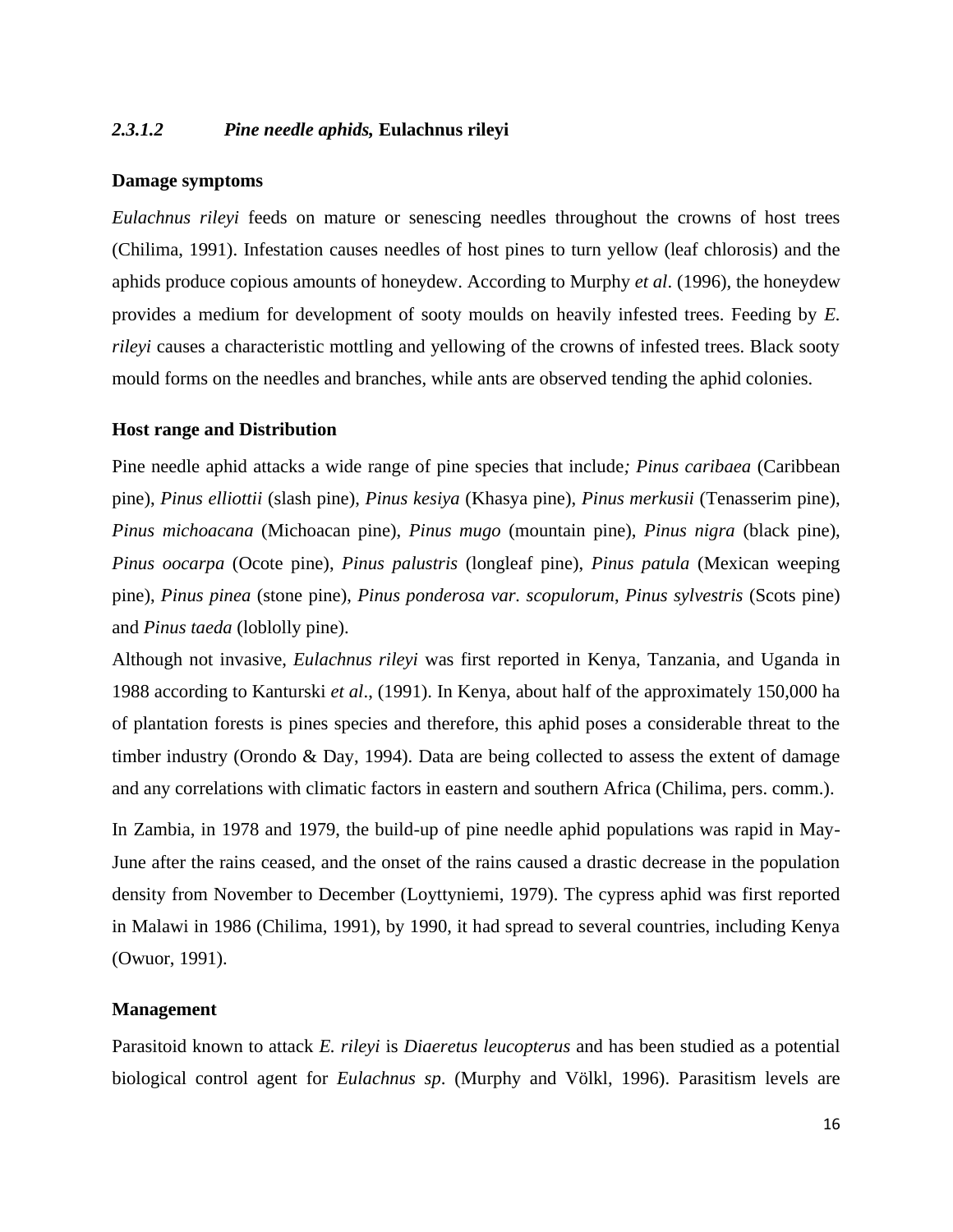relatively low and the biocontrol agent is subjected to high levels of hyperparasitism. Studies suggest that this parasitoid is not an effective biological control agent unless used in combination with other complementary natural enemies [\(Murphy and Völkl, 1996\)](https://www.cabi.org/isc/datasheet/23148#2FAD971B-0955-480B-8903-EA3D4077DBA1).

## <span id="page-20-0"></span>*2.3.1.3 Black pine aphid,* **Cinara cronatii**

#### **Damage symptoms**

Low to moderate numbers of leaf feeding aphids are not usually damaging in gardens or on trees. However, large populations can turn leaves yellow and stunt shoots. Aphids can also produce large quantities of a sticky exudate known as honeydew, which often turns black with the growth of sooty mold fungus.

#### **Host range and Distribution**

Black pine aphid attacks conifers in particular pines *Pinus* spp. Its distribution closely follows that of fusiform rust disease caused by the fungus *Cronartium fusiforme* Hedge and N.R Hunt ex Cummins (Cronartiaceae), a destructive disease that causes stem canker on pine trees. The black pine aphid is not considered to be a pest in North America and lives almost exclusively in canker formed by this disease where it is guarded by various ant species (Pepper & Tissot, 1973). This insect pest was first reported in Kenya 1998 in Uasin Gishu County in Turbo tree nursery attacking young *Pinus patula.* This pest has been reported in Uganda in pine plantations (Prof. Nyeko *pers com.*) and in South Africa (Kfir & Van Rensburg, 2003).

#### **Management**

Chemical control can be applied by use of soil-applied imidacloprid products that are often diluted with water in a bucket and poured around the base of the tree or plant. Professional applicators can use soil injectors, which provide better control with less runoff potential. In natural habitats, generalist natural enemies such as lady beetles, lacewings, syrphid fly larvae predate on the aphid. In 1983, a parasitoid described as *Pauesia cinaravora* was discovered to parasitize *C. cronatii* colonies and its biology studied by Kfir & Kirsten (1991).

#### <span id="page-20-1"></span>**2.4 Insect pests of** *Grevillea robusta*

Grevillea robusta has been reported to be attacked by a Shot-hole borer (*Apate indistincta*)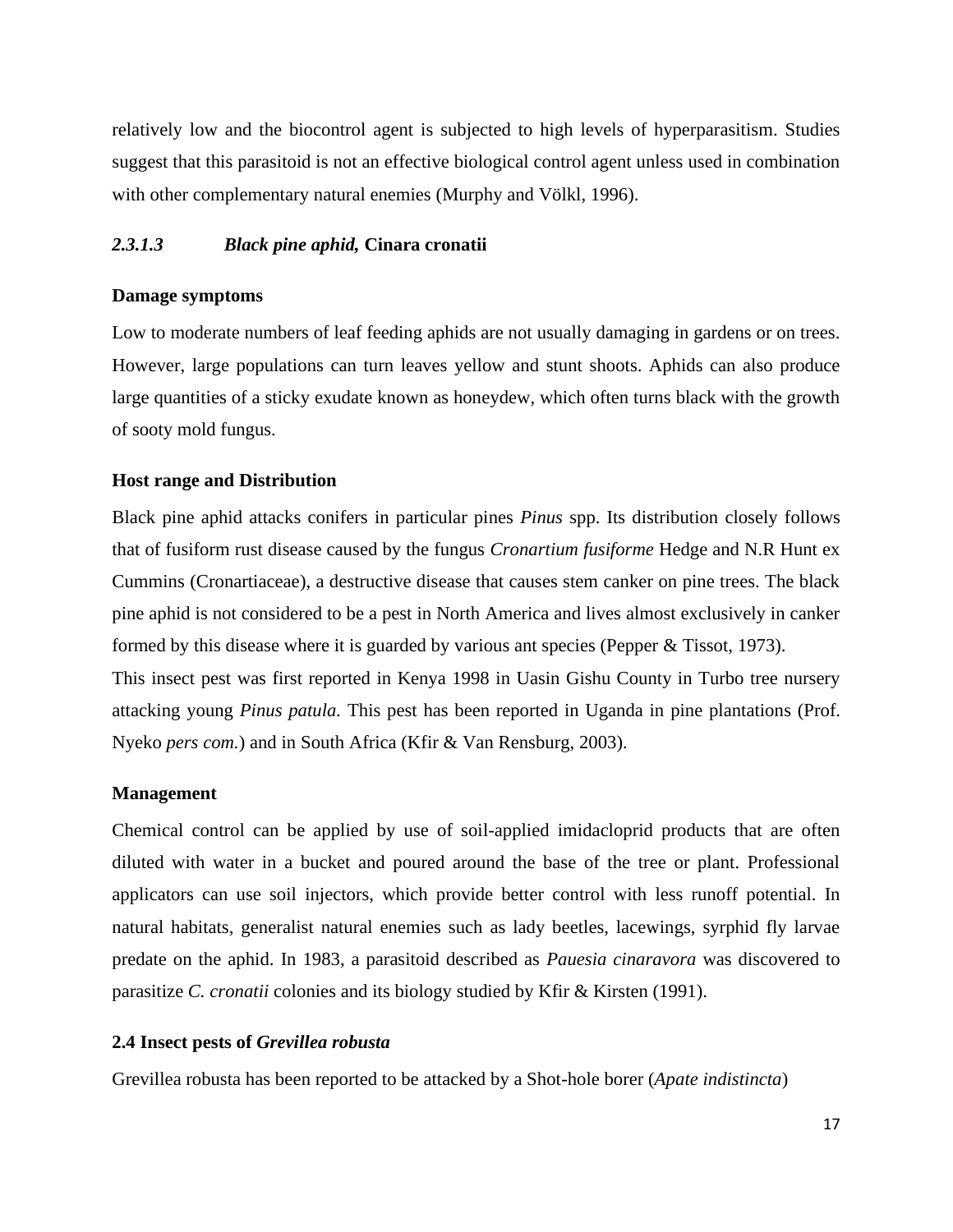#### **Damage symptoms**

The insects bore in dry and seasoned wood destroying the sapwood. Bostrichid beetles are also found under bark and in dead branches which have been debarked. *Apate* spp. usually attack living but unhealthy trees species which are moisture stressed. The damage occurs during feeding which is associated with sexual maturation. This occurs on another host other than the one associated with laying of eggs or larval feeding. The host tree produces resin from frass injection holes as a defence mechanism against further insect attack. Gum exudation kills the adults that are stuck on the resin.

Young trees have been found to be very susceptible to shot-hole borer attack. Active boring is indicated by presence of frass (saw-dust like substance) at the tree base and point of entry. The attack starts from the bottom of the stem and spread upward the crown. Weak crown is prone to break when it is windy. The borers are most active during the dry season and on dry trees.

## **Host range and Distribution**

Apate species are generally polyphagous. Adult usually attack living but likely unhealthy trees while larvae have only been found in dead wood. They attack a wide range of both exotic and indigenous tree species. Exotic hosts include *Acacia mearnsii*, *Callistemon lanceolatus, Coffea sp, Eucalyptus maculata, E. camaldulensis, Grevillea robusta and Casuarina sp.* while the indigenous hosts include *Albizia* species, *Blighia unijugata, Ekebergia capensis, Fagaropsis angolensis, Diospyros scabra, Olea spp., Rhus spp,* and *Vangueria spp*.

*Apate indistincta* was first reported in Kenya in 1950 in Central highlands region on *Grevillea robusta.* In Kenya this pest has been reported in several counties: Kiambu, Nyeri, Mombasa, Kwale, Laikipia, Kericho, Nakuru, Vihiga, Meru, Kakamega, Baringo, Nairobi, Kitui, Siaya, Embu, Nyandarua, Homa Bay, and Isiolo. It also occurs in South Africa, Zambia, Uganda, and Tanzania.

## **Management**

The borers on living trees can be controlled using chemicals where cotton wool tab is soaked in pesticides such as Chlorpyrifos (Dimethoate®), Permethrin (Ambush®), phosphorothioate (Diazinon®) and inserting into the frass injection holes where the borer is feeding. The borer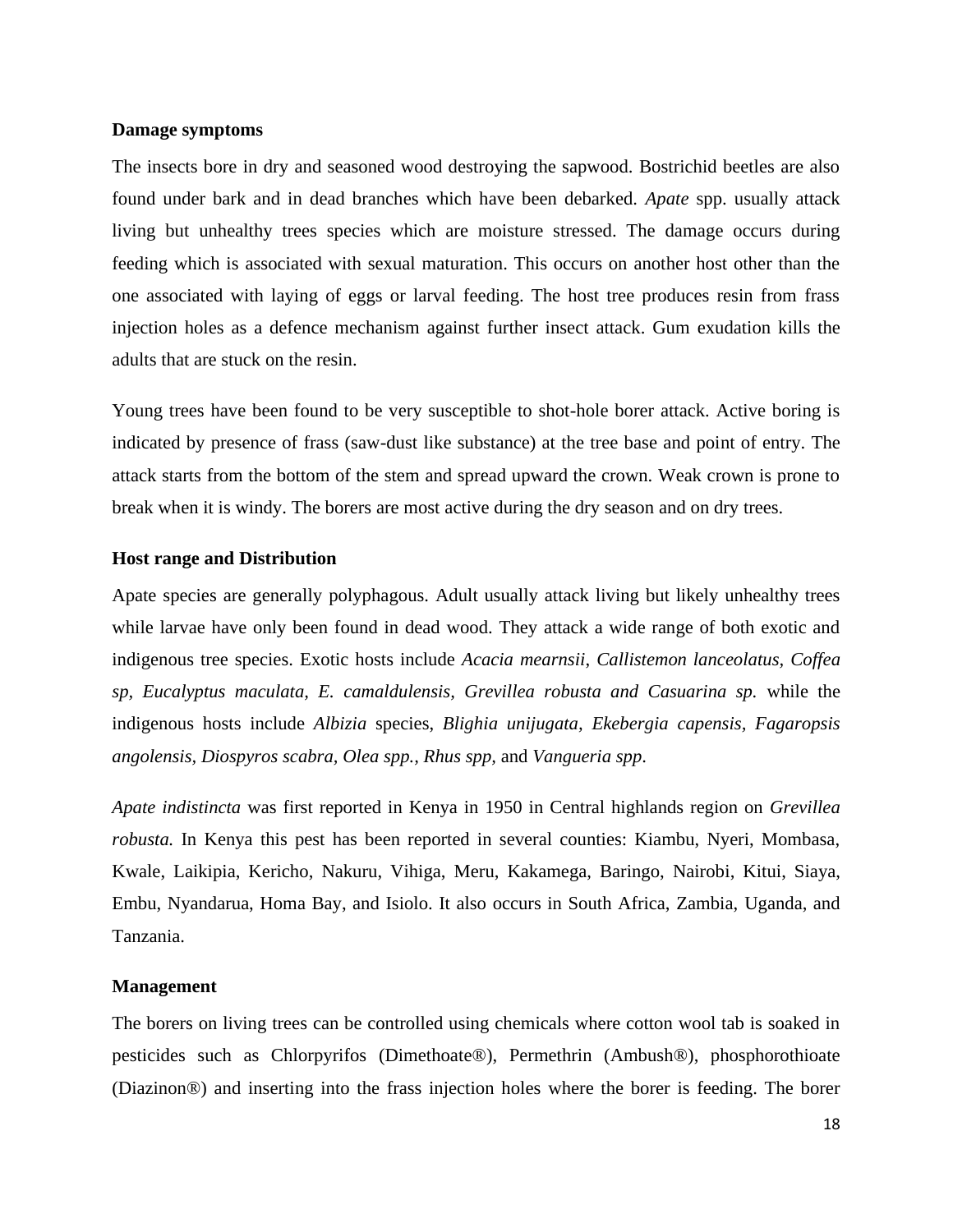suffocates and eventually dies. Borers are also killed manually by inserting sharp pieces of wire into such holes and pierce the insect inside. Silvicultural practices such as pruning of affected tree branches breaks the life cycle of the pest and hence control the spread of the pest.

## <span id="page-22-0"></span>**2.5 Insect pests in the neighbour countries**

Most of the insect pests of commercial trees planted in Kenya have also been found in the neighbouring countries and beyond (Table 1). The neighbouring countries are likely to get invasion through trade, travel and tourism. These proliferating economic activities within the region provides suitable avenues for dispersal mechanisms of these invasive insect pests within the region. The presence of almost uniform genetic material/similar species planted across the region in a mosaic pattern and close to each other provides suitable spread of the invasive insect pests within the trees planted areas. The similarities of climate in the region also favour the establishment of these invasive species. The spread of these insect pests in the region creates a platform of sharing research results through networking and regional approach to implementation of management strategies such as classical biological control programme for exotic insect pests.

| <b>Host tree</b> | <b>Insect pest species</b>   | <b>Damage</b> | <b>Reported country</b>                         |
|------------------|------------------------------|---------------|-------------------------------------------------|
| species          |                              | group         |                                                 |
| Eucalypts        | Leptocybe invasa,            | Sap-sucker    | Uganda, (Nyeko et al., 2007),                   |
|                  | Blue gum pysllid             |               | Tanzania and Ethiopia (Starr et                 |
|                  |                              |               | al., 2007)                                      |
|                  | Thaumastocoris peregrinus,   | Sap-sucker    | Tanzania, and Uganda (Nadel et                  |
|                  | Winter bronze bug            |               | <i>al.</i> , 2010; Mutitu <i>et al.</i> , 2018) |
|                  | Ctenarytaina eucalypti, Blue | Sap-sucker    | Tanzania and Ethiopia (Starr et                 |
|                  | gum psyllid                  |               | al., 2007).                                     |
|                  | Termites                     | <b>Borers</b> | All countries in East Africa                    |
|                  |                              |               | (KEFRI<br>Insect<br>Collection                  |
|                  |                              |               | Reference)                                      |
|                  | scutellatus,<br>Gonipterus   | Defoliator    | Uganda (EPPO, 2017)                             |
|                  | Eucalyptus snout beetle      |               |                                                 |
|                  | brimblecombei,<br>Glycaspis  | Sap sucker    | Ethiopia<br><b>EPPO</b><br>Reporting            |
|                  | Red gum lerp psyllid         |               | Service (2019/049)                              |

<span id="page-22-1"></span>**Table 1.** Records of Insect pests of trees in countries neighbouring Kenya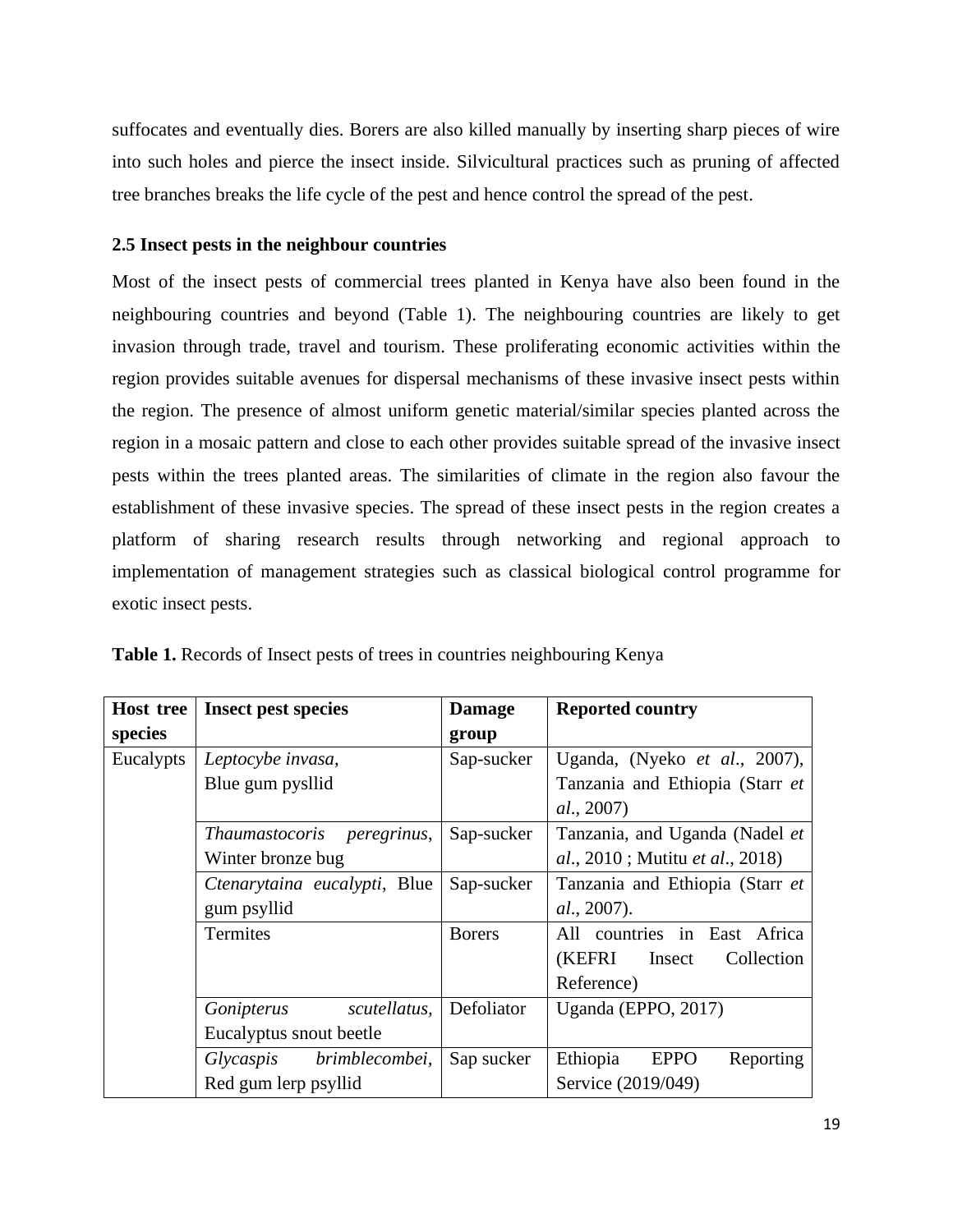| Pines     | <i>Pineus pini</i> , Pine wooly aphid | Sap-sucker | Tanzania (Madoffe & Austarå,   |
|-----------|---------------------------------------|------------|--------------------------------|
|           |                                       |            | 1990)                          |
|           | Eulachnus rileyi, Pine needle         | Sap-sucker | Tanzania (Masewe & Kisaka,     |
|           | aphid                                 |            | and Uganda (Kiwuso,<br>1995)   |
|           |                                       |            | 2004)                          |
|           | Cinara cronatii, Black pine           | Sap-       |                                |
|           | aphid                                 | suckers    | Uganda (Day et al., 2003; Kfir |
|           |                                       |            | and Van Rensburg., 2003)       |
| Cypress   | Cinara cupressivora, Cypress          | Sap-sucker | Uganda, Tanzania, and Ethiopia |
|           | aphid                                 |            | (Demeke 2018)                  |
| Grevillea | Termite                               | Borer      | Uganda, Tanzania, and Ethiopia |
| robusta   |                                       |            | (Nyeko, pers com.)             |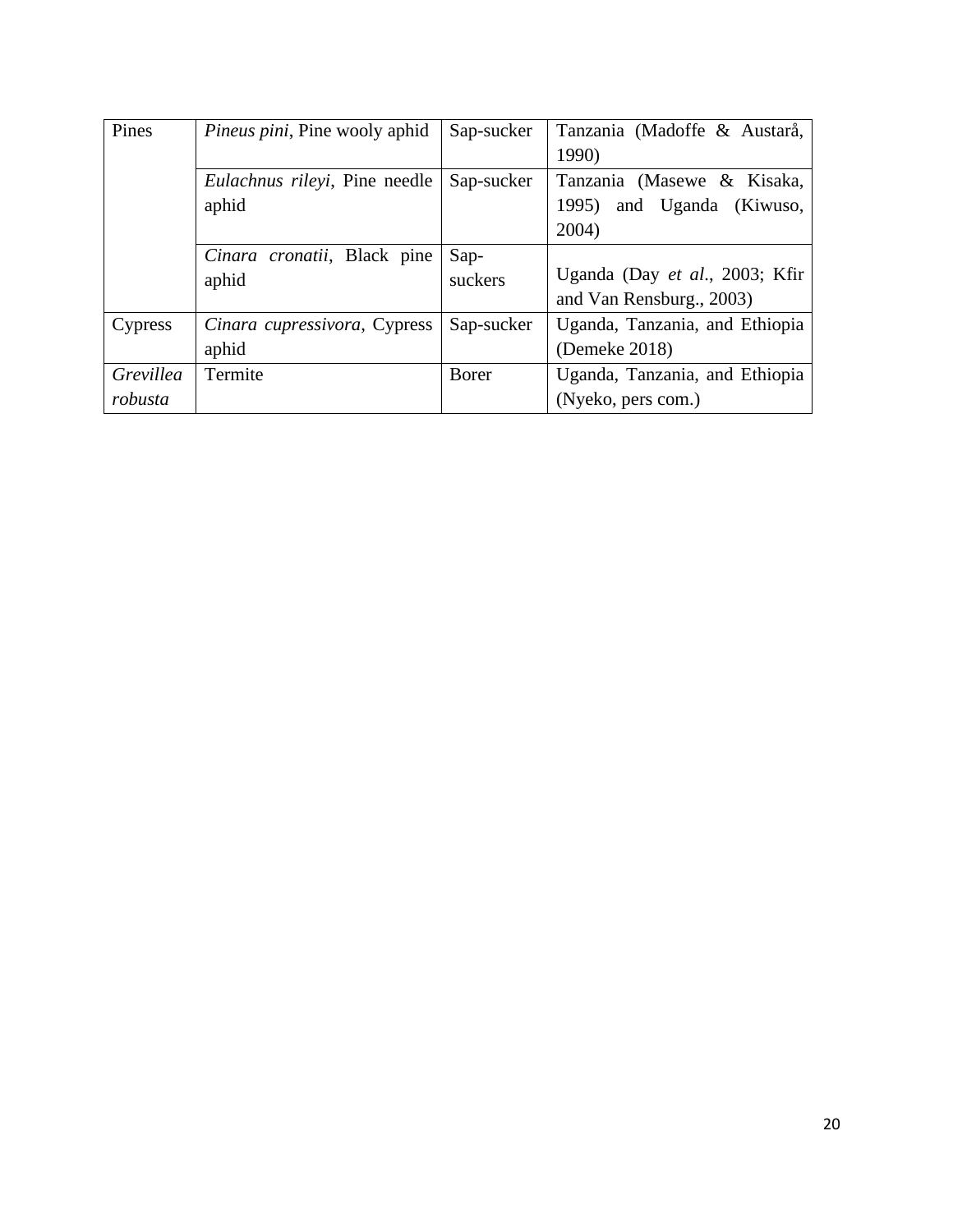# <span id="page-24-0"></span>**2.6 Gap analysis on insect pests of commercial importance and mitigation strategies**

This identified key research gaps and mitigation measures were proposed. The proposed mitigation measures are also in tandem with the KEFRI's National Forest Health Research Strategy 2018-2033. The identified research gaps and their mitigation strategies are shown in Table 2.

| <b>Insect pest</b>   | <b>Identified gap</b>                 | <b>Mitigation strategy</b>            |
|----------------------|---------------------------------------|---------------------------------------|
| <b>Termites</b>      | 1. Narrow active ingredient           | 1. Increase efficacy trials of new    |
|                      | termiticide range                     | termiticides for registration         |
|                      | 2. Biological control agent of        | Studies to determine biological<br>2. |
|                      | termites not known                    | control agents for termites e.g       |
|                      | 3. Limited number of termiticide      | effects of Bacteria, Fungi etc.       |
|                      | application methods                   | Undertake studies to develop<br>3.    |
|                      | 4. Host plant resistance range is not | more application methods of           |
|                      | known                                 | termiticides e.g bait application     |
|                      | 5. Limited knowledge on termite       | Studies on host plant<br>4.           |
|                      | phylogeny in Kenya                    | susceptibility levels undertaken to   |
|                      | 6. Guideline on termite management    | increase host plant resistance        |
|                      | is lacking                            | range                                 |
|                      |                                       | Studies of termite species<br>5.      |
|                      |                                       | diversity using molecular             |
|                      |                                       | techniques.                           |
|                      |                                       | 6. Development of a termite           |
|                      |                                       | management guideline                  |
| Blue gum             | 1. Population dynamics and            | 1. Undertake countrywide              |
| psyllid,             | damage status not known               | studies of the psyllid                |
| Ctenarytaina         | 2. Impact of local natural            | 2. Undertake local natural            |
| eucalypti            | enemies not known                     | impact studies                        |
| Red Gum Lerp         | Host specificity and efficacy<br>1.   | Carry out host specificity test<br>1. |
| Psyllid,             | studies of P. bliteus not known       | and efficacy tests                    |
| Glycaspis            | 2. Lack of biocontrol agent, P.       | Import and release P. bliteus<br>2.   |
| <i>brimblecombei</i> | bliteus in Kenya                      | into Kenya                            |
|                      | 3. Host plant susceptibility of the   | 3. Undertake both laboratory          |
|                      | psyllid not determined                | and field host plant studies          |
|                      |                                       |                                       |

<span id="page-24-1"></span>**Table 2** Identified Insect Pests Research gaps and their mitigation measures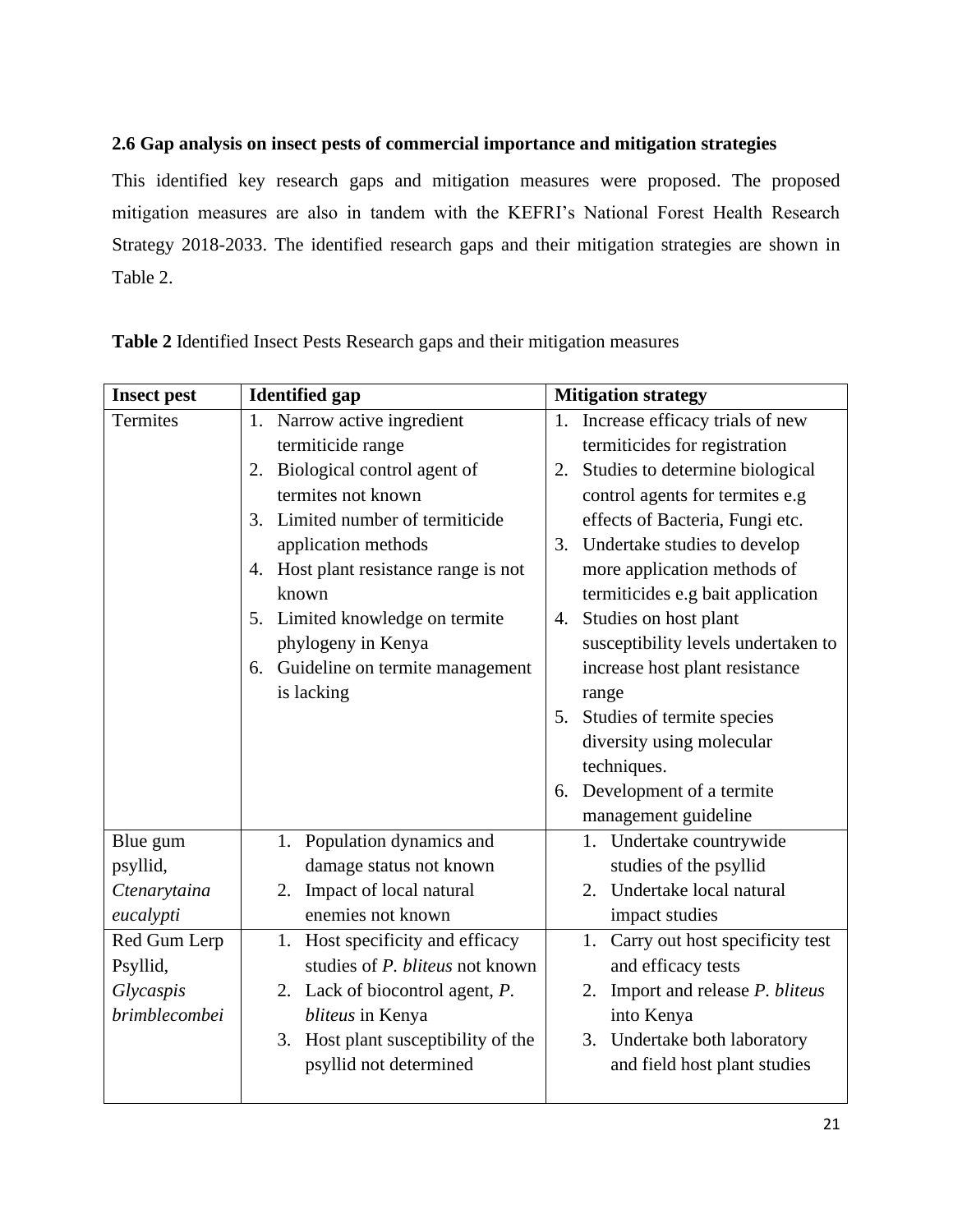| Winter bronze<br>bug,                     | 1. Lack of biocontrol<br>agent, $C$ .    | Import C. noackae into Kenya<br>1.<br>and implement classical |
|-------------------------------------------|------------------------------------------|---------------------------------------------------------------|
| noackae in Kenya<br><b>Thaumastocoris</b> |                                          | biological control programme for                              |
| peregrinus                                | 2. Host plants resistance germplasm      | Winter bronze bug                                             |
|                                           | not known.                               | Undertake host plant resistant<br>2.                          |
|                                           |                                          | studies                                                       |
| Eucalyptus                                | 1. Cause(s) of sporadic upsurge of       | Undertake studies to determine<br>$1_{-}$                     |
| snout beetle,                             | Snout beetle not known                   | causes of population upsurge                                  |
| Gonipterus                                | 2. Species complex of Snout beetle       | Use molecular techniques to<br>2.                             |
| scutellatus                               | not known                                | determine the species identity                                |
|                                           | 3. Economic loss and impact of the       | Undertake economic loss and<br>3.                             |
|                                           | Snout not determined.                    | impact studies                                                |
|                                           | Host plant resistance of the snout<br>4. | Undertake host plant resistant<br>4.                          |
|                                           | beetle not known                         | studies to determine host plant                               |
|                                           |                                          | susceptibility levels                                         |
| <b>Blue Gum</b>                           | 1. Annual seasonal population            | Undertake BGC ecology and<br>1.                               |
| Chalcid (BGC),                            | variability not known                    | population studies                                            |
| Leptocybe                                 | Impact of local natural enemies<br>2.    | Undertake studies on impact of<br>2.                          |
| invasa                                    | not known                                | local natural enemies                                         |
|                                           | 3. Biological control agent not in       | Import and release the biocontrol<br>3.                       |
|                                           | Kenya                                    | agent S. neseri                                               |
|                                           | 4. Host plant resistance of BGC not      | Undertake studies to determine<br>4.                          |
|                                           | known                                    | susceptibility levels of BGC on                               |
|                                           |                                          | Eucalyptus germplasm                                          |
| Cypress aphid,                            | 1. Impact assessment of released P.      | Undertake impact assessment<br>1.                             |
| Cinara                                    | juniperorum has not been                 | studies of P. juniperorum in the                              |
| cupressivora                              | undertaken                               | field.                                                        |
|                                           | 2. Host plant resistance not known       | 2. Undertake host resistance studies                          |
| Pine Woolly                               | Host plant resistance not known          | Undertake host plant                                          |
| Aphid, Pineus                             |                                          | susceptibility of the different pine                          |
| pini                                      |                                          | genotypes to P. pini                                          |
| Pine needle                               | Impact of local natural<br>1.            | Undertake studies on local<br>1.                              |
| aphids,                                   | enemies not understood.                  | natural enemies' impact                                       |
| Eulachnus                                 | Biological control Leucopis<br>2.        | Import and release biocontrol<br>2.                           |
| rileyi                                    | tapie in Kenya.                          | agent into Kenya                                              |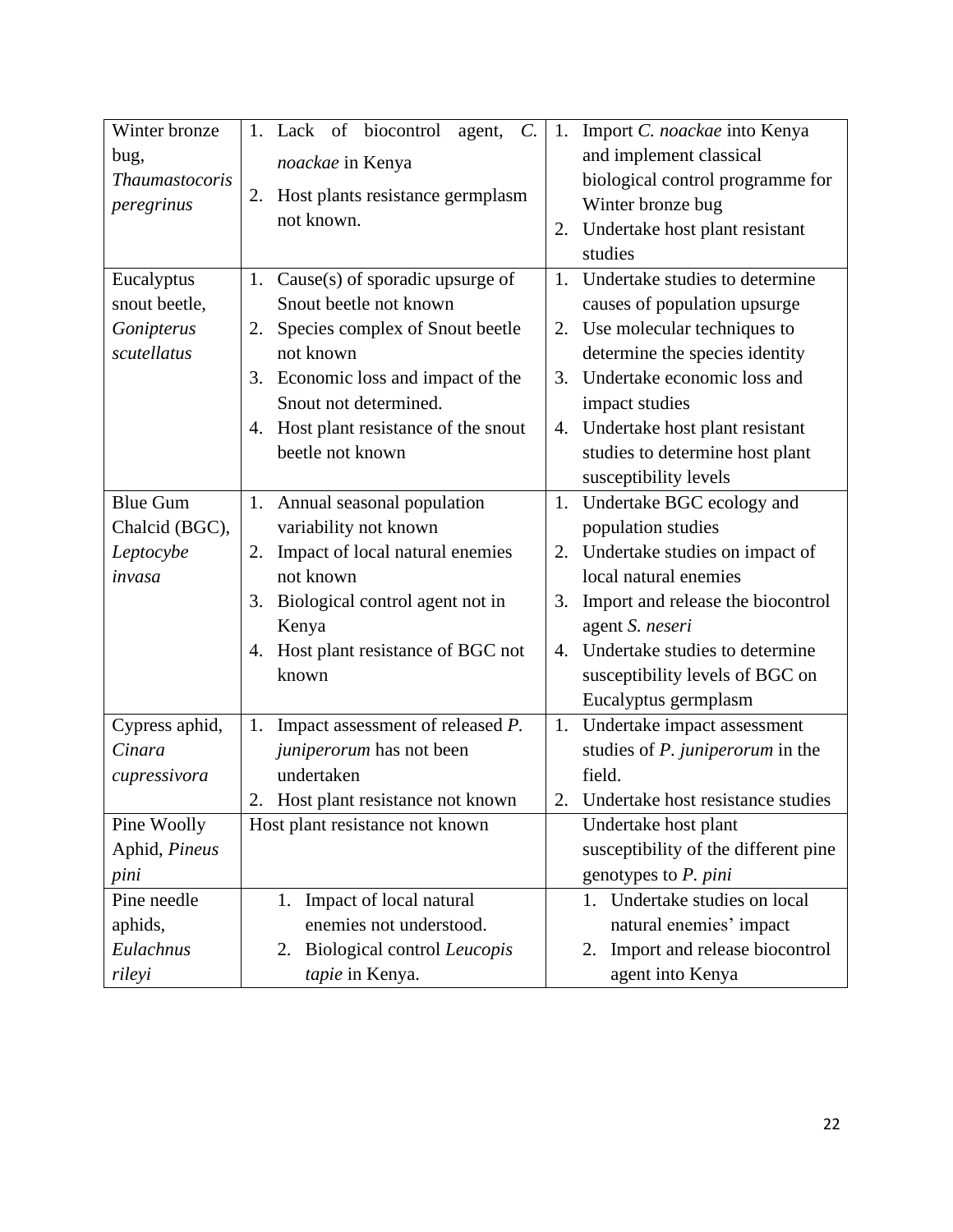| <b>Black</b> pine | Effective pesticide not known<br>1.<br>1.      | Undertake pesticide efficacy      |
|-------------------|------------------------------------------------|-----------------------------------|
| aphid, Cinara     | Distribution and population<br>2.              | studies as a management tool      |
| cronatii          | dynamics of C. cronatii not                    | 2. Undertake studies on           |
|                   | known                                          | distribution and population       |
|                   | 3. Economic impact and damage                  | dynamics of C. cronatii           |
|                   | levels on the host not known.<br>3.            | Undertake studies on              |
|                   | 4. Host plant resistance not                   | economic impact and damage        |
|                   | known                                          | level                             |
|                   | Suitable biological control<br>5.              | 4. Host susceptibility studies to |
|                   | agent not identified                           | be undertaken                     |
|                   |                                                | 5. Undertake exploration studies  |
|                   |                                                | and efficacy studies to           |
|                   |                                                | identify a suitable biocontrol    |
|                   |                                                | agent                             |
| Apate             | Distribution, incidence levels and<br>1.<br>1. | Undertake national survey to      |
| indistincta       | economic impact of A. <i>indistincta</i>       | determine the distribution,       |
|                   | not known                                      | incidence levels and              |
|                   | Local natural enemies and their<br>2.          | economic impact.                  |
|                   | impact not known                               | 2. Undertake studies on           |
|                   |                                                | identification of local natural   |
|                   |                                                | enemies and their impact          |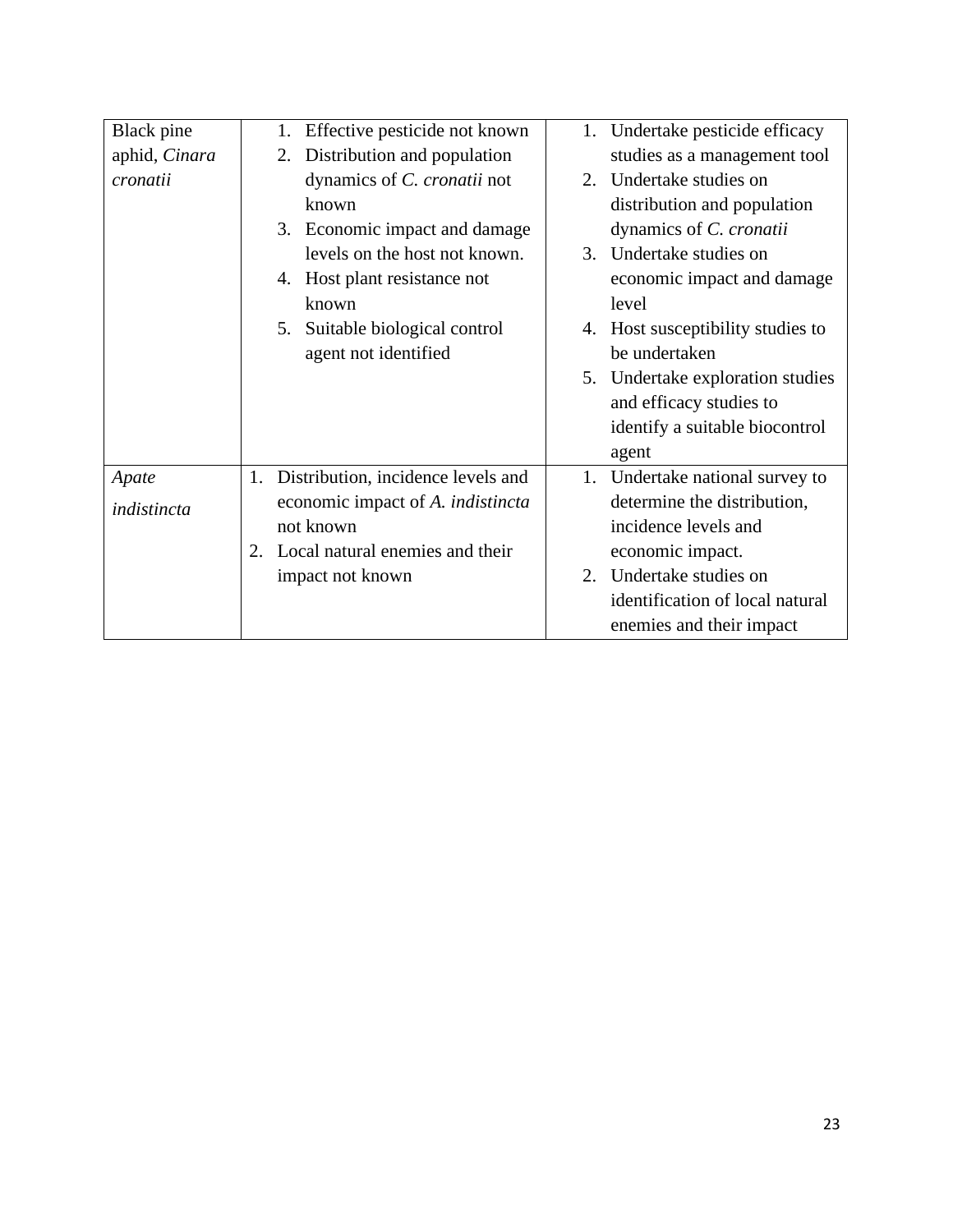# <span id="page-27-0"></span>**3.0** MAJOR DISEASES OFCOMMERCIAL TREE SPECIES IN KENYA

## <span id="page-27-1"></span>**3.1 Nursery diseases**

## <span id="page-27-2"></span>**3.1.1 Damping-off**

## **Introduction**

Damping-off is a disease that affects seeds, germinating and young seedlings of many species including commercial trees such as *Eucalyptus, Pines, Cypress, Melia, Grevillea* and *Casuarina*  species. There are two types of damping off; pre-emergence and post-emergence. Pre-emergence damping-off affects seeds and germinating seedlings before they emerge causing them to decay. Post-emergence damping-off affects young seedlings before their stems become woody causing soft rot. Both types occur in bare root nursery beds t and container grown seedlings in nurseries.

Damping-off pathogens may be endemic in nursery soil without causing damage but can cause disease when environmental conditions are favourable. The main environmental factors influencing damping-off are soil pH, moisture and temperature. The effect of these factors varies with the predominant pathogen and the tree species. Damping-off pathogens grow and reproduce when the pH of the soil or growth medium is slightly acidic and therefore not optimal for seedling growth (pH of 5.2-5.8). Nitrogen fertilizers applied to emerging seedlings can increase seedling losses. Within the same seed bed, the soil environment can be variable leading to sporadic seedling damage occurring in pockets of the seedbed.

Nurseries throughout Kenya have experienced losses due to damping off. Research carried out in the early fifties to late sixties in Kenya showed that damping off was common in coniferous nurseries (Odera, J.A. and Arap Sang, F.K., 1975): Since the disease is caused by a variety of pathogens with differing environmental conditions it is difficult to establish bare root nursery beds or container nursery beyond the reach of spores of the fungi.

## **Causal organisms**

Damping-off disease is caused by different species of fungi. These pathogens survive in the soil, plant debris, or seed as dormant spores. They include species of *Pythium*, *Fusarium*, *Botrytis, Rhizoctonia* and *Alternaria* (Hocking, 1968). Seed borne pathogens *Aspergillus flavus* and *Rhizopus stolonifer* are associated with post-germination seedling mortality of *Melia volkensii*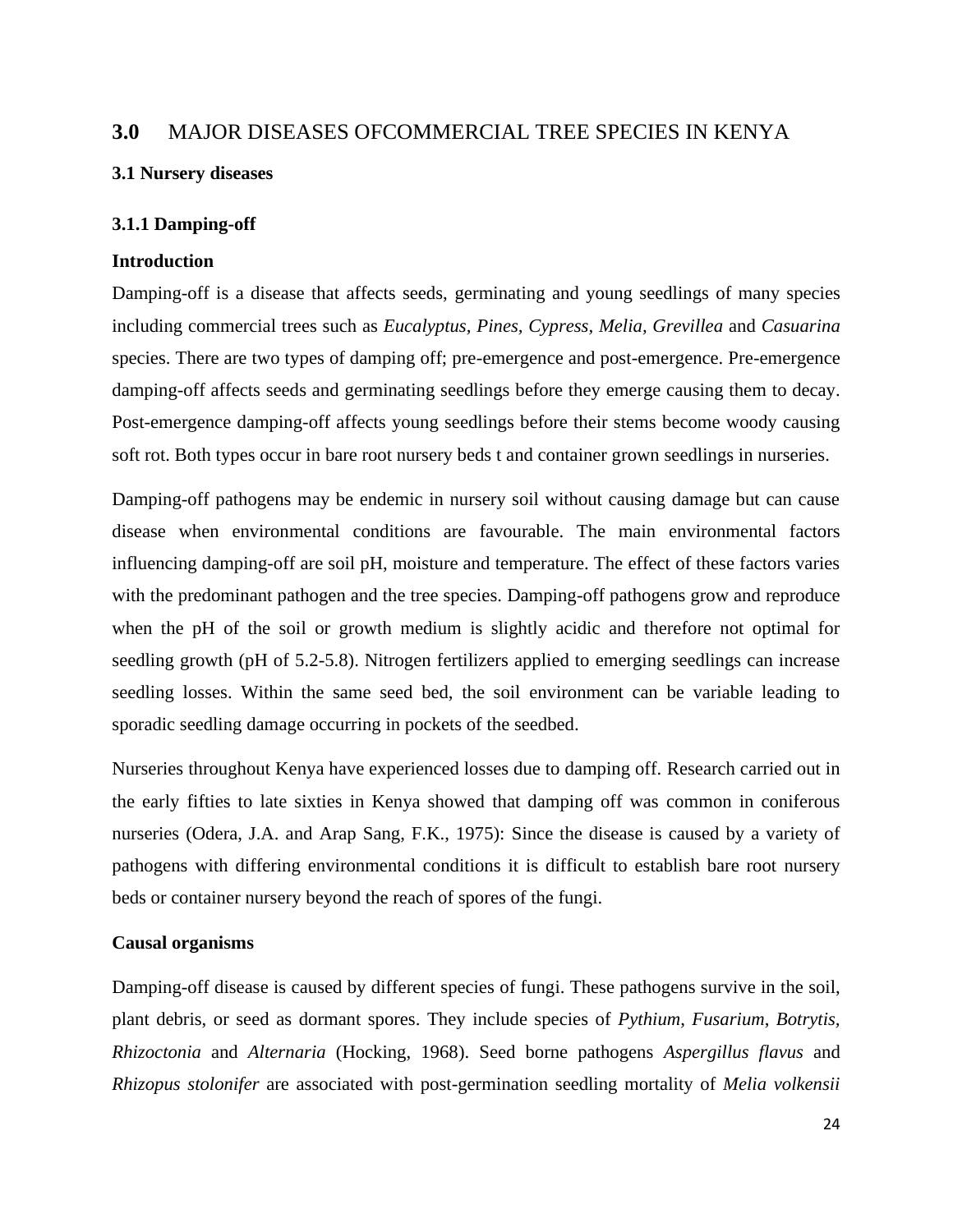(Mulanda *et al*., 2013). Damping-off is a common disease in Casuarina nurseries worldwide and can cause heavy loss of seedlings. It is caused by some species of *Pythium, Phytophthora, Fusarium* and *Rhizoctonia*.

Cool and wet soils slow down germination and extend the time seeds and germinating seedlings are exposed to existing pathogens in the planting medium. Excessive soil moisture and moderate temperatures favour development of some pathogens such as *Pythium*. Soil texture, organic amendments and nutrients enhance damping-off by providing substrates for competing fungi.

## **Symptoms and damage**

Damping-off affects seeds and seedlings during germination and emergence. Pre-emergence damping-off occurs where seeds are affected before their hypocotyl breaks through the soil surface. This type of damping-off is difficult to diagnose because affected seeds are not visible and consequently the losses are attributed to poor germination. If germinating seedlings have not emerged after a reasonable time the seed should be excavated and examined for fungal mycelium and rotting.

Post emergence damping-off occurs shortly after emergence while tissues are still succulent. To check for this type of damping-off in the seedlings of Melia, Grevillea and Casuarina one can look for necrotic areas at or below the ground line where infected seedlings wilt and die. Post emergence damping-off in Pines occurs between emergence and development of primary needles. Infection in Pines occurs at or slightly below the ground line and results in water soaked discoloured brownish areas that rapidly become sunken or constricted. Affected seedlings fall over (damping-off).

## **Management**

Excessive high soil pH can be lowered by adding Sulphur compounds that include granular Sulphur or Ammonium sulphate. Watering must be regulated to avoid overwatering in both bare root and container nurseries. High quality seed with low fungal contamination reduces the susceptibility to damping off. Reusable containers are cleaned and disinfected to prevent fungal inoculum from being carried to the next crop. Low density sowing leads to strong germinating that are more tolerant to damping off. Regulate shading when experiencing damp conditions in sowing beds or pots.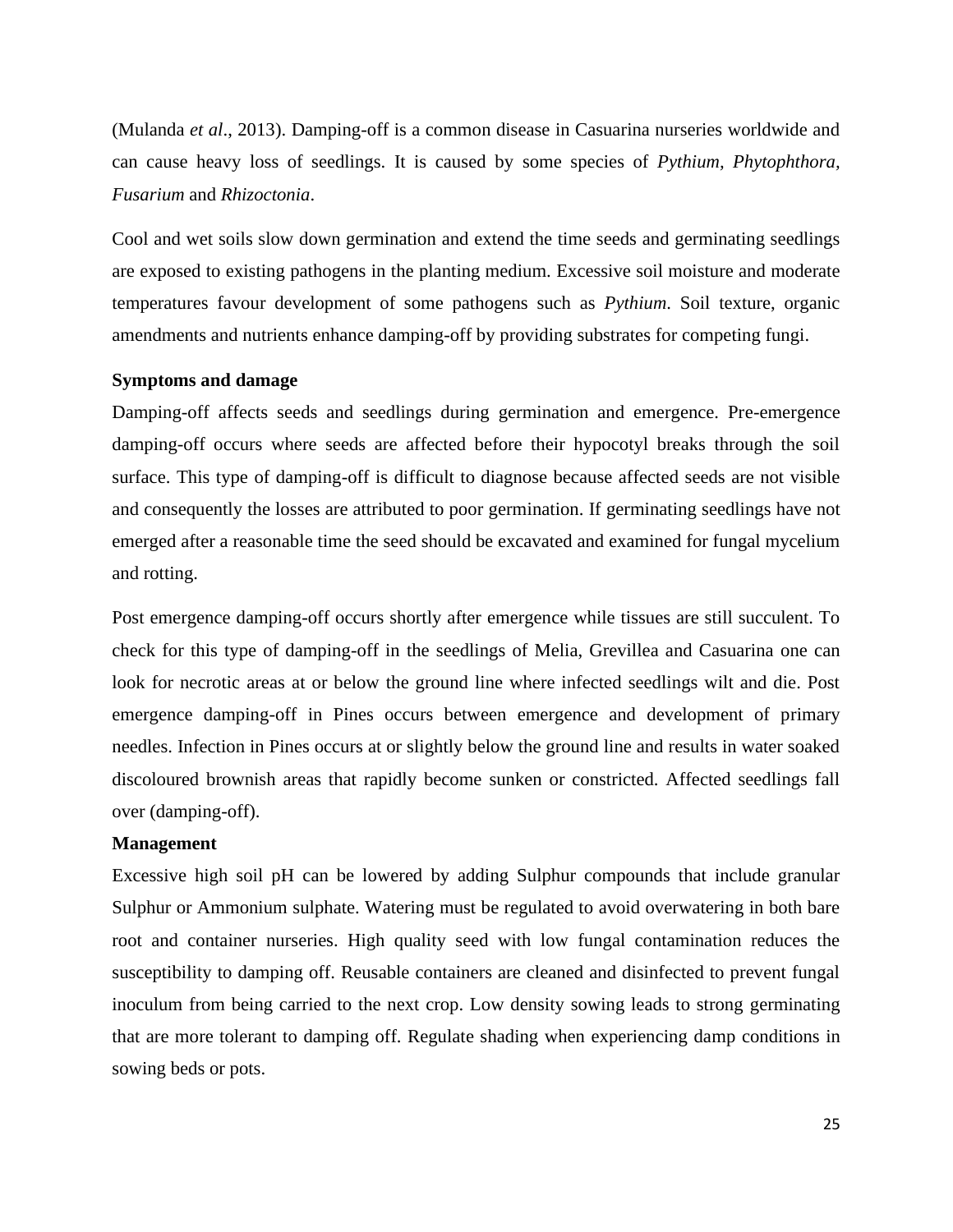Some of the fungi responsible for damping-off are seed-borne thus necessitating seed treatment with respective fungicides before sowing. Other seed treatments include standing water soaks, running water rinses and chemical treatments with bleach (Sodium hypochlorite) and Hydrogen peroxide.

When growth medium is suspected to harbor the pathogens then chemical fumigation or pasteurization is undertaken. Fungicidal drenches are applied after disease symptoms become evident. However, this practice is rarely curative since most of the damage has already been done by the time the chemical is applied. Nevertheless, these can stop secondary spread of the disease. Drenches have been found to be effective against damping-off but are expensive and hazardous to the environment. Fungicide sprays on seedlings after emergence applied at intervals of 3-4 days over 14 days using combinations of recommended fungicides could help.

## <span id="page-29-0"></span>**3.1.2 Powdery Mildew**

#### **Causal organism**

The disease is caused by several species of fungi from the order Erysiphales with the most common genera being Erysiphe. The mildew fungi belong to the family Erysiphaceae (the true mildews). The conidial stage belongs to the form genus Acrosporium (formerly oidium) and Sphaerotheca both in the family Erysiphaceae. The causal organisms are quite host specific but usually causing the same symptoms and are often confused one for the other. *Erysiphe cichoracearum* has been recorded as causing mildew on most *Eucalyptus* species.

#### **Symptoms and damage**

Powdery mildew is associated with poor growth, necrosis, and leaf fall in seedlings. It is characterized by the appearance of white powdery spots on leaves buds and stems of plants. The most affected parts are the lower leaves and the disease is more severe on young leaves. The white powdery appearance of mildew is caused by microscopic chains of spores on the affected plant parts. The infection blocks the leaves from receiving sunlight hence reducing photosynthesis and causing chlorosis. The leaves become distorted causing them to curl and in severe cases leaves drop prematurely. The disease also causes etiolation in young shoots causing weak stems and fewer leaves. It also causes yellowing/browning, premature leaf drop, blemished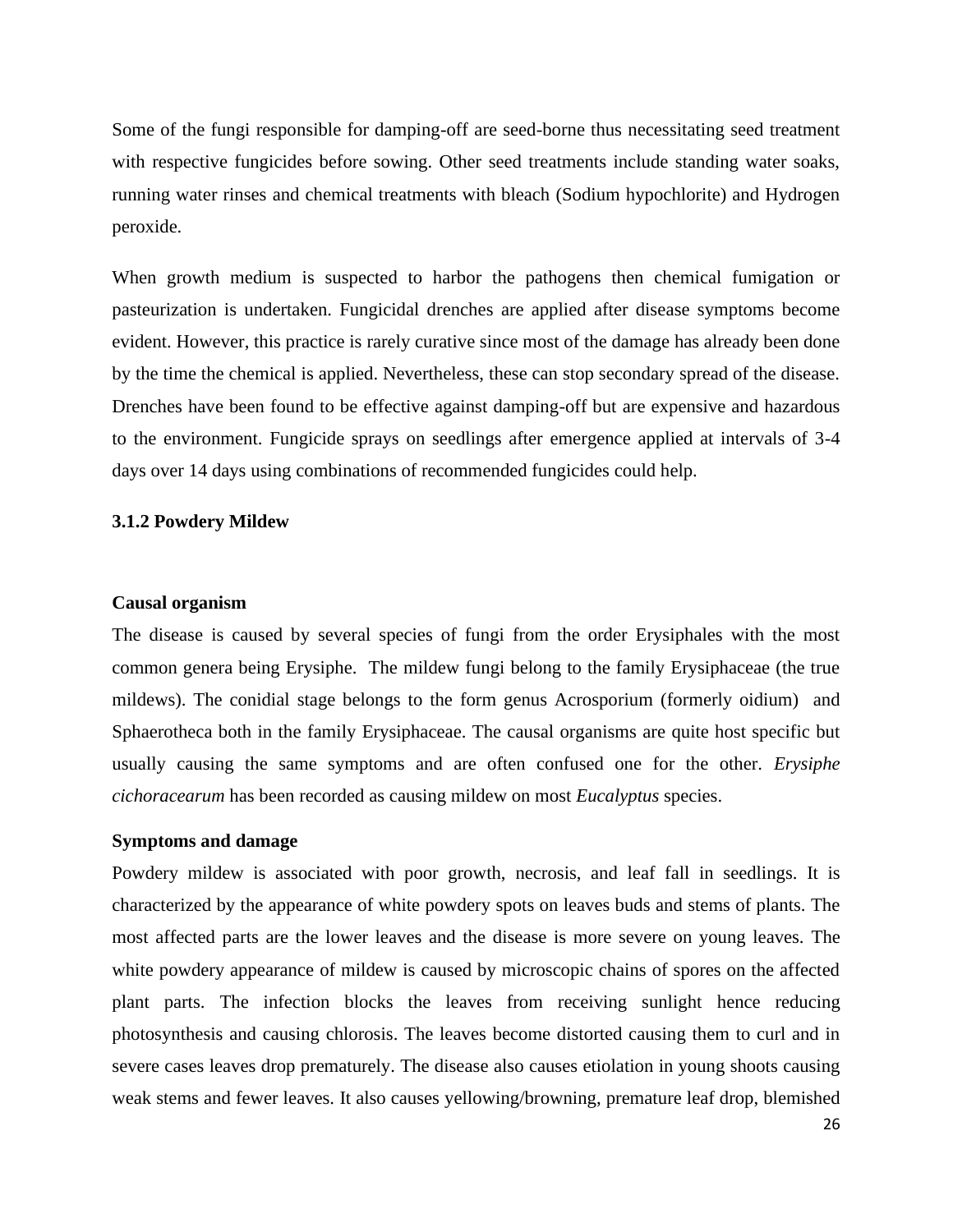or aborted flowers. Young plants in heavy shade are most affected by the disease. Branch tip dieback on highly susceptible species is common but not usually lethal. The disease affects seedlings in the nursery and saplings but is hardly found on mature trees.

#### **Management**

Powdery mildews rarely kill plants but can be controlled by planting resistant varieties. Conifers have been found to be resistant to powdery mildew. Susceptible plants should be placed in adequate sunlight and good air circulation to prevent growth of the fungus by controlling humidity. Watering should be controlled to reduce the relative humidity in the greenhouse or nursery and inhibit the fungus from growing.

Allow proper plant spacing and avoid over sowing to aid in good flow of air. Prune when necessary to reduce shaded leaves which are susceptible to the disease. All infected plants and plant parts should be removed as they are a source of inoculums in the nursery. Overhead watering has been used to protect plants as the fungus does not germinate where there is water but this should be done with caution as it can lead to increased relative humidity making conditions favourable for the fungi. Affected plant debris should not be composted as the spores overwinter and can cause new infections in the new season. Affected plants should be removed from excess shading and put in direct sunlight for recovery.

In severe cases chemical control is done using sulphur and copper-based fungicides. They can be controlled using fungicides such as Benlate, Milraz, Kocide. Biopesticides such as neem oil have also been found effective in the control of the disease. Biocontrols such as Trichoderma spp. have been tested on Powdery mildews for efficacy but still have not been used widely and only reduce the severity of the disease. Nitrogen fertilizers should be applied with caution as they cause shoots of plants to be succulent making them susceptible to the disease.

#### <span id="page-30-0"></span>**3.1.3 Gray mold**

#### **Causal organism**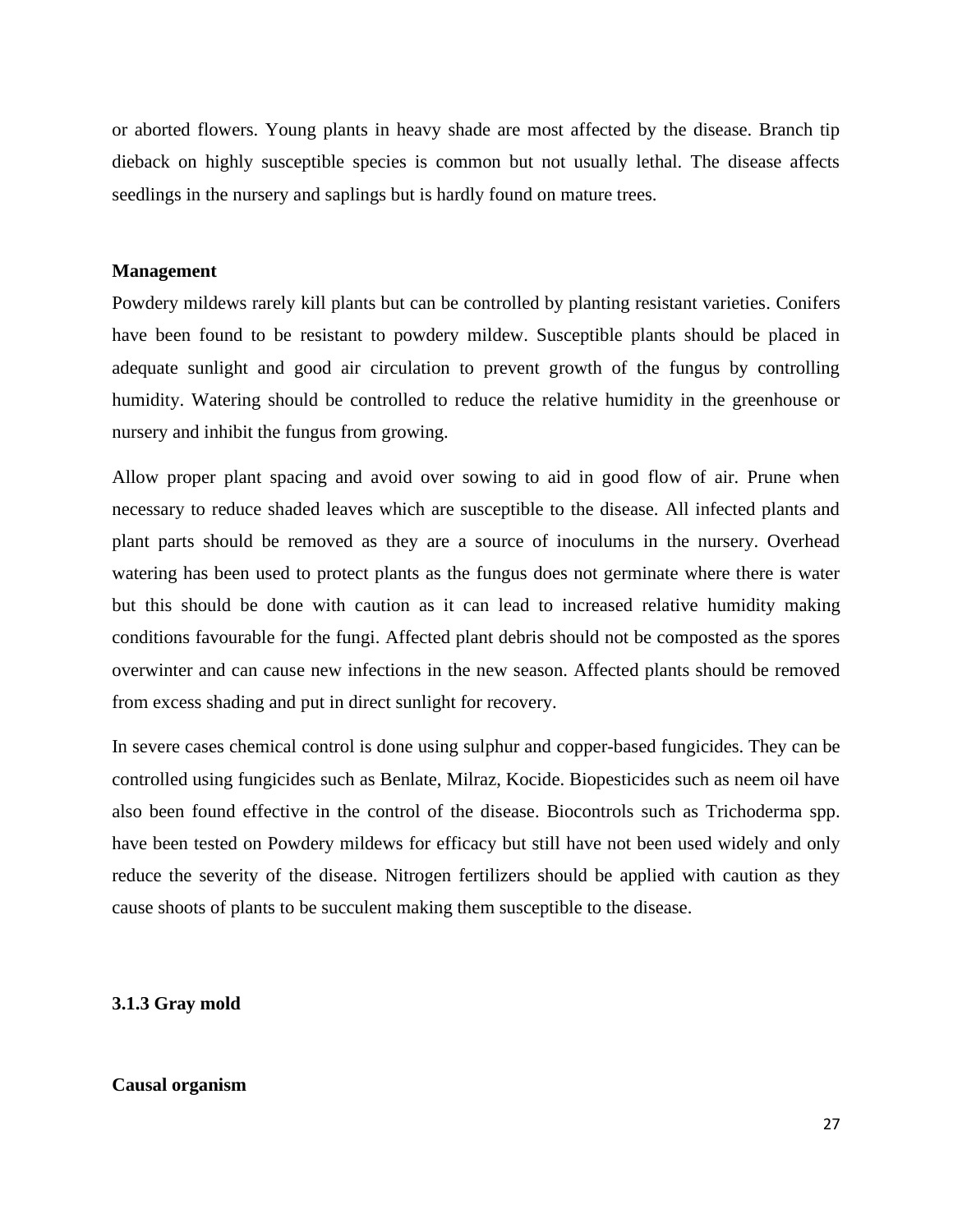Grey mold is caused by the fungus *Botrytis cinerea* which is pathogenic and saprophytic on plant tissues. Spores are dark ellipsoid to oval. The fungus produces small, black sclerotia, which provide a means by which the fungus can infect over winter. The sexual state of the fungus (*Botryotinia fuckeliana*), is produced on the sclerotia. Moisture is often a more limiting factor in disease development than temperature because the spores require free water to germinate. The disease is favoured by cultural practices, such as high planting densities or and shading that limit air movement and raise the humidity around the seedlings.

#### **Symptoms and damage**

During periods of high humidity, the fungus can be seen as a thin gray web of mycelium on infected plant parts. Tufts of dark conidiophores grow from the mycelium and from infected tissue. The conidiophores produce clusters of spores. If they are not present on infected tissues the spores will develop when the seedling is placed in a moist chamber. Once established on a branch, it moves downward into the stem killing the tissues it infects. In succulent 1-year-old stem tissue there are black sunken cankers usually low on the stem which finally girdles the stem. The portion of the seedlings above the girdled area dies. Grey mold is often confined to pockets of seedlings but can cause heavy mortality in highly susceptible species.

## **Management**

Modify the environment to increase aeration and decrease humidity around the seedlings. This will reduce spore germination and growth of the fungus. Other practices include reducing seedling density for adequate spacing, improving air circulation and irrigating less frequently or early in the morning. Keep seedlings healthy and vigorous and avoid injuring the foliage.

Botrytis has developed strains resistant to some fungicides especially the systemic benzimidazole such as Benomyl® that make it difficult to control the disease chemically (Landis, 1989). Use different fungicides, preferably with different modes of action in rotation. Surfactant fungicides are more effective since the fungus is not systemic. The timing of protective fungicide application is important and should be done to ensure chemicals cover susceptible plant tissue before the spores germinate and penetrate the foliage.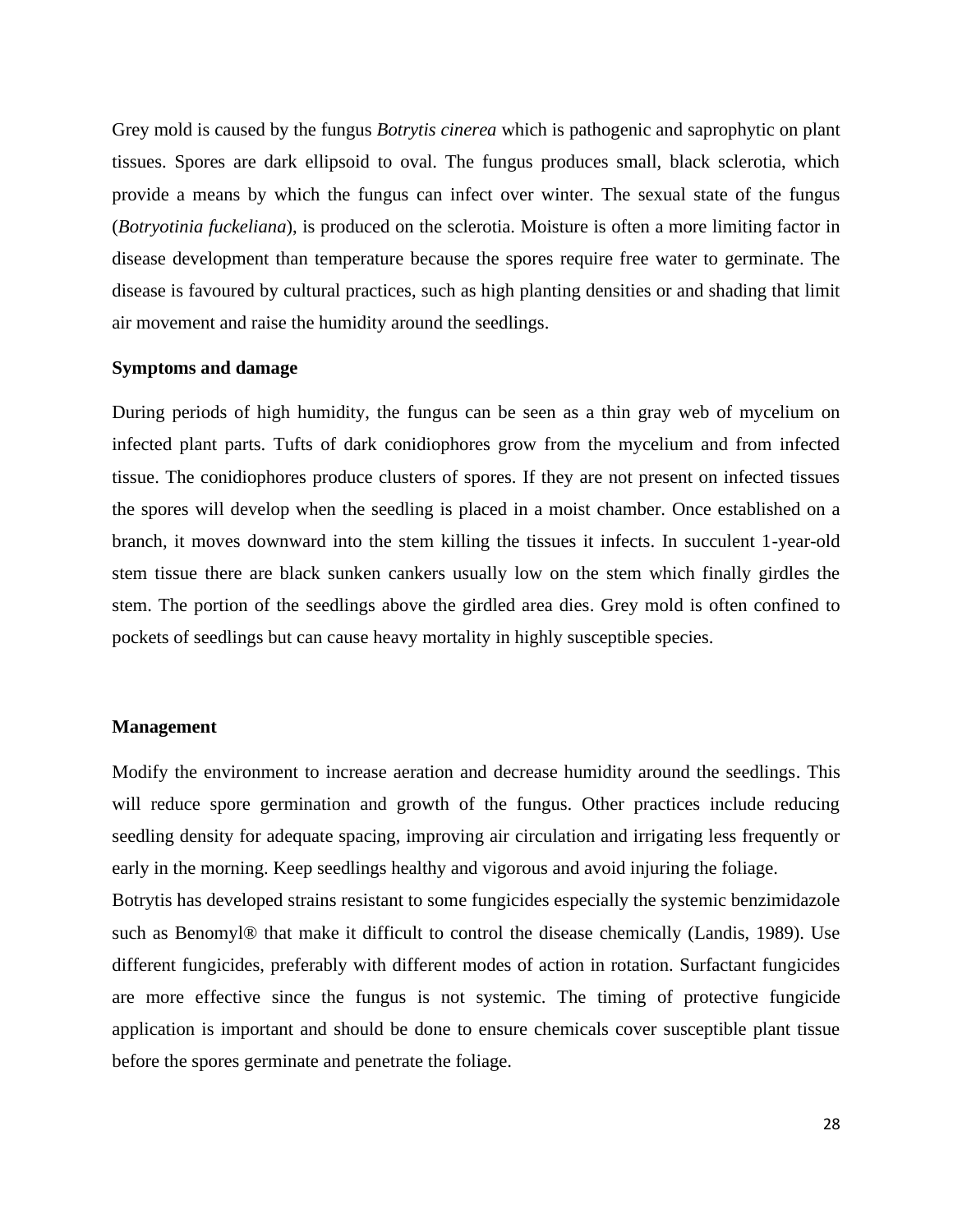## <span id="page-32-0"></span>**3.1.4 Calonectria diseases**

#### **Causal organism**

In Kenya, vegetative propagation of cuttings of some clones can be affected by cankers and mortality with profuse sporulation of *Calonectria spp*. on the canker surfaces (Roux *et al*., 2005). A *Calonectria* species was found attacking *E. glandis* X *E. Camuldulensis* cuttings during rooting and causing cankers on young seedlings of *E. grandis*. In most cases, the disease was associated with high humidity.

#### **Symptoms and damage**

Calonectria infection also causes leaf disease and stem cankers. Several species of the genus are known to cause leafs pots, seedling blights, cutting rot and stem cankers, especially in nurseries (Crous *et al*., 1991). *Calonectria* shoot blight and damping-off is common in nurseries in Kenya.

## **Management**

Calonectria disease can be controlled by planting disease-free seedlings. Use sterile soil mix when potting. Propagate from only healthy stock plants since the disease spreads rapidly in most propagation beds. Destroy infected plants to prevent re-infection and spread. Apply a copper-based fungicide to protect healthy plants.

#### <span id="page-32-1"></span>**3.2 Plantation diseases of Eucalyptus**

#### <span id="page-32-2"></span>**3.2.1. Botryosphaeria canker disease**

#### **Causal organism**

Botryosphaeriaceae is a very diverse group of fungi that includes pathogens, endophytes or saprobes, occurring largely on woody hosts across a wide range of geographical and climatic areas of the world (Pillay *et al.,* 2013). Members of the Botryosphaeriaceae are latent and opportunistic pathogens occurring as endophytes in asymptomatic plant tissues but often cause rapid disease development when such plants are exposed to environmental stress such as drought or insects and animal damage (Slippers and Wingfield, 2007). While these fungi are often not as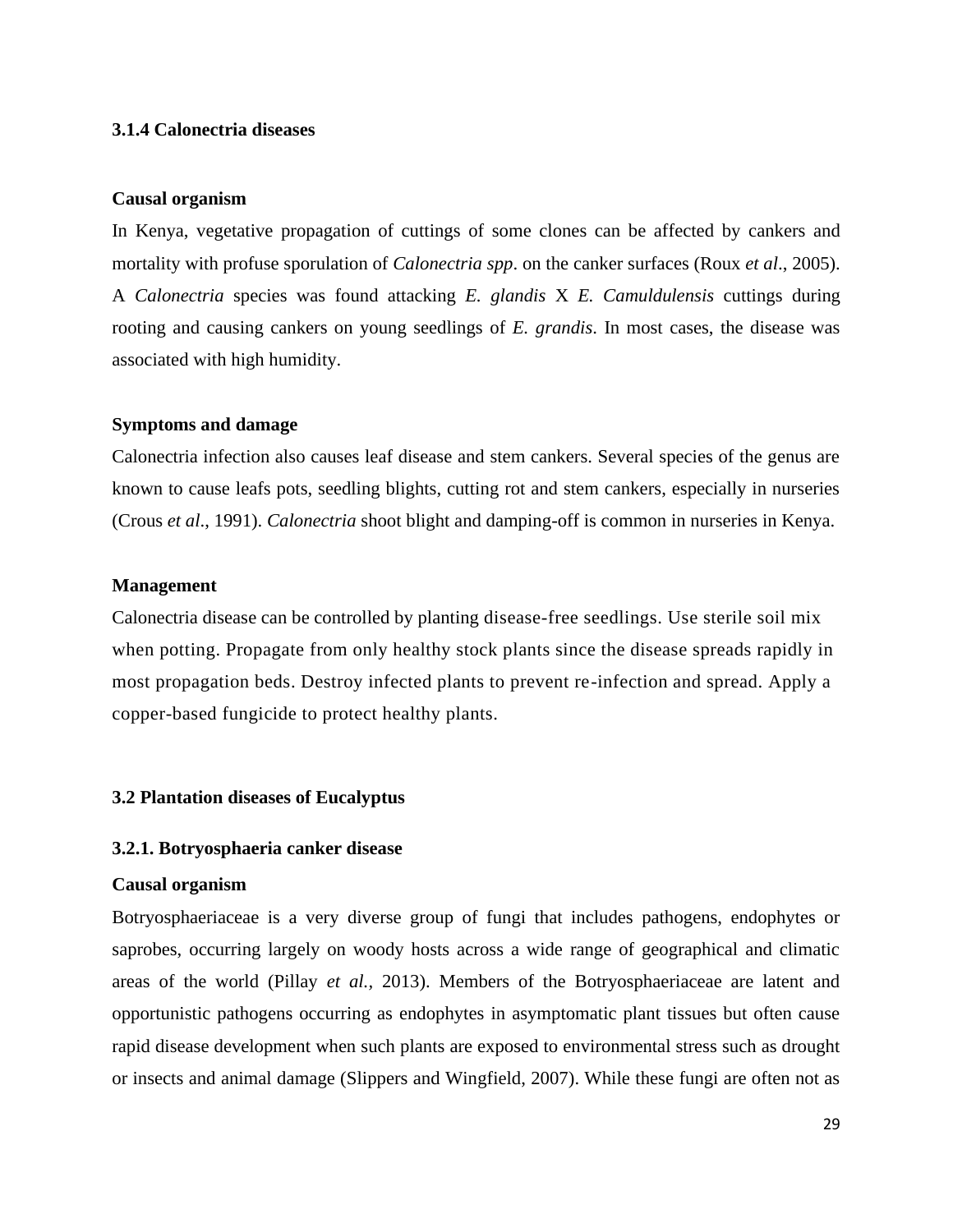aggressive as some primary pathogens, the die-back and canker diseases they cause on *Eucalyptus* are economically serious and amongst the most common in some environments.

#### **Symptoms and damage**

Symptoms of Botryosphaeria disease include formation of stem cankers, production of gum and stunted growth. This causes cracking of the stem and production of black/brown gum (Kino). In some cases, sections of infected stems show a brown ring in the sapwood. This is mainly at the base of stems but can also extend up the stem. Infected young trees can become stunted and finally die. Infection on the upper part of the stem leads to dieback on the trees. Infection can also occur on lateral branches leading to branch die-back. The fungus can also penetrate the wood rendering it unacceptable for sawn timber production. Infected trees are not suitable for pulp production, as this would require heavy bleaching using chemicals. They can only be used as fuelwood. Some infected trees produce epicormic shoots.

#### **Management**

Botryosphaeriaceae cankers are mainly managed through cultural practices. These include: removal of infected trees for use as fuel wood, use of appropriate pruning techniques to prevent unnecessary wounding of trees and proper species-site matching to avoid planting trees in unsuitable site where they are likely to be stressed. Currently there is no documented chemical control for Botryosphaeriaceae canker. Use planting material that is resistant to Botryosphaeriaceae canker.

## <span id="page-33-0"></span>**3.2.2 Teratosphaeria canker disease**

## **Causal organism**

Teratosphaeriaceae canker is caused by fungal pathogens in the family Teratosphaeriaceae. The family was recognized in 2007 as distinct from the genus [Mycosphaerella](https://en.wikipedia.org/wiki/Mycosphaerella) where it had previously been placed based on DNA phylogenies. Many fungi in the [Mycosphaerellaceae](https://en.wikipedia.org/wiki/Mycosphaerellaceae) and Teratosphaeriaceae are thought to be widespread, yet little is known about their individual distributions or the range of hosts that they inhabit. After the family was formally split from [Mycosphaerella](https://en.wikipedia.org/wiki/Mycosphaerella) in 2007, many new species have been described in this family including a number of causal agents of leaf diseases and stem cankers of [Eucalyptus.](https://en.wikipedia.org/wiki/Eucalyptus) In Kenya symptomatic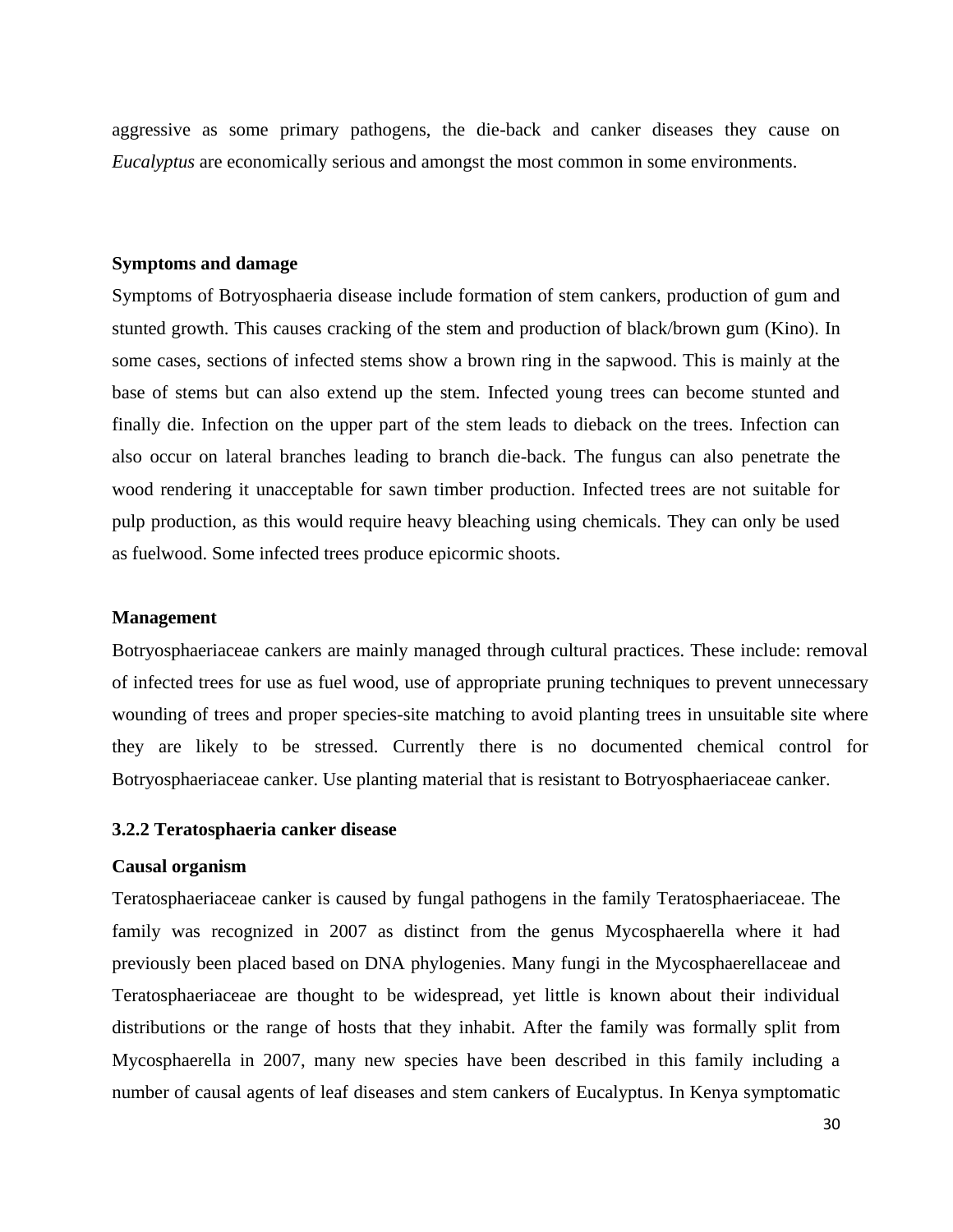bark samples were collected from Muranga and Nanyuki areas and the associated fungus isolated and identified using DNA sequence analyses of multiple gene regions. The pathogen was identified as *Teratosphaeria gauchensis* (Machua *et al*., 2016).

## **Symptoms and damage**

The symptoms of Teratosphaeria stem canker include dark brown circular lesions that sometimes coalesce to give rise to larger measles-like lesions, sub-epidermal dark tiny pycnidia on the lesions, kino exudation and epicormic shoots.

#### **Management**

To stop further spread, a lot of awareness is necessary and all infected material should be destroyed by fire. Keen border phytosanitary control for seed and clonal imports should be undertaken to prevent import of contaminated material.

#### <span id="page-34-0"></span>**3.2.3 Chrysoporthe canker disease**

#### **Causal organism**

Previous described species of *Chrysoporthe cubensis* have been shown to contain both *Chrysoporthe cubensis, C. austroafricana* and to some extent *Chrysoporthe deuterocubensis.* Collectively all these were known as *Cryphonectria cubensis* in the past. Species in the genus Chrysoporthe are important fungal pathogens of Eucalyptus spp. worldwide where it causes basal and upper stem cankers. The fungus is also known on many other hosts all residing in the order Myrtales. Five species of Chrysoporthe, including *C. austroafricana, C. cubensis, C. deuterocubensis, C. syzygiicola* and *C. zambiensis* are known in Africa where they occur on trees in the Myrtales including native Syzygium spp. and Eucalyptus spp. (Chen *et al*., 2013).

## **Symptoms and damage**

Chrysoporthe canker disease on young trees causes wilt and dieback of foliage due to the girdling of the stem by the pathogen. Symptoms on older trees include the swelling, cracking, and splitting of the bark at the bases of trees or the formation of sunken, target shaped cankers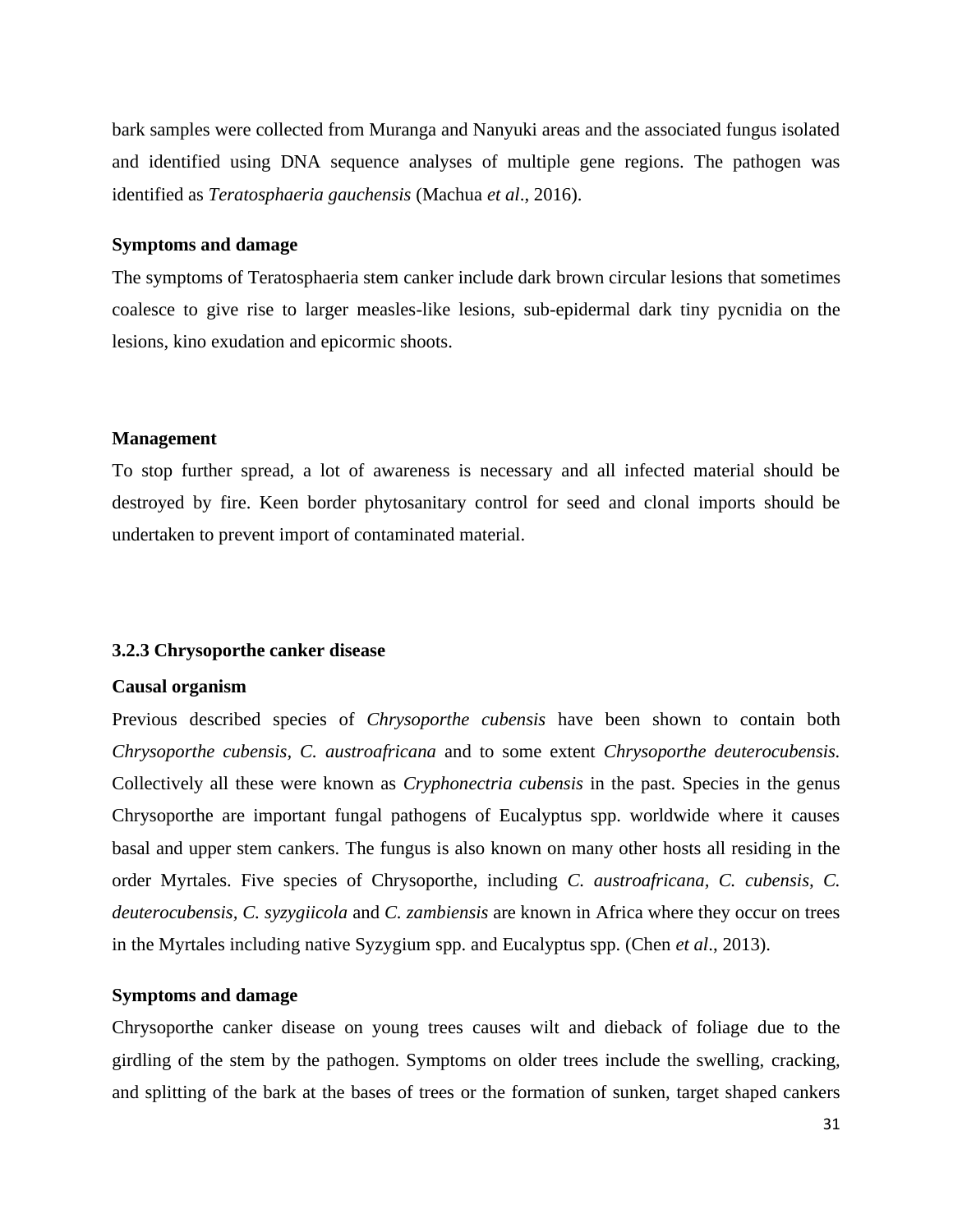higher up the stems. These can be associated with branch stubs. The disease on Eucalyptus species is most serious and common in hot, humid regions mainly at the Coast. Yellowish brown pycnidia may form on the bark and black perithecia may be visible with the naked eye and at low magnification.

## **Management**

The selection and breeding of disease tolerant hybrid clones has proven highly successful in the management of disease caused by Chrysoporthe species. This has in the past been done through artificial inoculation trials.

## <span id="page-35-0"></span>**3.2.4 Mycosphaerella leaf disease**

## **Causal organism**

The Mycosphaerella leaf disease is caused by pathogens in the fungal family Teratosphaeriaceae. Two species of Mycosphaerella (*M. keniensis*) on *E. grandis* and *M. juvenis* (*Teratosphaeria nubilosa*) on leaves of *E. globulus* have been identified in Kenya on older leaves (Crous, 1998). In Kenya leaf spots are also common on most GC clones. The fungi causing MLD produce conidia which enable them to spread the disease. Mycospherella asexual spores are usually elongate, elliptical, and septate conidia.

### **Symptoms and damage**

Symptoms of Mycosphaerella leaf disease (MLD) include: leaf spot formation, leaf blotch, defoliation, shoot die-back and stem cankers. The disease may also cause blackish appearance on the underside of leaves and purplish or brown spots on the upper side.

#### **Management**

In Kenya there are no known management strategies of Mycosphaerella and Teratosphaeria in place. This is despite that species such as *E. globulus* is mainly attacked by the pathogens in highland sites. The options for management should therefore focus on tree improvement to increase host resistance or tolerance to pathogen infection. However, clones derived from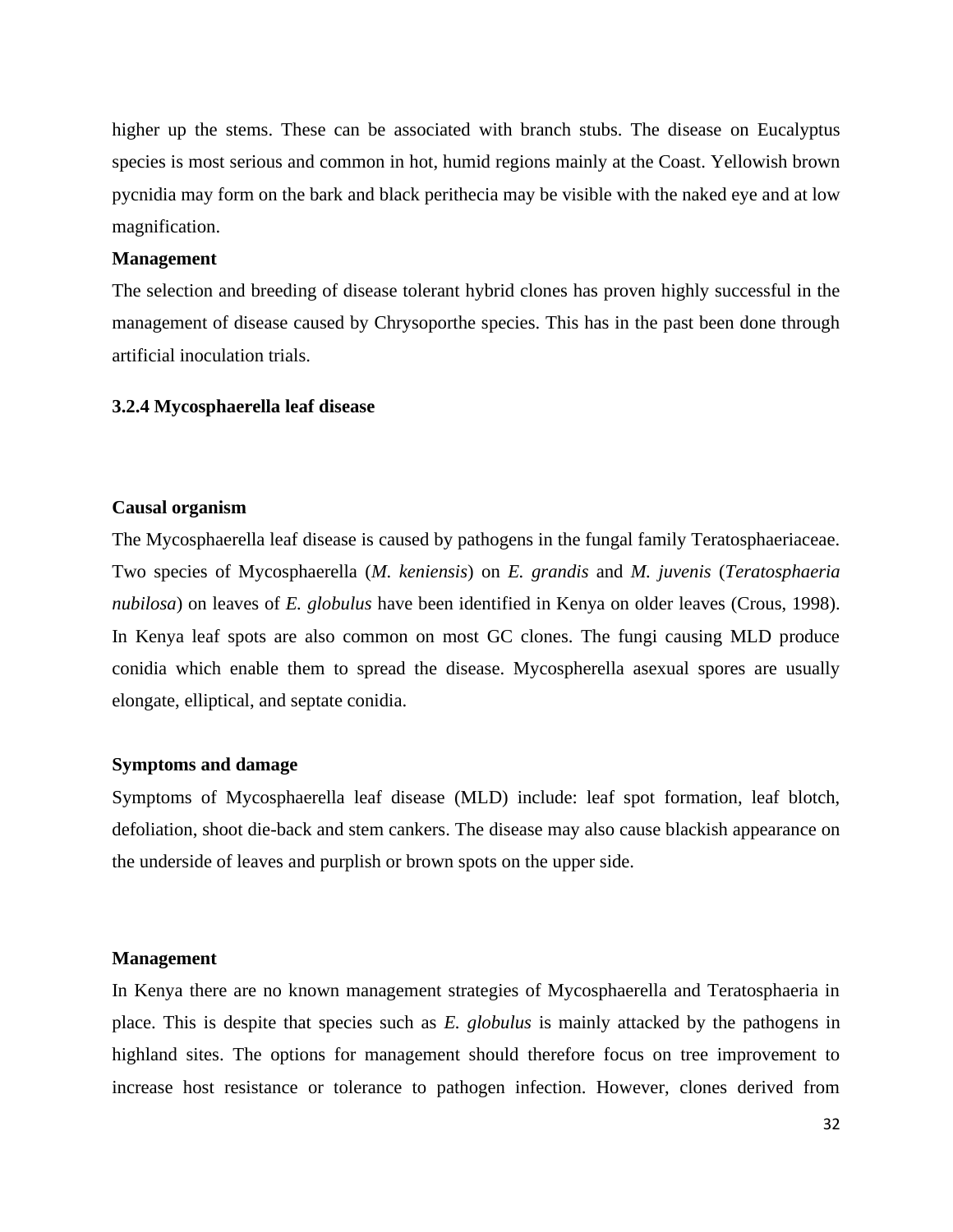hybridization can differ markedly in their resistance to disease (Gavin *et al*., 2011). Seed that is transferred between countries should be subjected to quarantine. Care should be taken to restrict movement of infected nursery seedlings. Chemical control using copper-based fungicides in nurseries may also be an option for severe infections.

## <span id="page-36-0"></span>**3.2.5 Ceratocystis wilt**

#### **Causal organism**

Ceratocystis wilt disease is caused by the ascomycete fungus in the genus *Ceratocystis* (Microascales, Ceratocystidaceae). *Ceratocystis fimbriata* which is the type species produces ascospores that are found atop of fruiting body (perithecia). In Kenya, Ceratocystis wilt caused by *Ceratocystis albifundus* has been found infesting *Eucalyptus grandis* (Roux *et al*., 2005).

#### **Symptoms and damage**

Ceratocystis species infect wounds on trees and hence artificial stem wounding can be used to determine the presence of the pathogen. During disease development, white, fuzzy mycelia with long black perithecia grow out from the lesions. Symptoms on Eucalyptus present as stem cankers, black canker stains and vascular wilts. The infection leads to death of trees.

### **Management**

Management of Ceratocystis disease involves mainly cultural practices. This involves good forestry management practices such as cleaning all equipment especially pruning to prevent disease spread. However, Thiabendazole and difenoconazole are known to be effective on *C. fimbriata* (Scruggs *et al*., 2017). Attacked trees should be removed to prevent the spread of the disease.

## <span id="page-36-1"></span>**3.2.6. Armillaria root rot**

## **Causal organism**

The predominant species found on Eucalyptus is *A. heimii*. The pathogen is prevalent at high altitudes in Kenya where Eucalypts are grown in plantation and farms.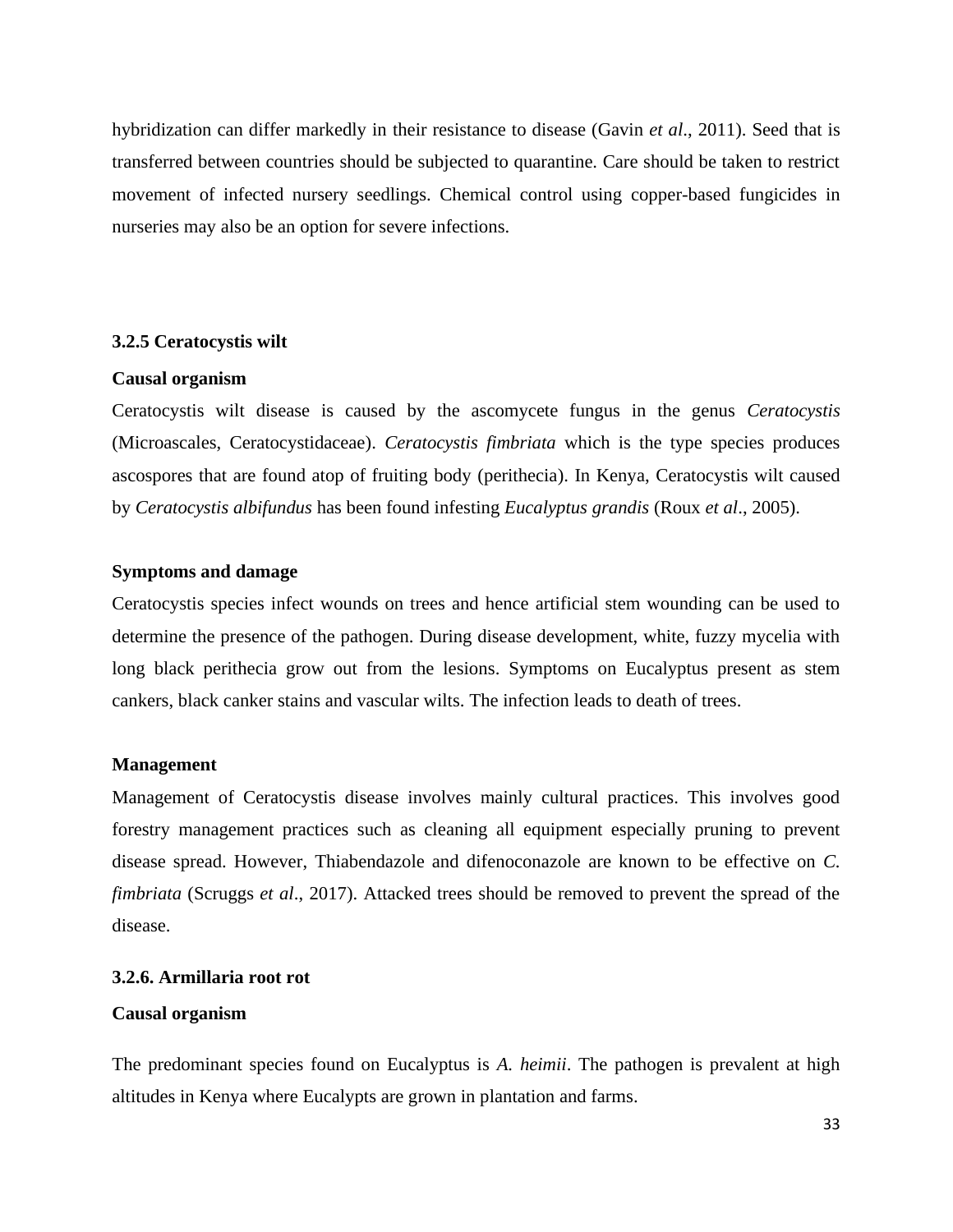## **Symptoms and damage**

Symptoms include dying of whole trees and presence of white mycelial mat of the fungus between the bark and the wood. It spreads through root to root contact with healthy plants. *Armillaria* occasionally attacks roots and the base of trees of any age causing death or slow decline. The fungus may survive in the soil or on stumps and roots of various trees for many years. This is particularly important in agroforestry systems where susceptible trees and crops are grown together since other species could be susceptible.

#### **Management**

Root rots can be controlled by removal of dead plants including the roots by excavation or digging them up. The material should then be burnt. Avoid planting susceptible trees in disease prone sites.

## <span id="page-37-0"></span>**3.3 Diseases of Pines**

#### <span id="page-37-1"></span>**3.3.1 Dothistroma needle blight**

#### **Causal organism**

Multigene phylogenies reveal that red band needle blight of Pinus is caused by two distinct species of *Dothistroma* namely*: D. septosporum* and *D. pini* (Barnes *et al.,* 2004). The latter fungus has a worldwide distribution and is the causal agent of the red band needle blight that has damaged exotic plantations of *Pinus radiata* in the Southern Hemisphere.

#### **Symptoms and damage**

The most characteristic symptom of this disease is brick-red bands that appear on the needles. The blight first appears in groups of trees three to five years old. Later, the spots and bands turn brown to reddish brown and fall. Needles may develop extensive necrosis (browning) 2 to 3 weeks after the first appearance of symptoms. Infection is typically most severe in the lower crown. Conidia are borne in stromata (fruiting bodies), which develop below the epidermis of needles. The disease spreads primarily by means of splash-dispersed asexual conidia (Gibson *et al.,* 1964). This is favoured by rain and misty conditions. A variety of the fungus with intermediate conidia size was named by Ivory as *Dothistroma pini* var. *keniensis* (Ivory, 1967). The spread of the blight over long distances is not understood, but it is likely that wind, cloud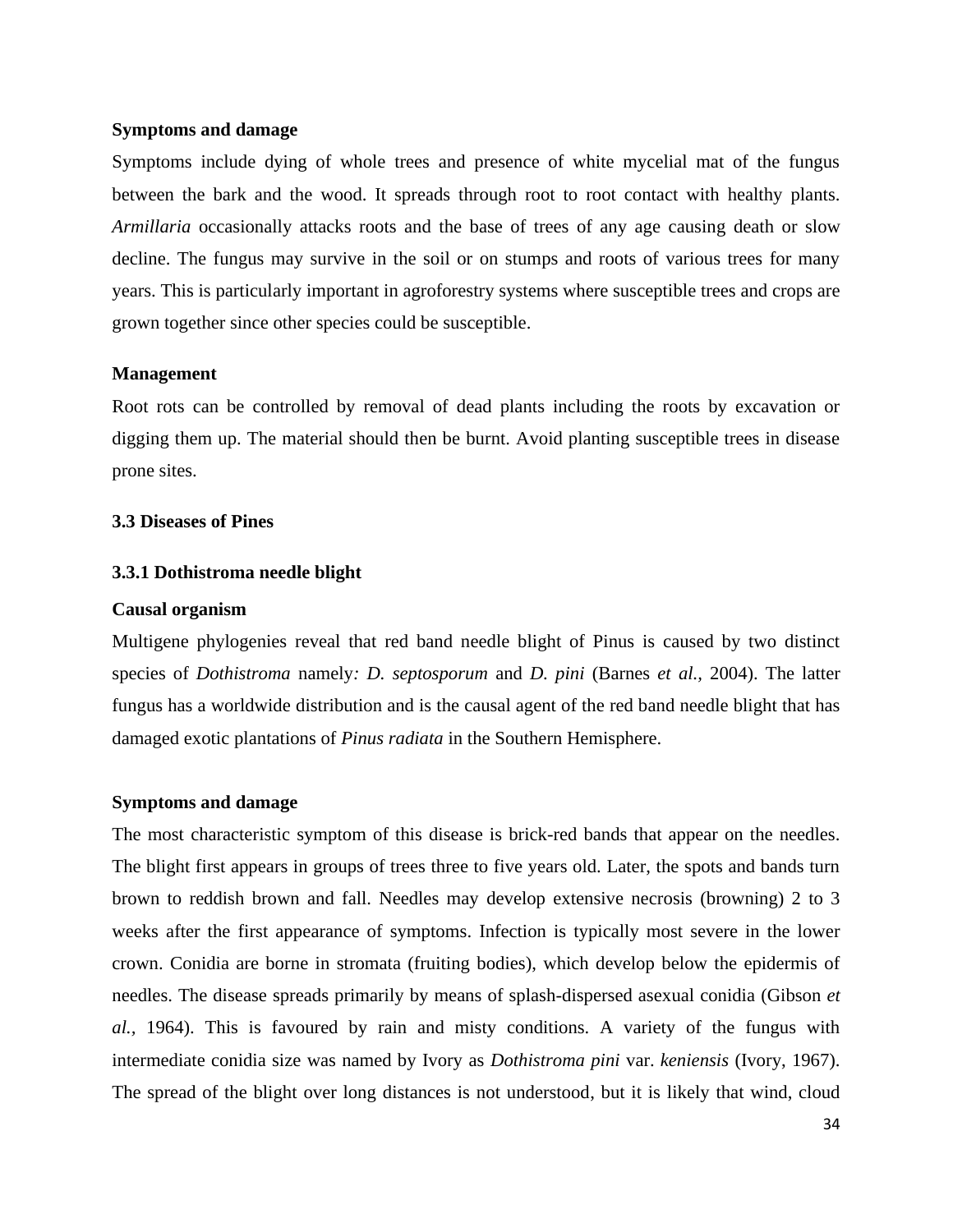and diseased materials aid its spread (Gibson, 1974). In 1962 the planting of *P. radiata* was stopped in Kenya due to the severity of the disease and lack of effective control measures. In Kenya in 1963, over 1500 hectares of *P. radiata* aged 1-5 years were cut down and replanted with *Pinus patula* as alternative tree species.

#### **Management**

The main method of control is spraying with copper oxychloride fungicides. Aerial spray trials in Kenya demonstrated that copper fungicides had the potential to provide economically beneficial control of DNB (Gibson *et al*., 1966). Large-scale spraying in East Africa was largely discontinued due to problems with difficult topography of the forests and a shortage of suitable airstrips and aircraft (Gibson, 1974). Some pine species, such as *P. radiata* and *P. muricata*, develop resistance with age and maturity (usually at 15 years). This is a feature of the whole tree in that resistance is seen even on new needles of mature trees (Ivory, 1972). Due to its superior qualities, breeding for resistance programmes were started. Ivory and Paterson (1969) demonstrated that it was possible to select resistant *P. radiata* based on phenotype and this was transmissible. Resistant material was collected from Kenya and others imported from New Zealand to set up trials in the Rift valley province where the disease is more prevalent. The main phytosanitary risk is in the export/import of diseased plant material between countries.

## <span id="page-38-0"></span>**3.3.2. Pine tip blight disease (Diplodia Blight)**

## **Causal organism**

*Sphaeropsis sapinea* produces fungal spores from fruiting bodies during wet weather and they are spread to trees by wind, splashing rain, animals, and pruning equipment. They infect and colonize green, succulent stems of newly expanding shoot tips and young needles. Spores can also infect more mature branch tissue through wounds, such as pruning cuts or hail injury. Sometimes, the invading fungus may not kill stems or needles right away, but instead survive within the tree with delayed symptom development (latent infection). Often, the pathogen will only produce symptoms after trees have been exposed to environmental stresses such as drought.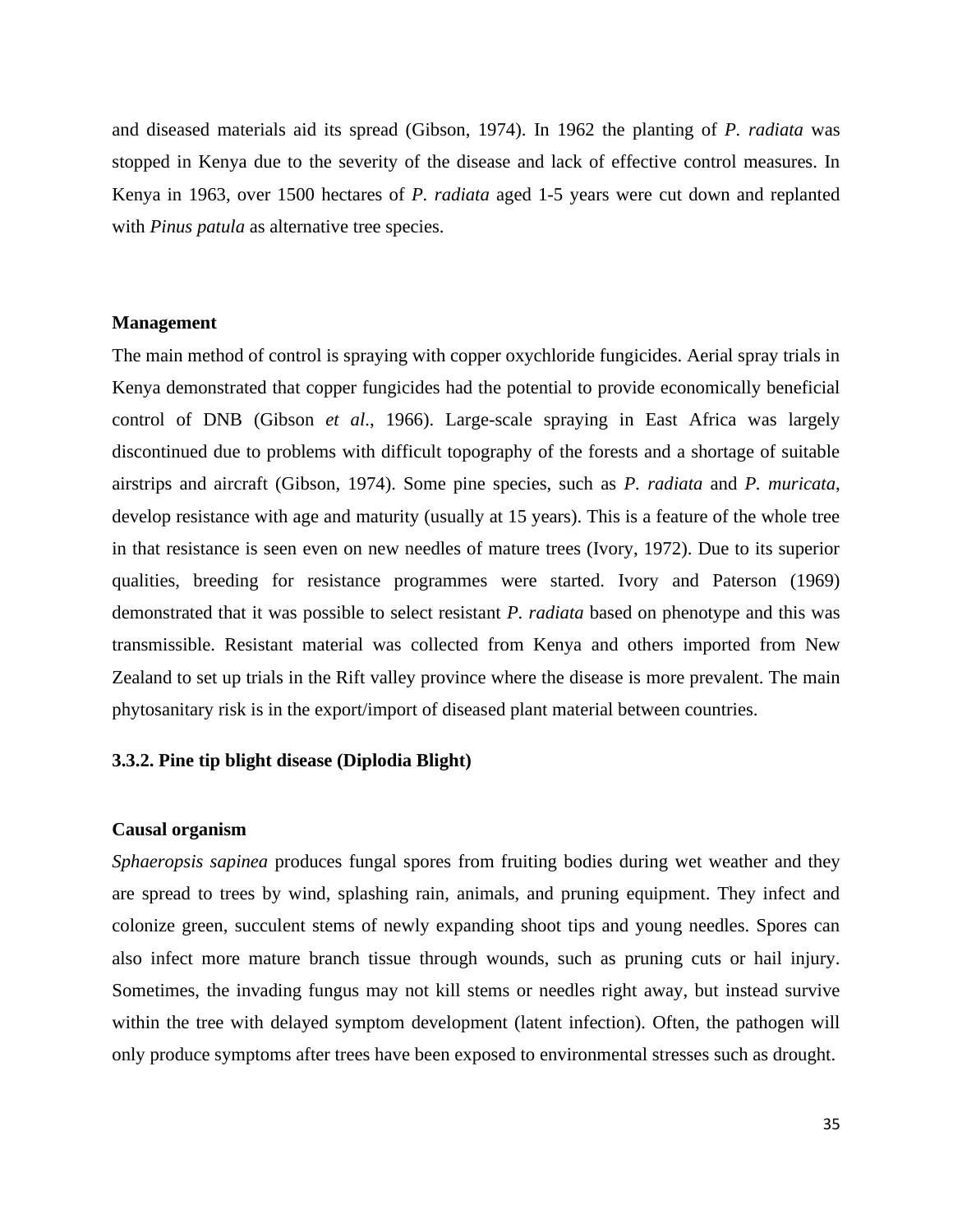#### **Symptoms and damage**

The disease occurs on trees from 5 years or older (Roux *et al*., 2005). Damage to trees includes shoot blight and branch and stem cankers. Infections are usually scattered. The cankers exude copious amount of resin from stems and branches. Dead brown needles at the tip of branches are the most common symptom. The blight starts on the lower branches of the tree. Damage is usually severe on pines that are stressed. The lowest branches of old, well established trees are the first to show disease, and dieback gradually spreads upward.

#### **Management**

Cultural control measures include provision and conservation of water during drought. Tree branches with blight may be pruned. Managing tip blight in landscapes is challenging, and no single treatment is highly effective. Reduce tree stresses that enhance disease through proper species site matching and water to reduce moisture stress. Prune away and destroy dead twigs and branches to improve the affected tree's appearance. Remove and destroy diseased needles, twigs, and cones on the ground under the tree as they become a source of inoculum. Resistant species should be planted to reduce the chances of the disease affecting the trees.

#### <span id="page-39-0"></span>**3.3.3. Armillaria root rot**

#### **Causal organism**

The predominant Armillaria species attacking pines is *A. heimii* (Mwangi *et al*., 1994).

## **Symptoms and damage**

The production of resin at the root collar is a common response in pines. Spectacular fans of thick white mycelium are found in the roots and root collar and may extend several feet up the trunk. In most cases the infection originates from previously infected stumps of both hardwoods and conifers which can retain the inoculum for many years. Although the disease can also spread from infected trees as secondary inoculum through root contact most infections have however been found to originate from primary inoculum. In forest plantations the incidence of Armillaria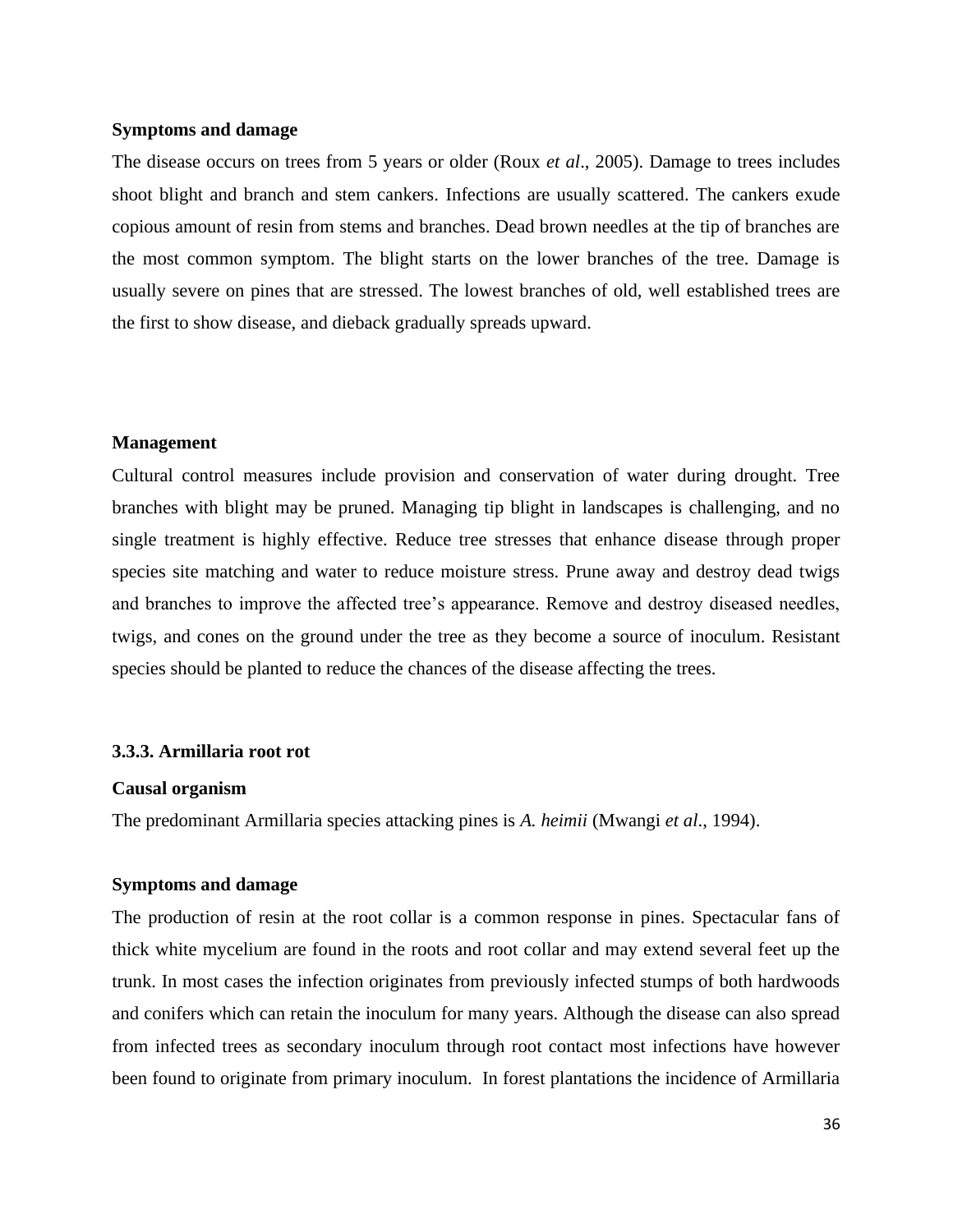is confined to localized infection centers usually around infected trees or stumps of indigenous trees or conifer species. These can subsequently enlarge depending on the frequency of root contact. Gibson, 1960 noted that highest mortality occurred in plantations between the ages of 5  $-10$  years.

#### **Management**

There are currently no fungicide treatments available. However, infected trees should be removed including the stumps and large roots. Removal of infected material from infested sites will reduce the impact of the disease in subsequent plantings.

## <span id="page-40-0"></span>**3.3.4 Stereum rot disease**

#### **Causal organism**

The fruit body of *Stereum sanguinolentum* manifests itself as a thin (typically less than 1mm thick) leathery crust on the surface of the host wood. Often, the upper edge is curled to form a narrow shelf (usually less than 10mm thick). When present, these shelves can be fused to or overlap neighboring shelves. The surface of the fruit body consists of a layer of fine felt-like hairs, sometimes pressed flat against the surface. The color ranges from beige to buff to dark brown in mature specimens; the margins are lighter-colored. Fresh fruit bodies that are injured exude a red juice, or will bruise a red color if touched. The fruit bodies dry to a greyish-brown color. The spores are ellipsoid to cylindrical, amyloid and typically measure 7–10 by 3–4.5  $\mu$ m. Comparative studies by Griffin, (1969) found that the fungus was the same as that found in the Northern Hemisphere and that fruit bodies were most abundant on *P. patula* and *P. radiata*. The author also found that *P. insularis, P. montezumae, P. oocarpa* and *P. pinaster* hosts to the fungus.

## **Symptoms and damage**

*Stereum sanguinolentum* causes red heart rot, a red discoloration on conifers, particularly spruces or Douglas-firs. Fruit bodies are produced on dead wood, or sometimes on dead branches of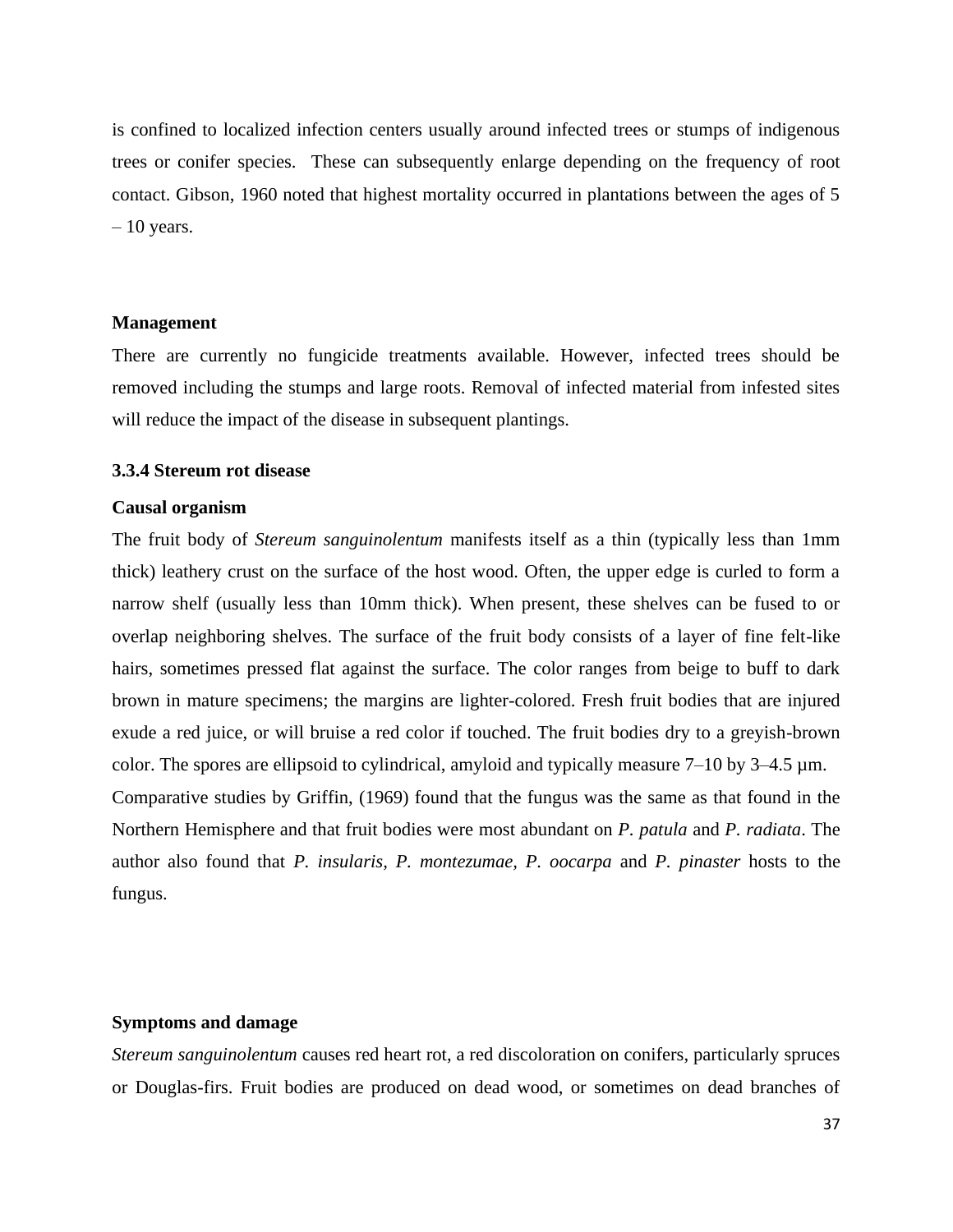living trees. They are a thin leathery crust of the wood surface. Fresh fruit bodies will bleed a red-colored juice if injured, reflected in the common names bleeding Stereum or the bleeding conifer parchment. It can be the host of the parasitic jelly fungus *Tremella encephala*.

#### **Management**

Protection from game damage has been recommended to reduce infection. Pruning of pine plantations should be done during the dry season.

#### <span id="page-41-0"></span>**3.4 Plantation diseases of** *Cupressus lusitanica*

#### <span id="page-41-1"></span>**3.4.1 Cypress canker**

#### **Causal organism**

Cypress canker is caused by *Lepteutypa cupressi* (Monochaetia unicornis Cooke & Ellis) The pathogen survives in infected bark tissue. During wet weather, spores are released and spread to nearby hosts or healthy branches. These spores are spread by splashing and water runoff. They can also be carried longer distances by contaminated pruning tools and movement of infected plants. Since the fruiting bodies needed for identification are found near oozing cankers, it is important to include the entire branch when sampling. The branch can be cut into several smaller lengths (1 ft pieces) and all sections should be included when submitting a sample for diagnostic testing.

#### **Symptoms and damage**

The pathogen causes cankers, branch deformation, branch and twig dieback (FAO, 2007). The first symptom of the disease is the production of resin. As the pathogen progresses it interferes with the sap-conducting system, eventually causing death of the branch or main trunk above the wound. Branches die rapidly, yellowing almost overnight as the foliage is starved of sap. Sunken cankers, with a reddish tinge, form at the entry point of the fungus, and resin often exudes from the edges of the cankers or through cracks in the bark. Individual cankers are long and thin and may be numerous along a branch. Spore-producing structures of the fungus can be seen on the bark surface as small, circular, black dots. Spores are carried on the wind, in water droplets or by insects and birds. New infections develop when spores are washed down the tree or splashed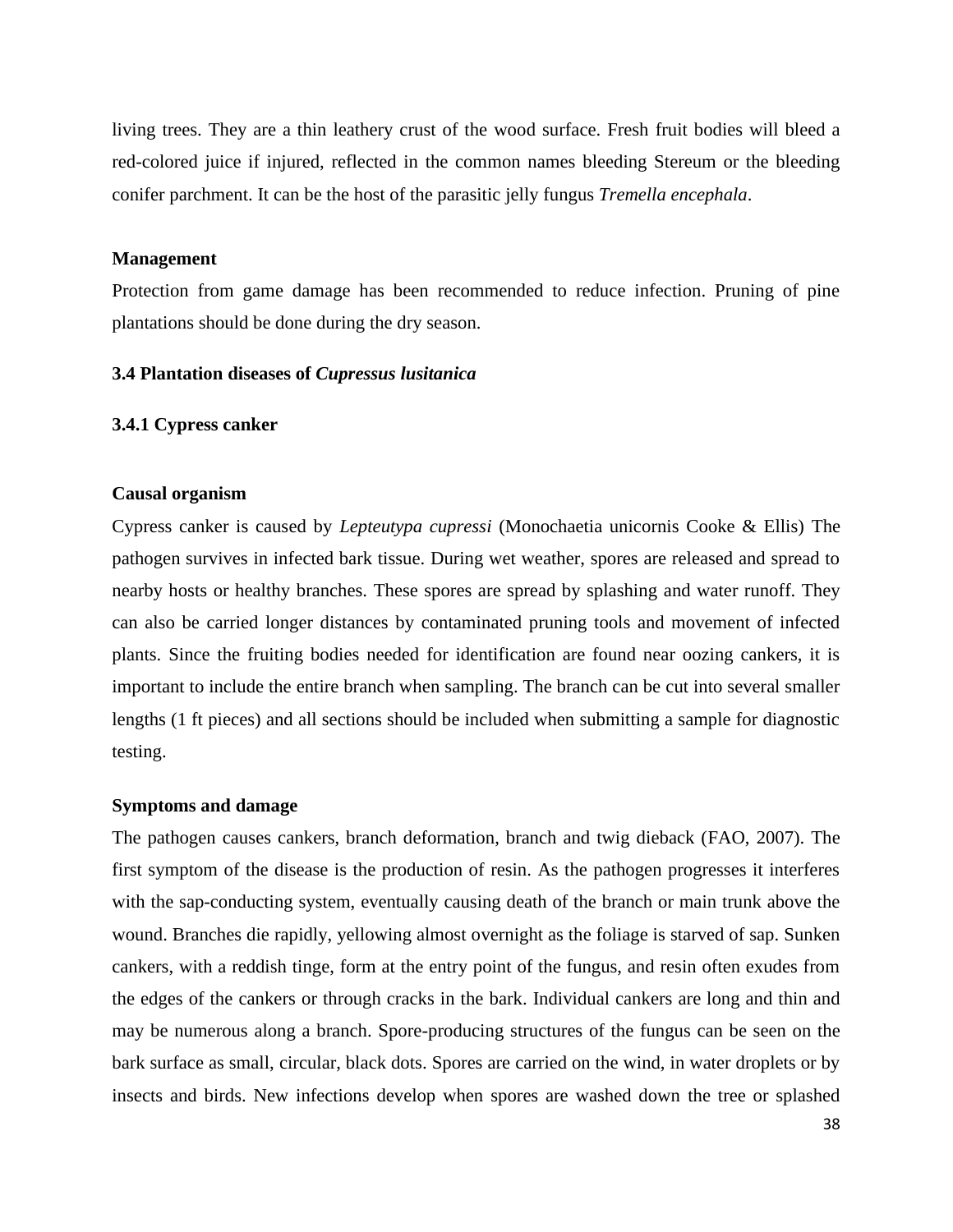from tree to tree by rain or overhead irrigation. They can also be transferred from plant to plant on pruning tools, or through the transport of infected cuttings or plants.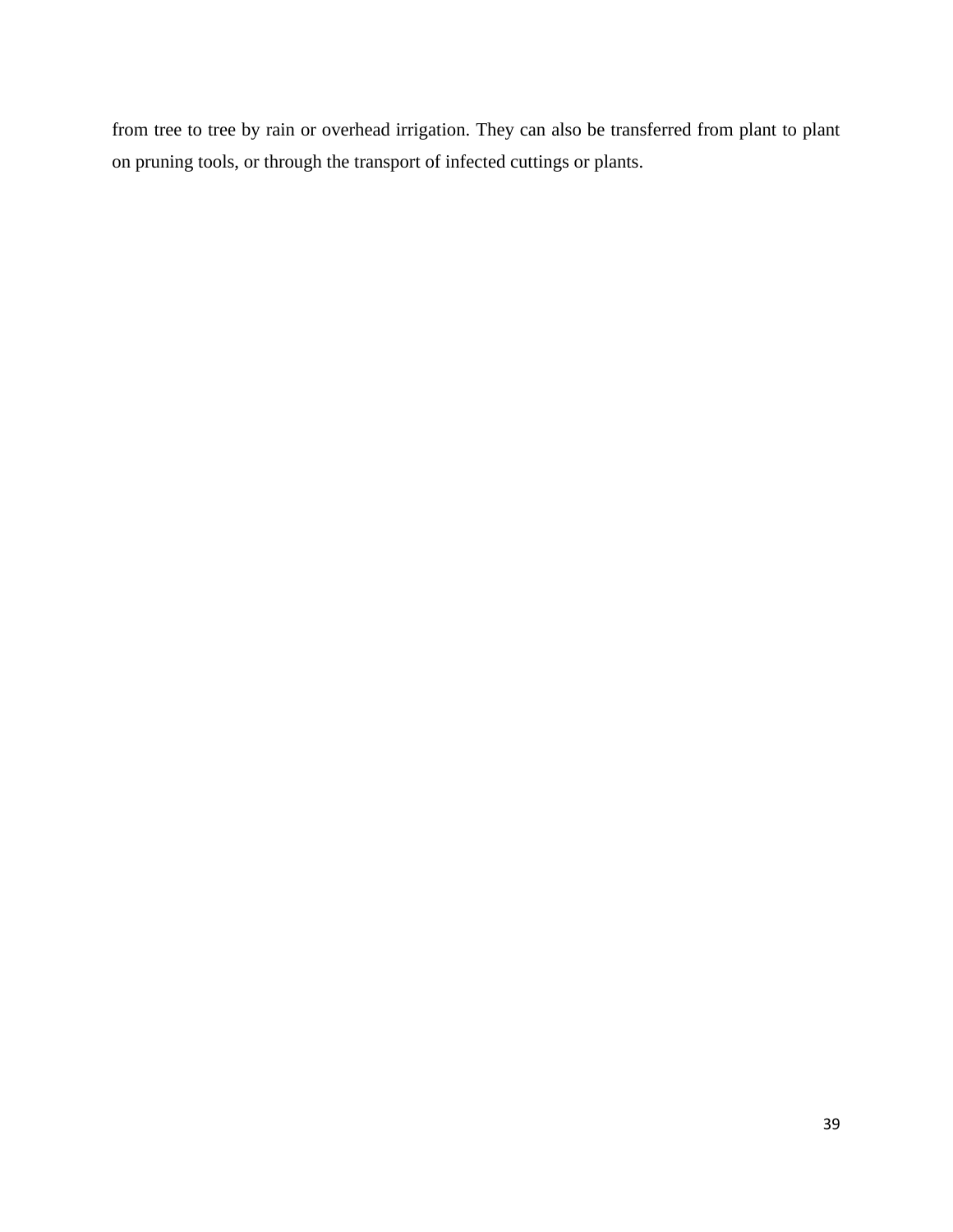#### **Management**

Any infected branches can be pruned 10 cm below the canker to prevent infection from spreading to the main stems. All tools should be sterilized before and after use with alcohol or domestic bleach (Sodium hypochlorite). Severely diseased plants should be removed and destroyed. No fungicides are effective in controlling the disease once infection has occurred. Selection and breeding for disease tolerance and resistance has been undertaken in Kenya. In the 1960s an epidemic of cypress canker rendered the planting of *C. macrocarpa* uneconomical. The planting of *C. macrocarpa* was abandoned and *C. lusitanica* which is more resistant was introduced. This was combined with selection of plus trees for plantation establishment. However, the disease still occurs on ornamental Cypress tree species such as *C. sempervirens* var. *sempervirens* and *C. sempervirens* var. *pyramidalis* in Kenya.

## <span id="page-43-0"></span>**3.4.2 Armillaria root rot**

## **Causal organism**

Armillaria root rot is caused by several species of the fungus *Armillaria*. However, *A. heimii* is by far the major causal species on *Cupressus lusitanica* (Mwangi *et al.,* 1994)*.* This can easily be grown on artificial media.

#### **Symptoms and damage**

The production of resin at the collar is a common response of Abietaceae, especially pines, attacked by *A. ostoyae* or *A. heimii* (Gibson, 1960). Infection of a root system does not immediately result in the appearance of symptoms on the aerial part. These only begin to show when the collar is attacked or when several large roots are destroyed. Attacked trees appear brownish which progress until the tree dies. The main symptom is the presence at the level of the cambium of white, thick, mycelial fans, sometimes constituting a continuous mycelial tube. Clusters of mushrooms form at the base of the infected tree, indicating attack. Fruit bodies though rare occur in clusters at the base of infected stumps and dead trees especially on *C. lusitanica*. Most of the fruit bodies that were found seem to correspond to the species *A. heimii*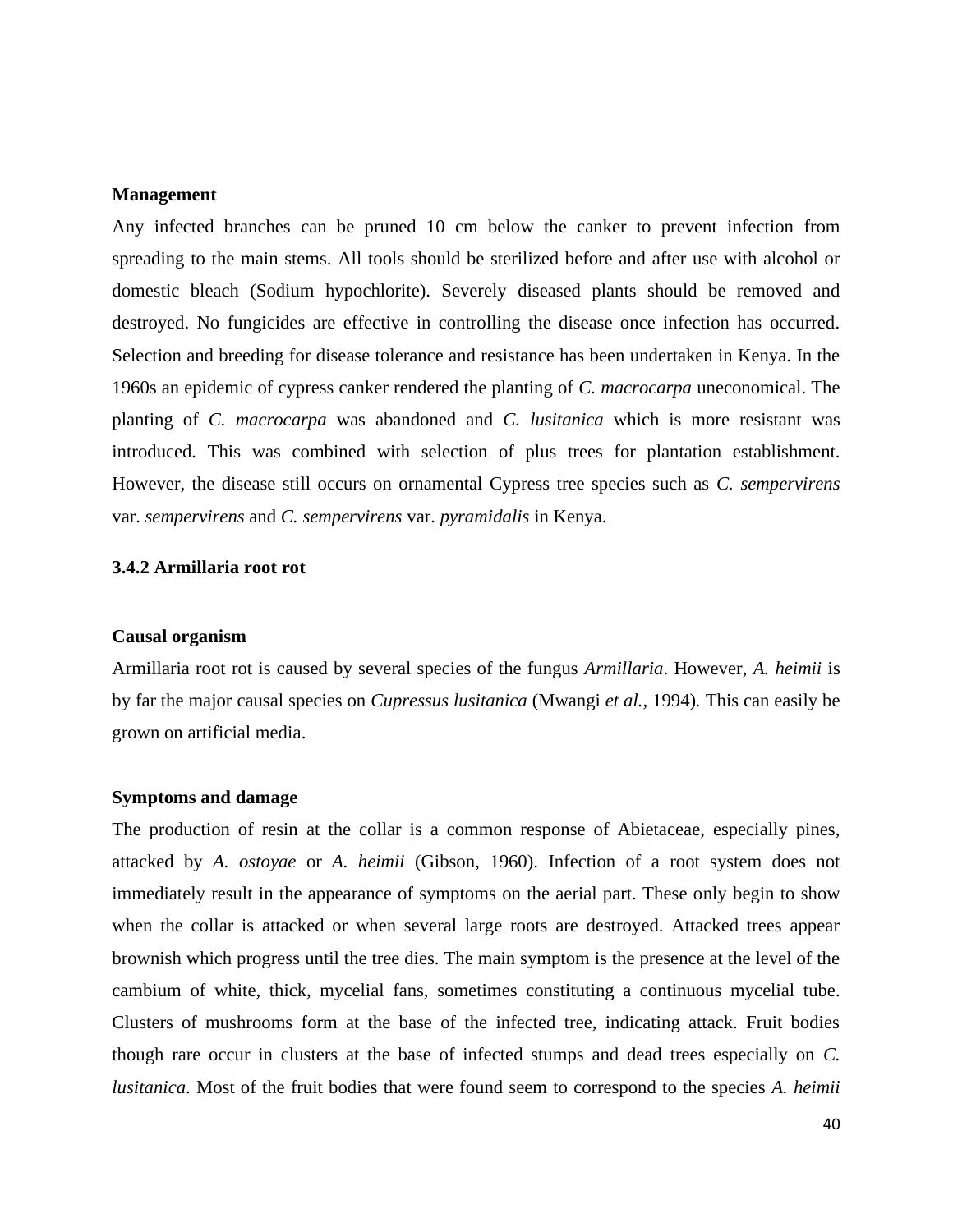although they vary in size and some are often larger than those described by Pegler (1977) for *A. heimii*. Trees can die in patches as the fungus spreads through root to root contact. In a survey conducted in Cypress plantations, it was found that 23.5% of *C. lusitanica* were infected. A high mortality of 12.6% occurred on *C. lusitanica* plantation in Sabatia compartment 9E. (Mwangi *et al*, 1994).

#### **Management**

Control of Armillaria root rot is extremely difficult, because the inoculum is found in the soil, in the form of masses of mycelium enclosed in important volumes of wood and often protected by the 'zone lines' within this wood. The most drastic method of reducing inoculum potential consists of the total removal of the stumps. The most effective ways of management is limiting the spread of the fungus by planting resistant species and removing infected material. A decrease of 32% in mortality of trees was recorded in a plantation of *C. lusitanica* by removal of dead trees and stumps (Mwangi *et al*., 1994). This indicates that this method could be effective to some extent in the control of the disease. Removal of diseased trees, stumps and roots was recommended as a method of controlling Armillaria (Shaw & Roth, 1978).

#### <span id="page-44-0"></span>**3.5 Diseases of** *Casuarina equisetifolia*

#### <span id="page-44-1"></span>**3.5.1 Casuarina wilt (Bark blister disease)**

#### **Causal organism**

Wilt or blister bark disease is caused by *Trichosporium vesiculosum* Butler (now *Subramanianospora vesiculosa*) and is the most destructive disease of this species. The pathogen multiplies rapidly over the main stem of the tree.

#### **Symptoms and damage**

It produces fruiting bodies beneath the necrotic lesions pushing the bark outwards and forming numerous blisters. The blisters rupture and release sooty black spores which are deposited all over the tree giving the tree a black appearance. Infected trees develop vertical cracks and splits in the main stem and die resulting in economic losses.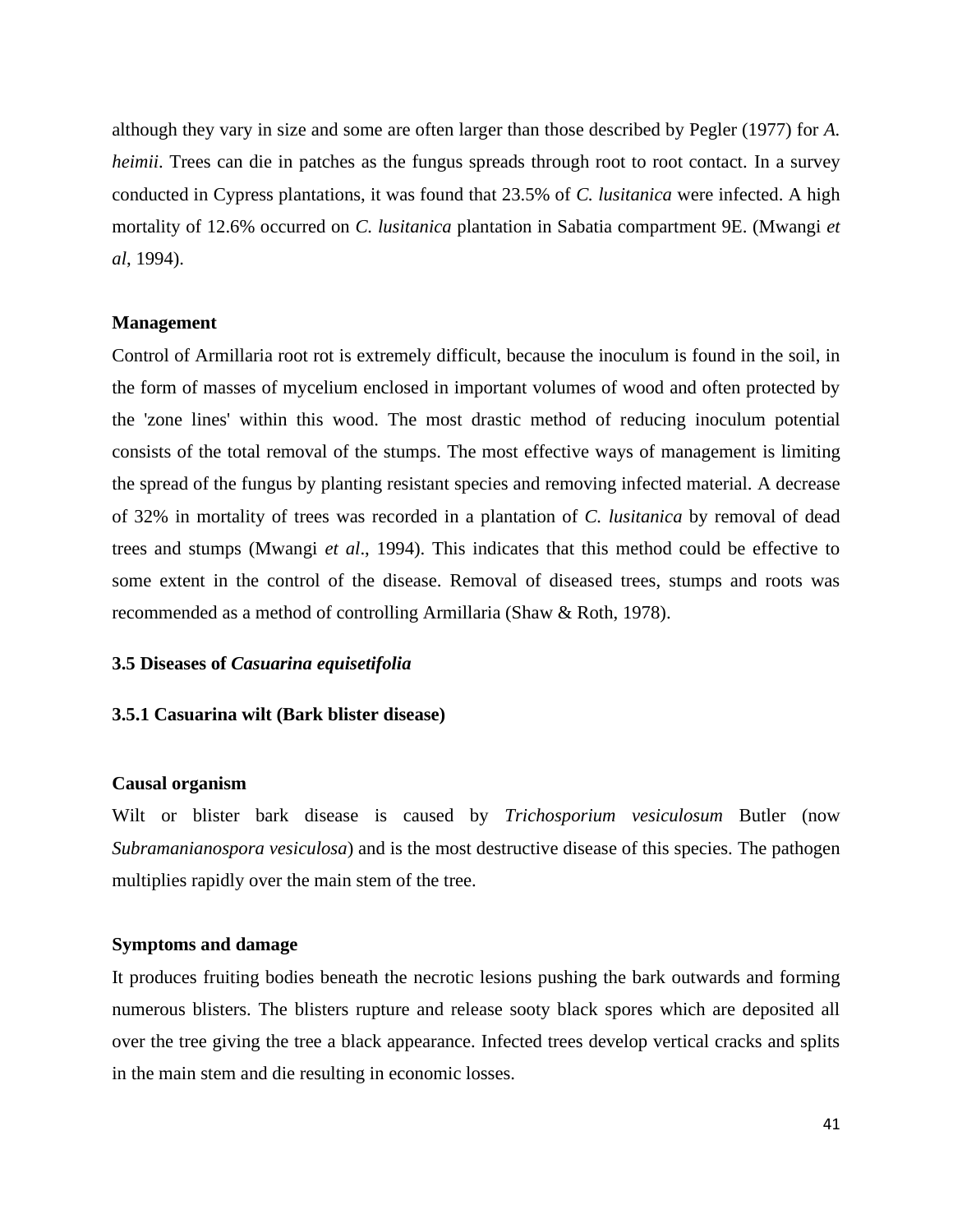Discoloration of tree foliage is one of the initial symptoms of blister bark disease. As the disease advances, necrotic lesions appear all over the main stem and branches. Subsequently, all affected trees exhibit symptoms of wilting and drying. During the final stages of the disease, the pathogen produces black sooty spores beneath the necrotic lesions. Due to excessive production of spores beneath the lesions, the bark is pushed outward forming numerous blisters. Such blisters of varying size and shape can be located all over the main stem and branches of affected trees. Later the blisters rapture and release black sooty spores which become deposited all over the tree, imparting a black appearance to trees as if burnt by fire. The spores can also be detected on the roots.

#### **Management**

Seeds collected from healthy trees in a diseased plantation have the potential to carry viable spores of the pathogen. Quarantine procedures need to be implemented during seed collection and exchange from localities with disease outbreaks to avoid pathogen spread into new regions. Pruning infected and healthy trees with the same tool should be avoided and tools should be disinfected. Seeds should not be collected from infected plantations. Infected trees should be removed and burnt to stop the disease from spreading. Research findings from an International provenance trial at Malindi showed a positive correlation between genetic variation and disease resistance among provenances of *C. equisetifolia* (Narayanan *et al*., 2003). Selection and breeding strategies targeting existing trees resistant to the disease is a recommended long term management option.

## <span id="page-45-0"></span>**3.6 Diseases of Grevillea robusta**

## <span id="page-45-1"></span>**3.6.1 Botryosphaeria Canker on** *Grevillea robusta*

#### **Causal organism**

The most commonly isolated family was Botryosphaeriaceae from symptomatic and healthy tissue. The three most abundant species isolated are: *Neofusicoccum parvum, Lasiodiplodia theobromae,* and *Diplodia seriata*.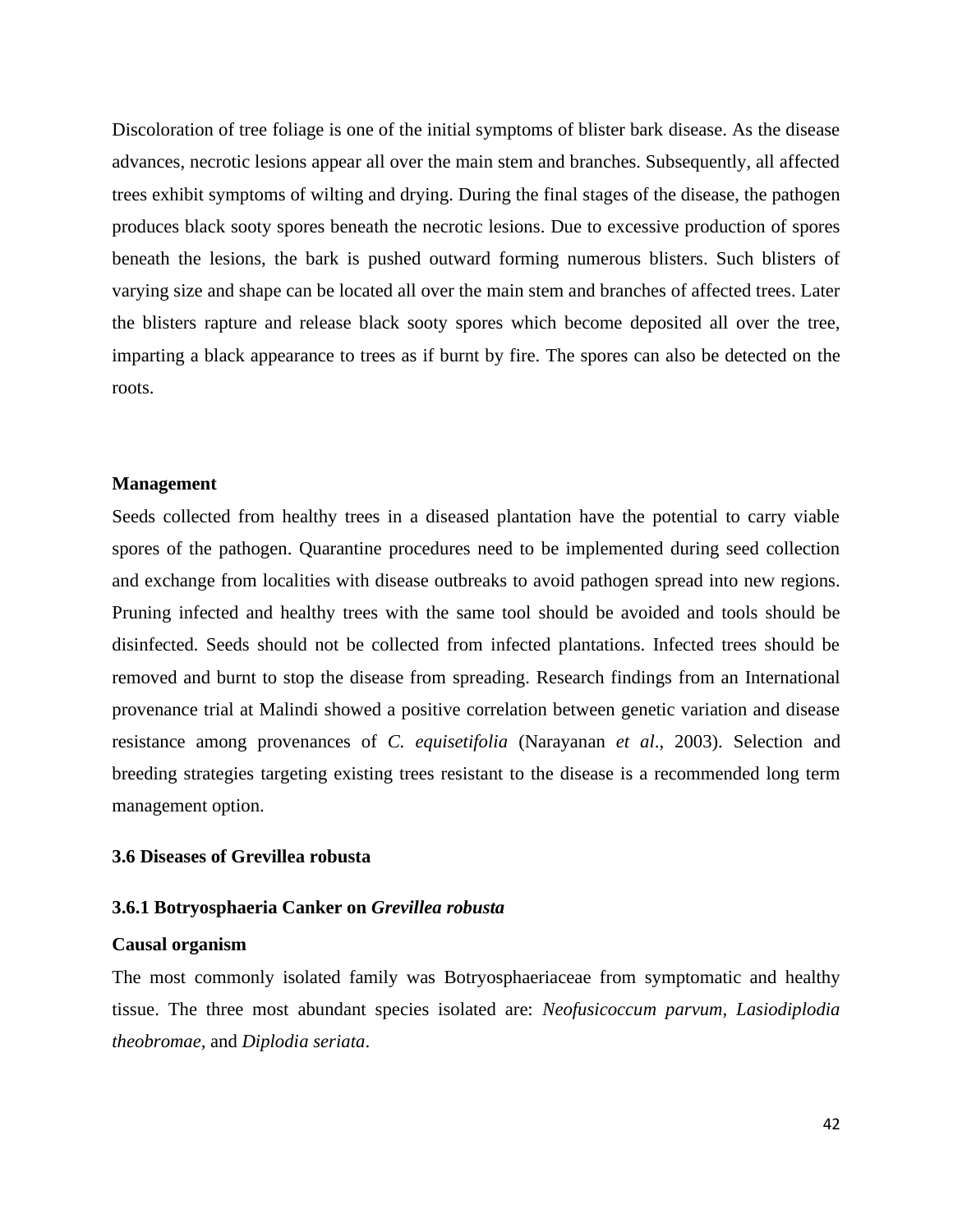## **Symptoms and damage**

Canker symptoms include dark sunken pits that are usually found on the trunk, twigs and branches of trees. They can be followed by gum exudation or oozing around the lesions and dieback of shoots and twigs reducing photosynthetic area and causing gradual death of the tree. The fungi cause dieback of shoots and twigs leaving the tree bare at the top progressing to the stem. On injuring the bark, a red stained wood of the *G. robusta* is revealed and in severe infections the stain is brown oozing gum.

The fungi enter plants through wounds or leaf openings in healthy plants. Endophytic fungal species are found present on healthy tissue. Spores produced are dispersed in masses through air, oozes and water during humid seasons causing new infections and re-infections. All plant parts including seeds have been found to be host to latent Botryopshaeriaceae The dieback and canker symptoms become more severe in hot conditions leading to death from loss of xylem tissue and reduced photosynthesis. On onset of infection the trees flower prolifically in an attempt to fight infection. Flowering may also come late or earlier than expected.

## **Management**

The endophytic nature of Botryosphaeria canker fungi requires that tree vigor and growth be promoted to reduce stress since physiological stress has been shown to exacerbate the disease. Grevillea should be cultivated in humid and higher altitudes. Timely weeding and pruning of the established trees will ensure that the trees grow optimally reducing chances of infection. Pruning tools should be disinfected and the wounds sprayed with fungicides to reduce chances of infection. Any symptomatic trees or plant part should be removed as soon as possible to eliminate the source of inoculum from the plantation. It is recommended to use disease free seed and seedlings when establishing plantations.

## <span id="page-46-0"></span>**3.7 Diseases of** *Melia volkensii*

## <span id="page-46-1"></span>**3.7.1 Botryosphaeria canker**

## **Causal organism**

The species that occur were mainly from two genera namely; Neofusicoccum and Lasiodiplodia causing canker and dieback on the trees and rots on the fruits. *Neofusicoccum parvum*, *Lasiodiplodia crassispora* and *Lasiodiplodia theobromae* were isolated from *Melia volkensii*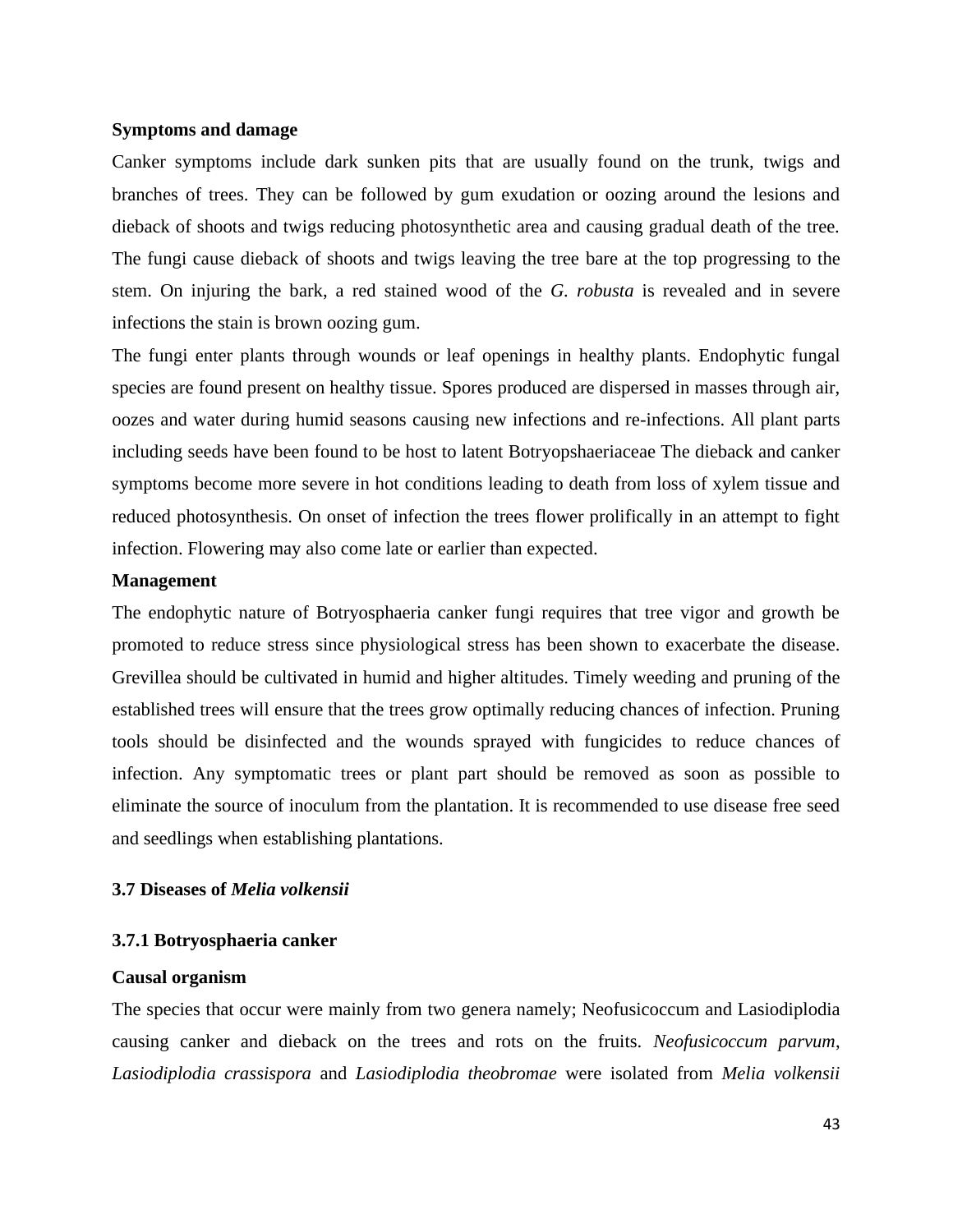trees in agro-ecological zones IV and V of Kenya. The colonies are adapted for quick spread in large masses at the onset of stress to the plant. Conidial infections are most common and are spread by splashing water during the rains and dispersed by air and water during high humidity. The disease is also spread through contaminated pruning tools. Leaves may also be infected through stomatal openings. Sporulation may take place immediately after infection but the incubation period depends on the species. Colonies grow rapidly under high temperatures making species in drylands highly susceptible to Botryosphaeriaceae species.

## **Symptoms and damage**

Trees affected by the canker disease die gradually from the lead shoot downwards as leaves wilt producing lesions and cankers on the stems and branches. Gummosis is common on affected stems with canker formation and wood staining. Lesions expand causing discoloration of the wood beneath the canker. Botryosphaeriaceae species presents reproductive structures as pycnidia or ascomata on colonized barks and leaves.

## **Management**

Botryosphaeriaceae cankers noticed on a KEFRI orchard were controlled through application of an epoxy resin. Other control mechanisms include disinfecting pruning tools, use of systemic fungicides, mechanical removal of infected material and correct species site matching.

## <span id="page-47-0"></span>**3.7.2 Root collar rot and stem canker**

#### **Causal organism**

Root collar rot and stem canker are caused by *Fusarium* or *Botryosphaeria* which can result into wilting and death of trees.

#### **Symptoms and damage**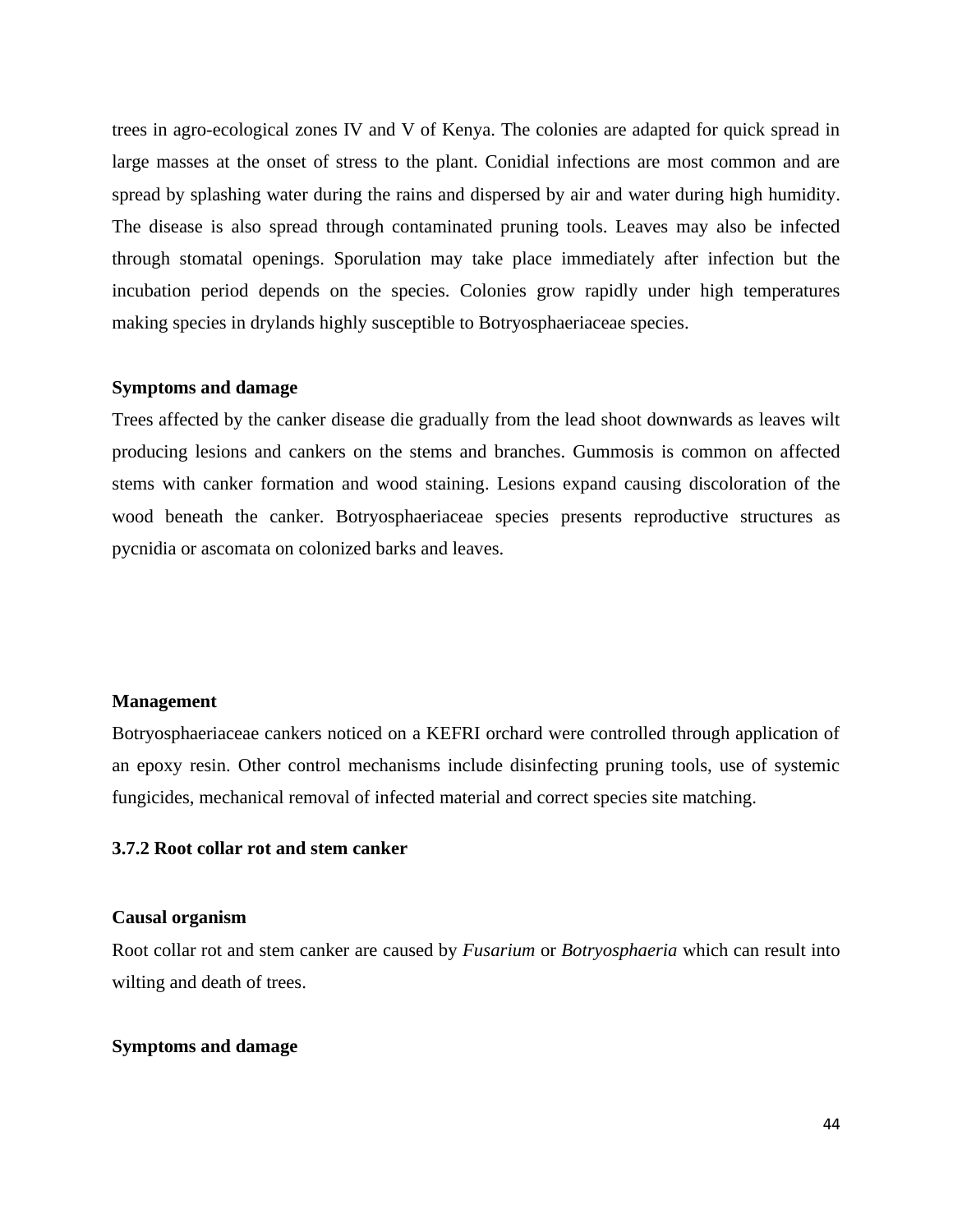The disease initially starts as root collar rots which form cracks around the base of the tree which develop into cankers. The root collar rots can extend from the base of the tree up the stem. However, stem cankers can develop in the upper parts of the stem.

## **Management**

Use of available commercial fungicides and removal of infected trees

## <span id="page-48-0"></span>*3.8* **Reported diseases of commercial trees in neighboring countries**

Trees in plantations or in woodlots on farms are susceptible to attack by exotic diseases which have pursued them from outside the region. Diseases hamper the productivity and sustainability of most trees and some also affect product quality. Diseases are favored by the extensive monocultures which can create a large resource base for harmful micro-organisms. The narrow range of common tree species grown at national and regional levels has transboundary dimensions. The free movement of goods and people around the globe has increased the pace at which diseases can spread globally. This movement of plant materials is a potential avenue for spread of pests and diseases. Incidences of diseases of trees are also influenced by a combination of biotic and abiotic factors. Trees in eastern Africa have been reported to suffer from different types of diseases in the various countries. The various diseases found in the neinghbouring countries of Uganda (Table 3), Tanzania (Table 4) and Ethiopia (Table 5) have been included in this report. Successful transboundary management of diseases requires common efforts of the concerned countries since the causal agents have no respect for territorial boundaries. More can be done to share experiences and information in the affected region and beyond especially when the matter involves exotic and introduced diseases.

| <b>Tree species</b>   | Pathogen                 | Disease type | <b>Reference</b>                         |
|-----------------------|--------------------------|--------------|------------------------------------------|
| <i>Eucalyptus</i> spp | Lasiodiplodia theobromae |              | stem cankers   Roux <i>et al</i> , 2001, |
|                       | (Botryodiplodia)         | & die-back   | Nakabonge 2002                           |

<span id="page-48-1"></span>**Table 3** Diseases of trees in Uganda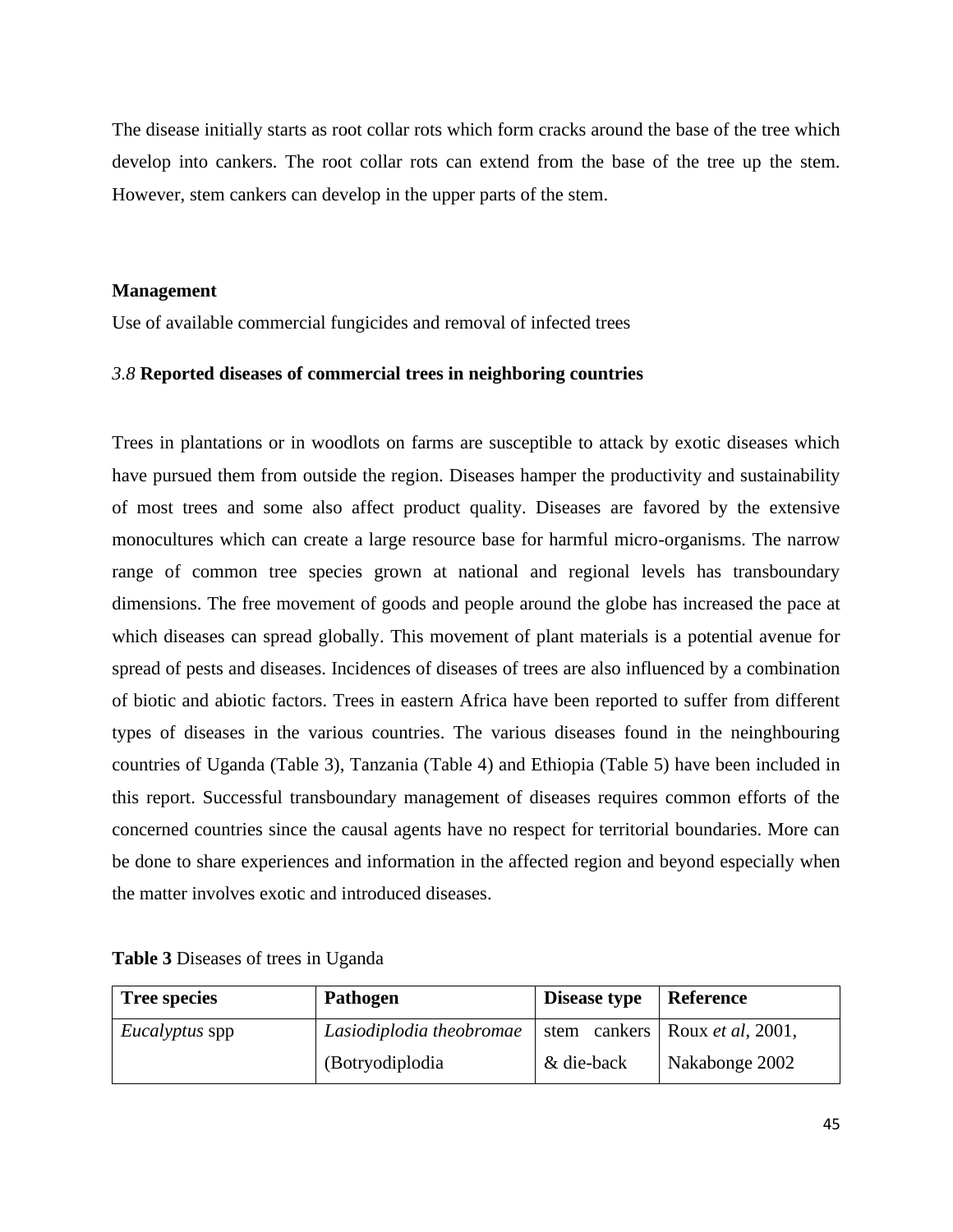|                              | theobromae)                |                       |                     |
|------------------------------|----------------------------|-----------------------|---------------------|
|                              | Mycosphaerella spp.,       | Leaf spots            | Nyeko & Nakabonge,  |
|                              |                            |                       | 2008                |
|                              | Cryptosporiopsis eucalypti | Leaf spots            | Roux et al. 2001    |
|                              | Oidium                     | Powdery               | Roux et al. 2001,   |
|                              |                            | mildew                | Nyeko & Nakabonge,  |
|                              |                            |                       | 2008                |
|                              | Fusarium, Pythium &        | Damping off           | Maiteki et al. 1999 |
|                              | Rhizoctonia spp            |                       |                     |
|                              | Botryosphaeria             | Canker                | Nyeko & Nakabonge,  |
|                              |                            |                       | 2008, Roux et al.   |
|                              |                            |                       | 2001                |
| Eucalyptus grandis           | Ceratocystis fimbriata     | Wilt disease          | Roux et al. 2001    |
|                              | Teratosphaeria zuluensis   | Stem canker           | Jim et al., 2014    |
|                              | T. gauchensis              | Stem canker           | Jim et al., 2014    |
|                              | Armillaria mellea          | Root rot              | Gibson 1975         |
|                              | Ralstonias olanacearum,    | <b>Bacterial</b> wilt | Roux et al., 2001   |
|                              | Cytospora eucalypticola    | Canker                | Gibson1975, Roux et |
|                              |                            |                       | al. 2001            |
|                              | Botryosphaeria spp.        | Canker                | Nyeko, 2008,        |
|                              |                            |                       | Nakabonge, 2002     |
|                              | Pantoea ananatis           | <b>Bacterial</b>      | Nakabonge, 2002     |
|                              |                            | blight                |                     |
| <b>Eucalyptus Clones (GC</b> | Bacterial leaf spot        | Leaf spot             | Nyeko & Nakabonge,  |
| 796 GU 609, GU 607)          |                            | disease               | 2008                |
| (GC78,                       |                            |                       |                     |
| GC784, GC796, GU7,           |                            |                       |                     |
| GU8 GC 578)                  |                            |                       |                     |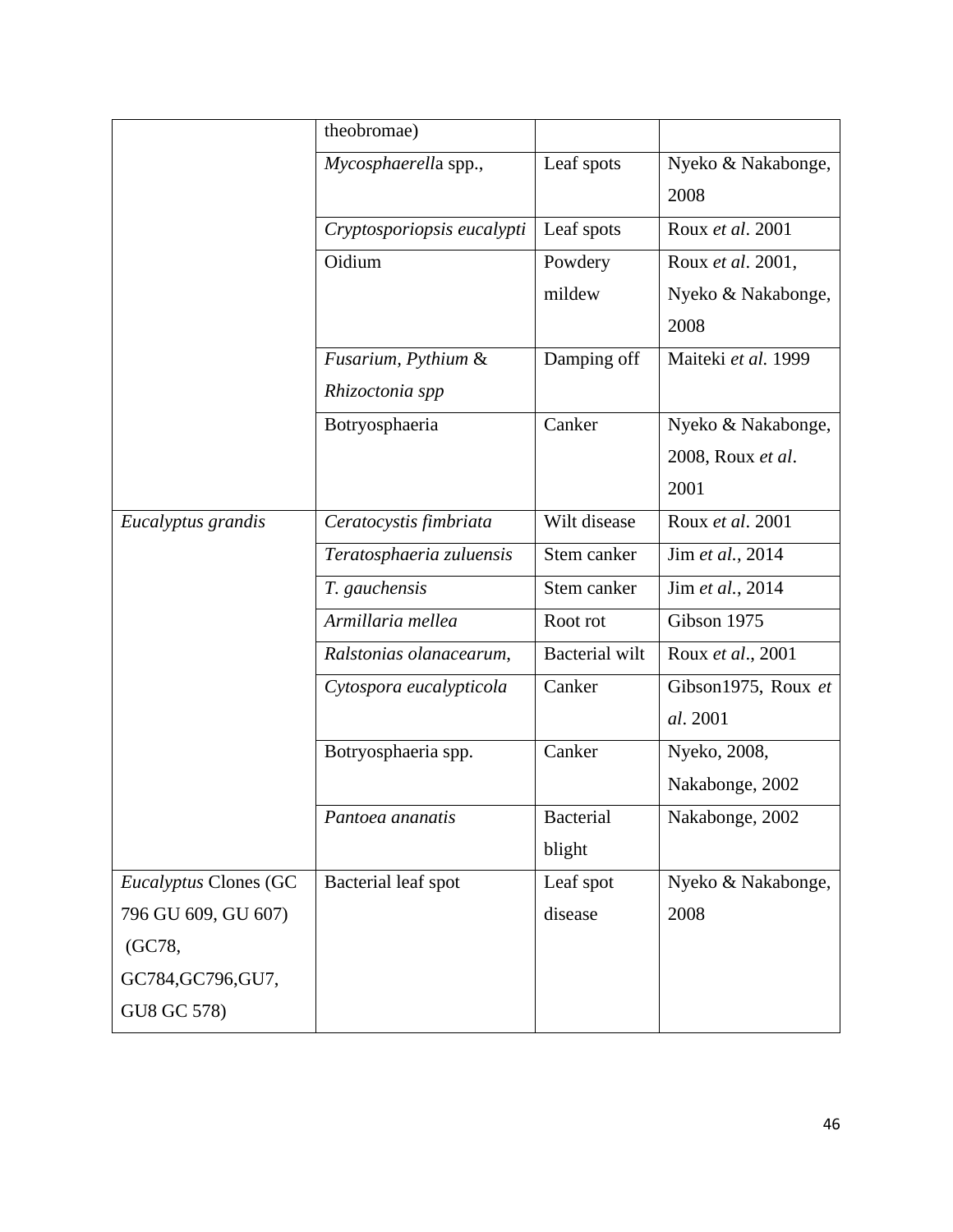| GC796, GU8, GC578,    | Powdery mildews Nursery | Powdery       | Nyeko & Nakabonge,      |
|-----------------------|-------------------------|---------------|-------------------------|
| GU7, GU609            |                         | mildews       | 2008                    |
|                       |                         | disease       |                         |
| E. grandis            | Cytospora eucalypticola | Canker        | Roux et al. 2001        |
| E. urophylla          | Chrysoporthe            | Canker        | Roux, 2005              |
|                       | Fusarium solani&        | necrotic      | Nakabonge, 2002         |
| Pinus spp             | Fusarium oxysporum      | lesions       |                         |
|                       | Armillaria mellea       | Root rot      | Gibson 1975             |
| P. radiata            | Dothistroma septosporum | Needle bright | Gibson 1975             |
|                       | Sphaeropsis sapinea     | Blue stain    | Roux <i>et al.</i> 2001 |
| P. caribaea           | Fusarium spp.           | Wilt disease  | Nyeko & Nakabonge,      |
|                       |                         |               | 2008                    |
|                       | Fusarium spp.           | Wilt disease  | Nyeko & Nakabonge,      |
|                       |                         |               | 2008                    |
| P. oocarpa, P. patula | Sphaeropsis sapinea     | Blue stain    | Roux et al. 2001        |

# <span id="page-50-0"></span>**Table 4** Diseases of trees in Tanzania

| <b>Species</b>     | Pathogen                 | Disease type        |
|--------------------|--------------------------|---------------------|
| Casuarina montana  | Armillaria mellea        | root rot            |
| Cuppressus arizona | Rhynchosphaeria cupressi | stem canker         |
| C. lindley         | Rhynchosphaeria cupressi | stem canker         |
| C. lusitanica      | Armillarias              | butt rot            |
|                    | <b>Fusicocum</b> tingens | Death of young tees |
|                    | Coriolus versicolor      | brown cubical rot   |
|                    | Peniophora cerebela      | butt rot            |
|                    | Poria victa var. cinerea | root rot            |
|                    | Poria vaillanti          | white rot           |
|                    | Rhynchosphaeria cupressi | stem canker         |
|                    | (Lepteutypa cuppresii,   |                     |
|                    | Monochaetia unicornis)   |                     |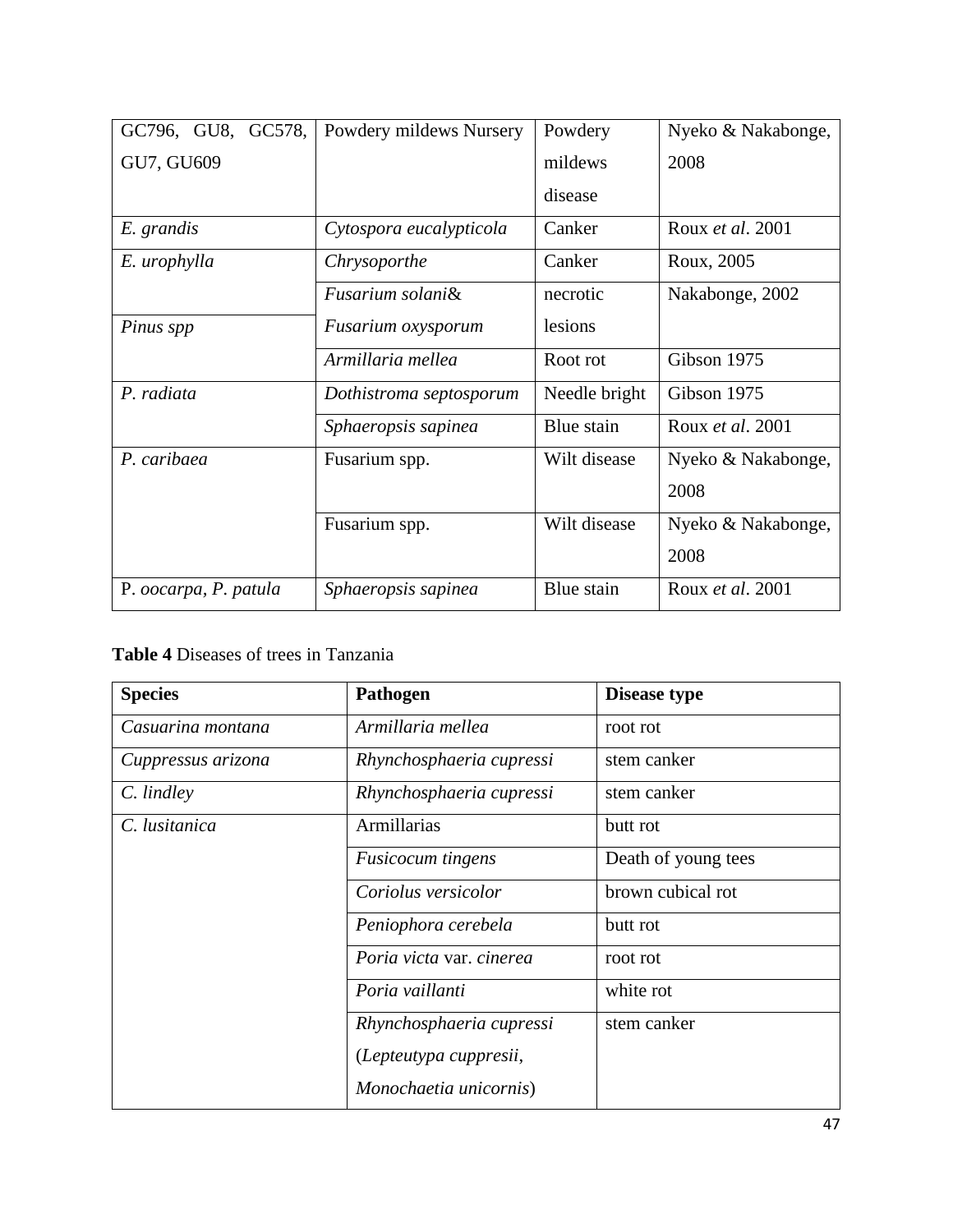| Eucalyptus maidenii        | Mycosphaerella molleriana     | leaf spot                 |
|----------------------------|-------------------------------|---------------------------|
|                            | (Sphaeropsis molleriana)      |                           |
| Eucalyptus spp             | Armillaria                    | root rot                  |
| Grevillea robusta          | Armillaria mellea             | root rot                  |
| Pinus spp                  | Alternaria spp.               | tip dieback               |
|                            | Armillaria mellea             | root rot                  |
|                            | Botryodiplodia theobromae     | needle blotch             |
|                            | Cercospora pini densiflora    | needle blight             |
|                            | Cladosporiums spp             | seedling browning $&$ tip |
|                            |                               | blight                    |
|                            | Fusarium oxysporium           | damping off               |
|                            | Fusarium spp.                 |                           |
|                            | <b>Fusicocum</b> tingens      | Dieback                   |
|                            | (Botryospheria ribis)         |                           |
| (P. radiata, P. patula, P. | Mycosphaerella pini           | needle blight             |
| caribaea)                  | (Dothistroma pini)            |                           |
| (P. radiata, P. caribaea.  | Mycophaerella pinicola        | needle blight             |
| P.montezumae)              | Naemacyclus niveus            | needle cast               |
|                            | Pestalotiopsis cruenta        | needle blotch and cast    |
|                            | Phytophthora spp              | damping off               |
|                            | Pythium spp                   | damping off               |
|                            | Sphaeropsis sapinea (Diplodia | shoot dieback             |
|                            | <i>pinea</i> )                |                           |
|                            | Stereum sanguinolentum        | stem and log decay        |
|                            | Thanatephorus scucumeris      | damping off               |
|                            | (Rhizoctonia solani)          |                           |

List adopted from Nsolomo & Venn (1994).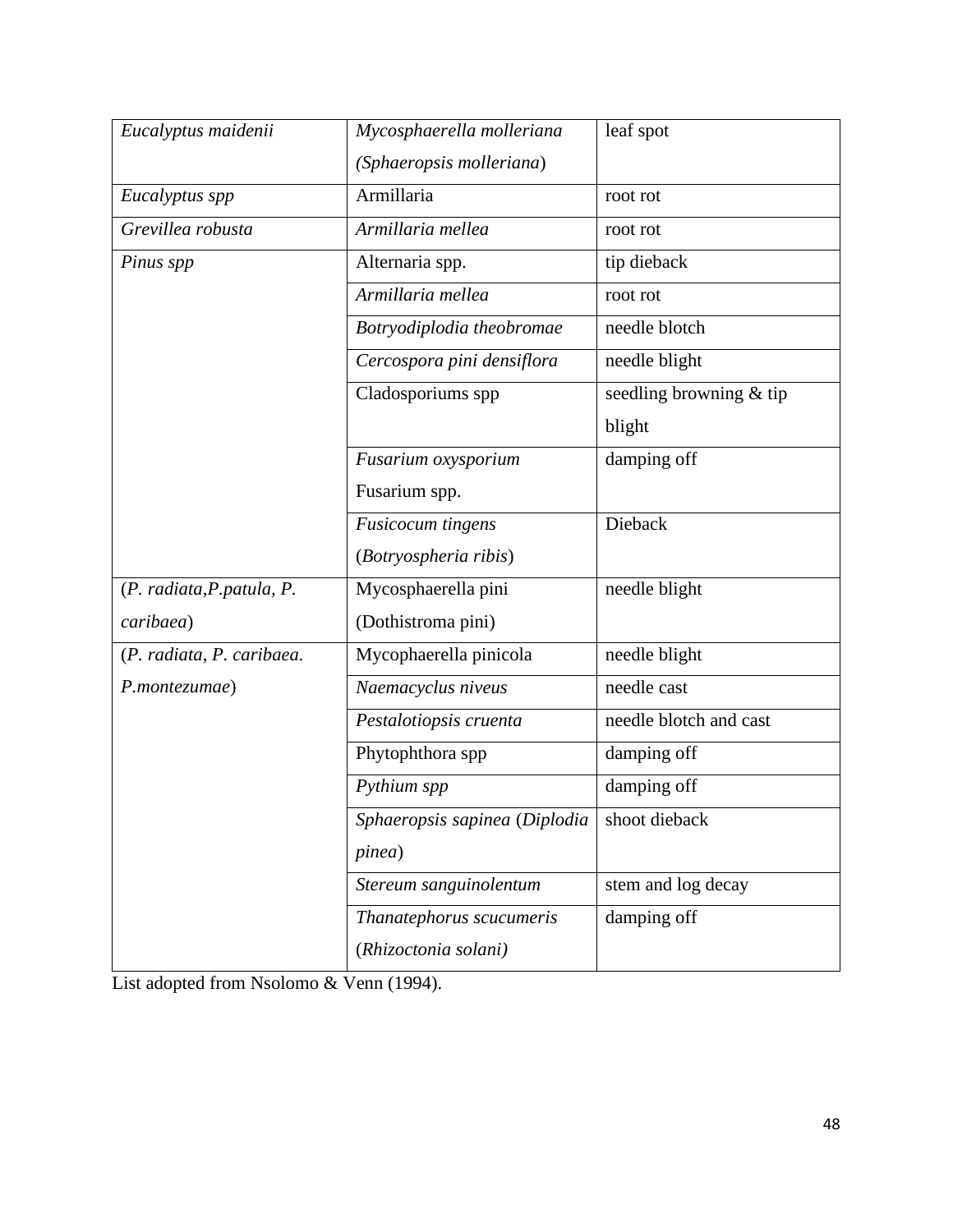<span id="page-52-0"></span>**Table 5** Diseases in Trees in Ethiopia

| <b>Host species</b>   | Pathogen                  | Disease type   | Reference           |
|-----------------------|---------------------------|----------------|---------------------|
| <i>Eucalyptus</i> spp | Erythricium salmonicolor, | pink disease   | Alemu et al., 2003  |
|                       | (Syn Corticium            |                |                     |
|                       | salmonicolor)             |                |                     |
|                       | Pseudocerospora           | leaf spot      | Crouss, 1988        |
|                       | eucalyptorum              |                |                     |
| E. globulus           | Botryosphaeria species    | Stem cankers   | Alemu et al. 2003   |
|                       | Mycosphaerella species    | Leaf blotch    | Alemu, et al. 2003, |
|                       | (M. nubilosa, M. marksii, |                |                     |
|                       | M. parva)                 |                |                     |
|                       | Phaoeophleospra           | leaf spot      | Alemu et al. 2003   |
|                       | epicocoides               |                |                     |
| E. grandis            | Botryosphaeria            | Stem canker    | Alemu et al. 2003   |
| E. saligna            | Botryosphaeria species    | Stem cankers   | Alemu et al. 2003   |
|                       | Phaoeophleospra           | leaf spot      | Walker et al., 1992 |
|                       | epicocoides               |                |                     |
|                       | Cytospora species         | Canker         | Alemu et al. 2003   |
| E. citriodora.        | Botryosphaeria species    | Stem cankers   | Alemu et al. 2003   |
| E. camaldulensis      | Teratosphaeria gauchensis | Stem canker    | Alemu et al., 2003  |
| Pinus species         | Sphaeropsis sapinea       | Dieback        | Alemu et al., 2003  |
|                       | Armillaria spp            | Root rot       | Alemu et al., 2003  |
| Pinus radiata         | Dothistroma<br>pini       | needle blight  | Gibson 1972         |
|                       | (Dothistroma septospora)  |                |                     |
| Pinus patula          | Sphaeropsis sapinea       | found on cones | Alemu et al., 2003  |
|                       | Armillaria                | Root rot       | Mengistu, 1992      |
| Grevillea robusta     | Armillaria                | root rot       | Dagne, 1998         |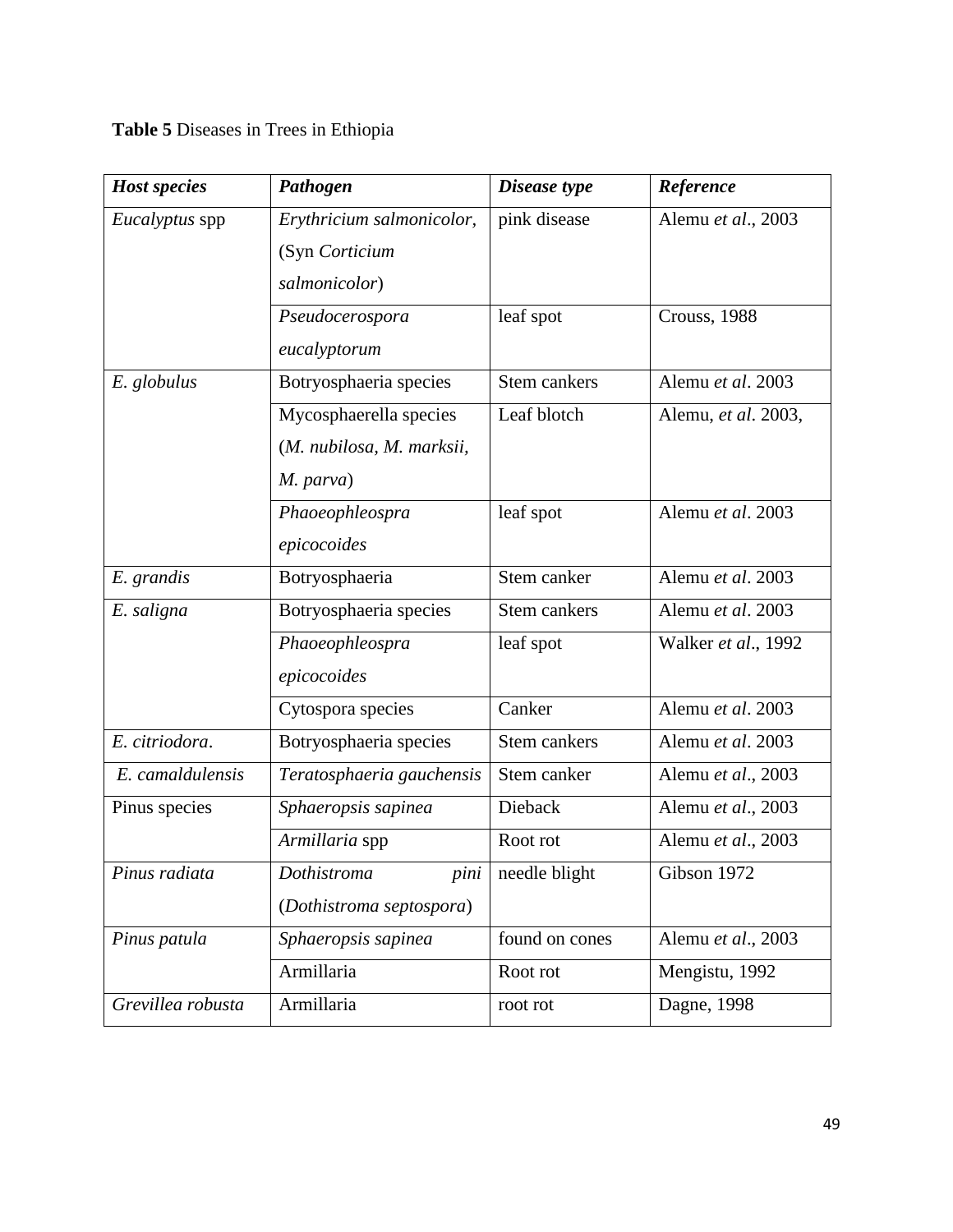## <span id="page-53-0"></span>**3.9 Gap analysis and mitigation strategies**

A review was done to evaluate the current activities and compared to expected performance based on the strategic goals of the National Forest Health Strategy 2018-2033. From the review, gaps were identified and described based on the current status of the diseases. Strategies were developed and activities proposed to address them (Table 5). These strategies and respective activities would ensure effective forest health management for commercial forestry.

| <b>Disease</b>                    | <b>Identified</b> gap                                                                    | <b>Mitigation strategy</b>                                                                                     |
|-----------------------------------|------------------------------------------------------------------------------------------|----------------------------------------------------------------------------------------------------------------|
| Damping off                       | 1. Causal species not<br>identified<br>Prevalence levels not<br>2.<br>known              | Undertake studies on<br>$1_{-}$<br>species identification<br>Undertake studies on<br>$2^{\circ}$<br>prevalence |
| Powdery mildews                   | Causal species not identified                                                            | Undertake studies on species                                                                                   |
|                                   |                                                                                          | identification                                                                                                 |
| Grey mold                         | 1. Causal species is<br>based on old<br>literature<br>2. Management options<br>not known | 1. Undertake new studies to<br>update species identity<br>Undertake studies on<br>2.<br>management             |
| Calonectria                       | 1. Causal species not<br>identified<br>2. Management options<br>not known                | 1. Undertake studies for<br>species identification<br>Study management<br>2.<br>options                        |
| Botryosphaeria canker             | 1. Causal species not<br>identified<br>Management options<br>2.<br>needed                | 1. Undertake studies for<br>species identification<br>Study management options<br>2.                           |
| Teratosphaeria canker             | 1. National prevalence<br>of disease unknown<br>2. Management options<br>needed          | Undertake a national<br>$1_{\cdot}$<br>prevalence survey<br>2. Develop management<br>options                   |
| Chrysoporthe canker               | National prevalence<br>1.<br>unknown<br>2. Only one species<br>identified so far         | Undertake a national<br>$1_{-}$<br>prevalence survey<br>2. Undertake species<br>identification                 |
| Mycosphaerella<br>leaf<br>disease | National prevalence<br>1.<br>unknown<br>2. Only 2 species<br>identified so far           | Undertake a national<br>$1_{\cdot}$<br>prevalence survey<br>Undertake species<br>2.<br>identification          |

<span id="page-53-1"></span>**Table 6** Gap analysis for diseases of tree species for commercial forestry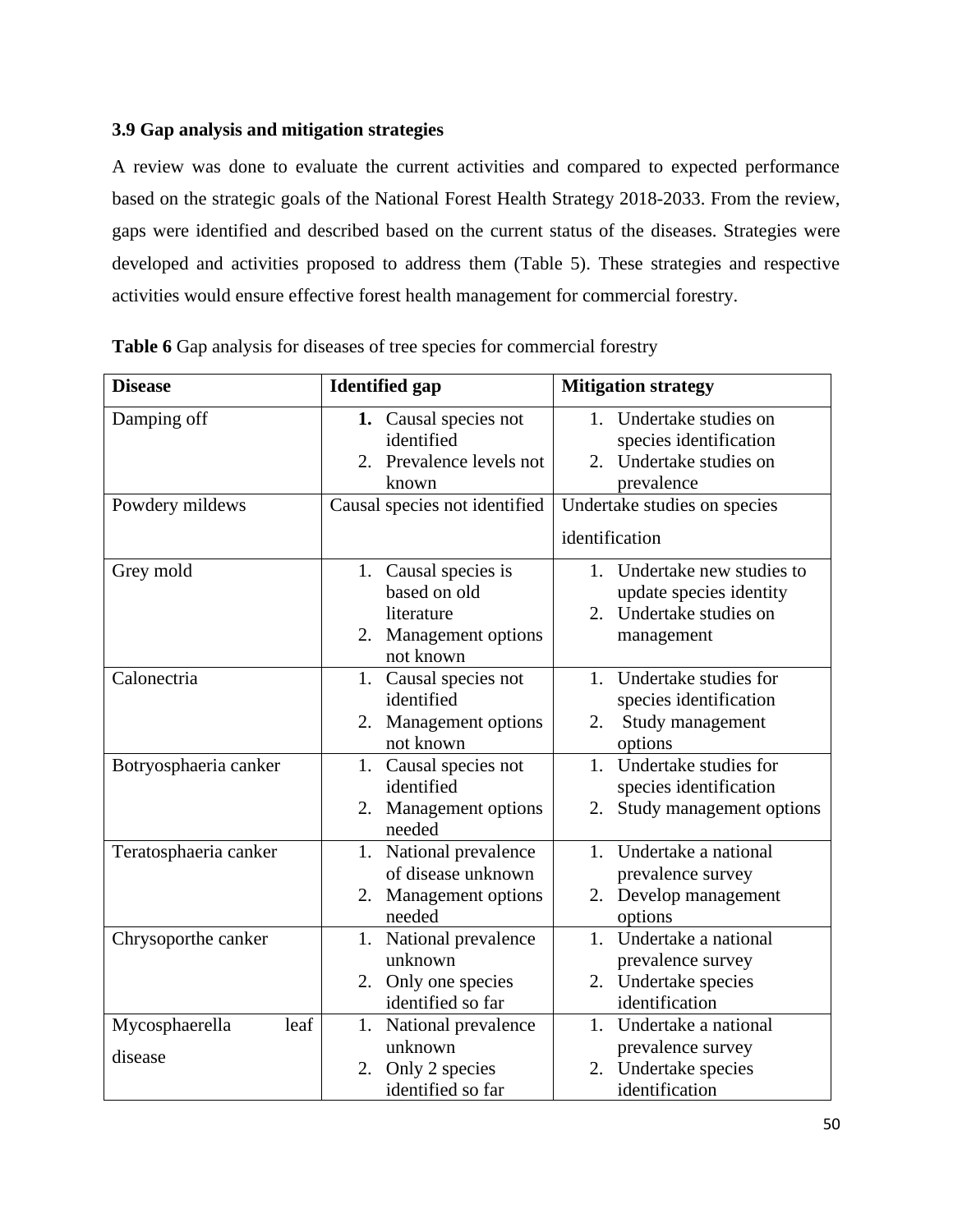| Ceratocystis wilt                  | 1. National prevalence<br>unknown<br>2. Only one species<br>identified so far        | Undertake a national<br>$1_{-}$<br>prevalence survey<br>2. Undertake species<br>identification                                   |
|------------------------------------|--------------------------------------------------------------------------------------|----------------------------------------------------------------------------------------------------------------------------------|
| Dothistroma needle blight          | Management unknown                                                                   | Develop management options                                                                                                       |
| Diplodia pinea blight              | none                                                                                 | none                                                                                                                             |
| Armillaria root rot                | 1. Species<br>identification<br>incomplete<br>National prevalence<br>2.<br>unknown   | Complete species<br>1.<br>identification<br>2. Undertake prevalence<br>survey                                                    |
| Stereum rot disease                | none                                                                                 | none                                                                                                                             |
| Cypress canker                     | Species not fully identified                                                         | Undertake molecular<br>identification                                                                                            |
| Bark blister disease               | 1. Causal species not<br>fully identified<br>2. Prevalence unknown                   | 1. Undertake studies on<br>species molecular<br>identification<br>2. Undertake prevalence<br>survey                              |
| Root collar rot and stem<br>canker | 1. Causal species<br>unknown<br>2. Prevalence unknown<br>Management<br>3.<br>unknown | 1. Undertake studies on<br>species identification<br>Undertake prevalence<br>2.<br>survey<br>Develop management<br>3.<br>options |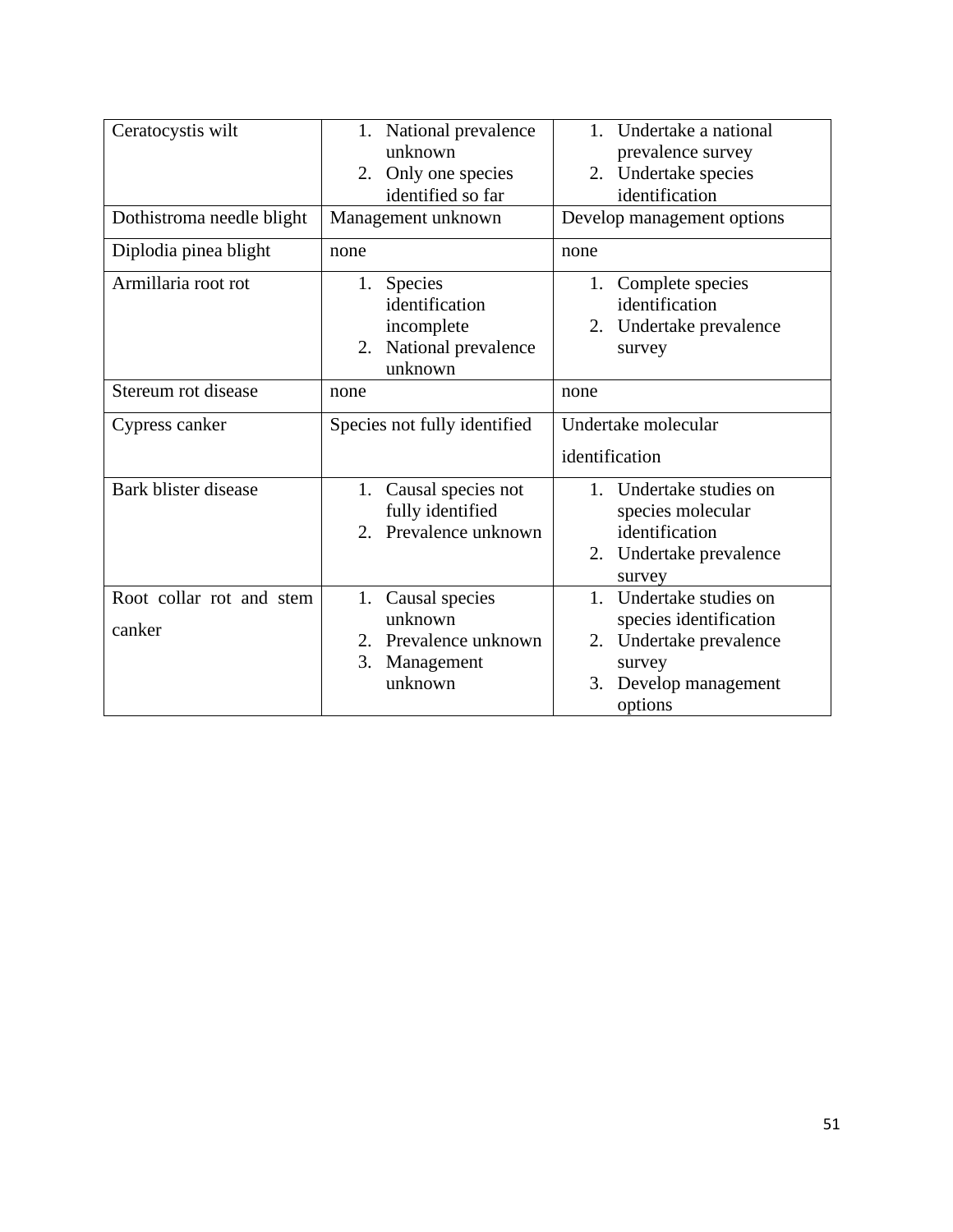# <span id="page-55-0"></span>**4.0 CONCLUSION AND RECOMMENDATIONS**

## <span id="page-55-1"></span>**4.1 Conclusions**

- Eucalyptus species have the majority of the shared insect pests and diseases in the region followed by Pines. *Cupressus lusitanica* and *Grevillea robusta* have one insect pest each that is shared while *Casuarina equisetifolia* and *Melia volkensii* have no reported shared insect pest between the neighbouring countries.
- The report reveals that a wide range of economically important insect pests and diseases have been reported on commercial tree species in Kenya.
- The literature shows that there has been increasing emergence of exotic insect pests in the country and its neighbours over the last two decades.
- The review shows that forestry research and development by KEFRI on tree pests and diseases in Kenya has continued to be undertaken mainly focusing on the increasing number of exotic insect pests and pathogens.
- KEFRI has the state of art technology and equipment for insect pest and pathogen identification.
- The review showed that identification of insect pest and diseases in forestry is carried out only at KEFRI however, the relevant sections are heavily underfunded to undertake diagnostic using state of the art technologies
- From the review, it is evident that identification of insect pests and pathogens to species level though possible at KEFRI, lacks funding.
- In this review it was found out that management strategies such as cultural methods, classical biological control, chemical control and use of resistant host trees have been implemented in Kenya on a number of tree insect pests and diseases.
- The KEFRI team has developed a National Forest Health Research Strategy for 2018-2033 that focuses on research and development on tree pests and diseases.
- The review did not find any documented collaboration between the private forestry sector players and research on insect pests and diseases.
- Although insect pest and diseases is a cross border issue, the review did not find well documented collaboration between relevant regional institutions for cross border prevention and management of invasions.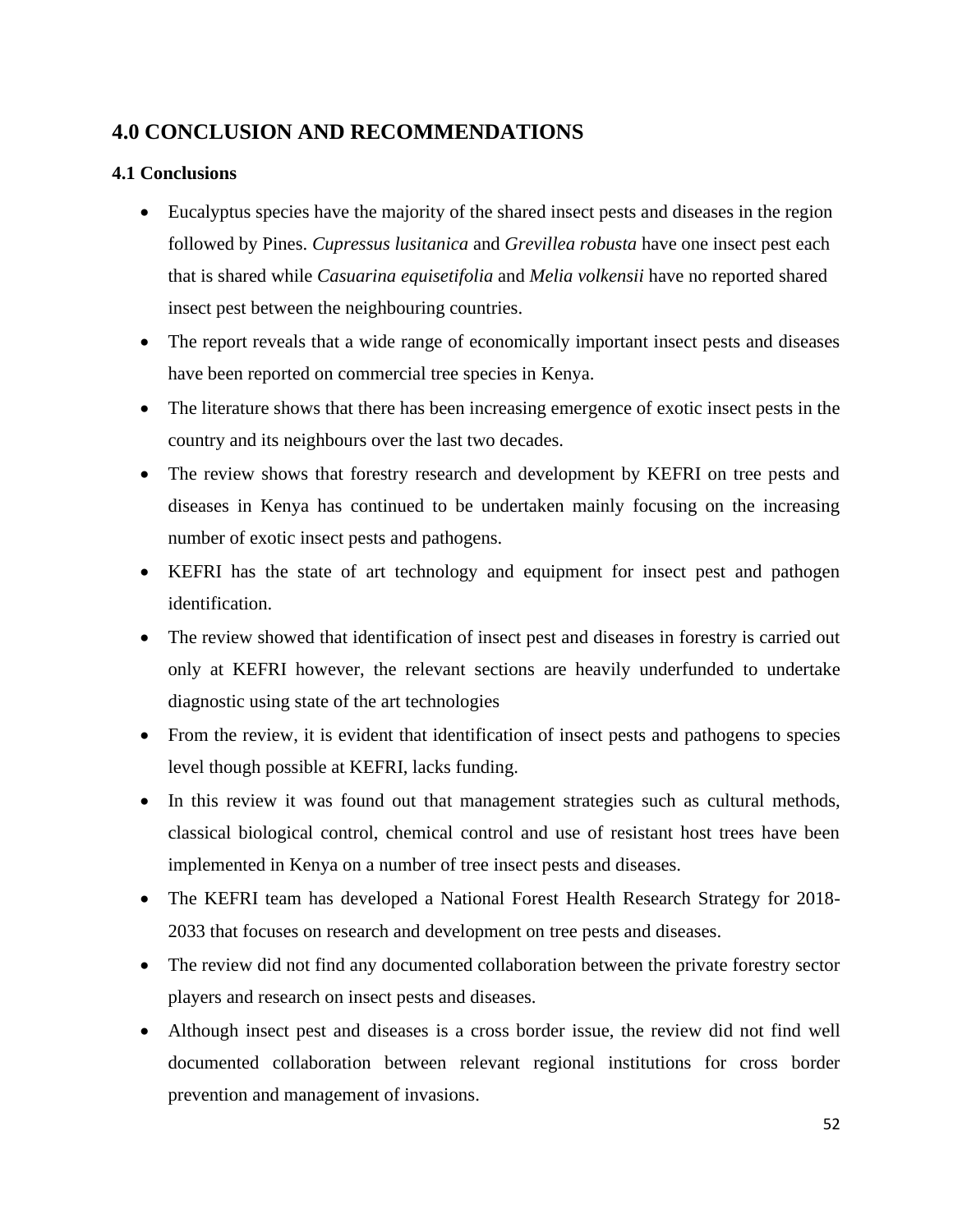## <span id="page-56-0"></span>**4.2 Recommendations**

- Key stakeholders in the forestry sector should provide impetus to the expansion of commercial forestry in Kenya for the provision of wood products, services, and mitigation of climate change.
- The state agencies in forestry together with key stakeholders should promote information sharing on strategies for effective management of tree insect pests and diseases that will play a key role in increasing tree productivity in commercial forestry.
- KEFRI to develop effective and appropriate management strategies for emerging pests and diseases to mitigate losses.
- KFS and KEFRI to create or strengthen platforms for awareness and information dissemination on insect pests and diseases to stakeholders in commercial forestry. KEFRI to monitor the population dynamics and impact of selected natural enemies introduced to control exotic pests.
- KEFRI to evaluate or introduce resistant tree germplasm against insect pests and diseases.
- KEFRI to conduct field surveys to determine the cause, distribution and/or magnitude of selected pest and disease problems in commercial forestry.
- Implement fully the National Forest Health Research Strategy 2018-2033.
- The private commercial forestry firms to fund research on insect pests and diseases.
- The key stakeholders in the forestry sector and financial institutions to facilitate the establishment of a **National Forest Health Centre** at KEFRI to coordinate Forest Health programs in Kenya.
- The proposed National Forest Health Centre to enhance linkages, partnership and networking with locally and internationally quasi-related institutions and other stakeholders for improved delivery of management strategies of pests and diseases.
- The proposed National Forest Health Centre to introduce known natural enemies for respective pests nationally and regionally after joint studies